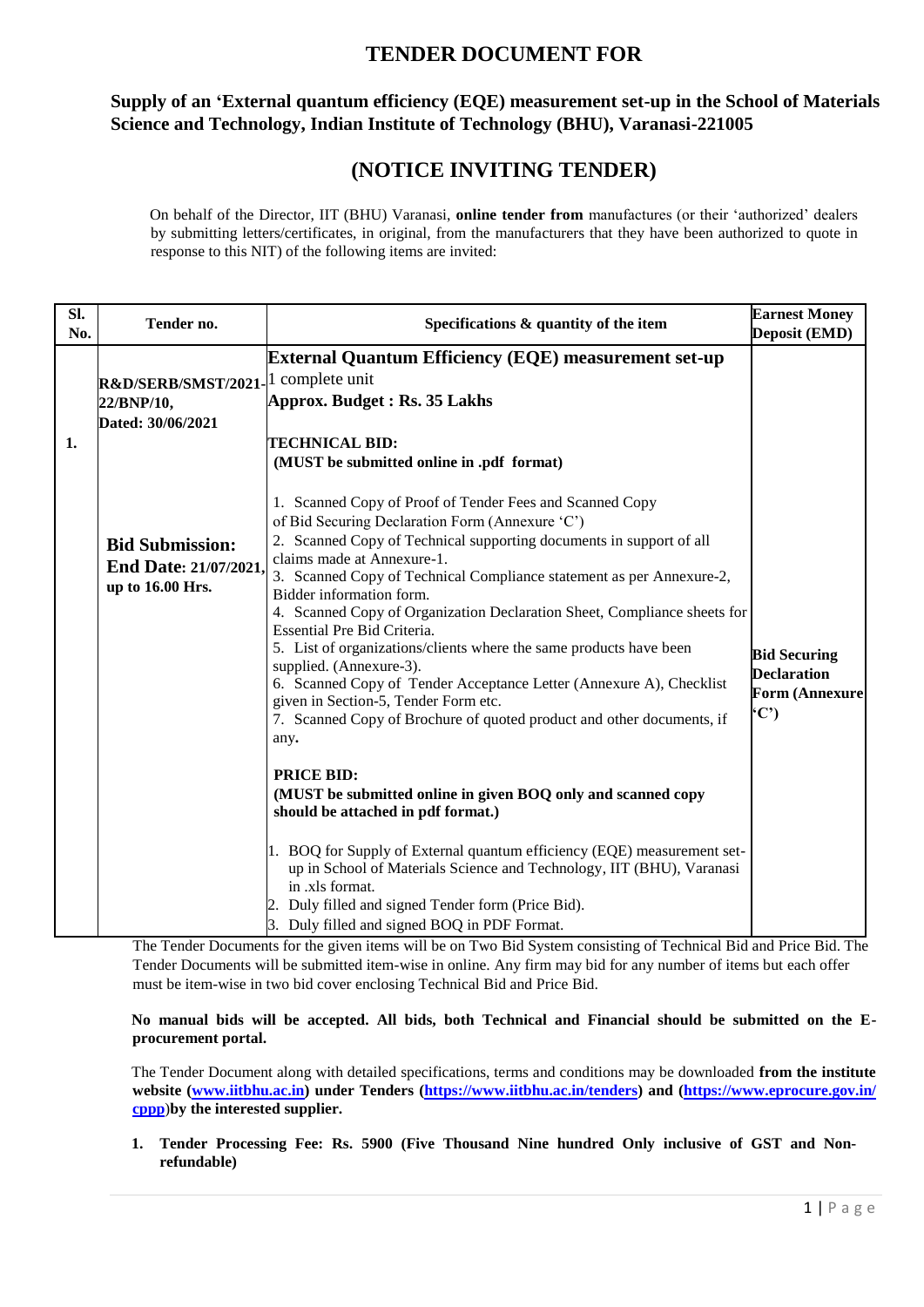Last date and time for receipt of Tender Processing fee (if in form of DD or by NEFT/RTGS):**21/07/2021(up to 15.00 Hrs.)** 

**The Tender Processing Fee of Rs. 5900/-(Inclusive of GST and Non-Refundable for this Tender to be paid in the form of Bank Draft in favour of Registrar, IIT (BHU) or by RTGS/NEFT payable at Varanasi before the Bid Opening Date and time. The hard copy of DD for tender processing fee should be reached on or before the Bid Opening Date and Time at the address: Dr. Bhola Nath Pal (PI), School of Materials Science and Technology, Indian Institute of Technology (Banaras Hindu University), Varanasi – 221005, UP.** 

**GST at concessional rate will be applicable as per GST Notification No. 45/2017- CENTRAL TAX (RATE) & 47/2017- INTEGRATED TAX (RATE) Dated 14-11-2017, @ 5%.Tender fees can be paid through RTGS/NEFT) as per the following details:** 

**Name of Account - Registrar, IIT(BHU) Name of the Bank - State Bank of India Name of Branch - IT, BHU, Varanasi Account No. - 32778803937 IFSC Code - SBIN0011445** 

**The proof of payment must be enclosed with Technical Bid. Note: Both the transactions are to be done separately.** 

| This Tender Document contains the following:                    |                             |
|-----------------------------------------------------------------|-----------------------------|
| <b>SECTION 1:</b> Instruction For Online Bid Submission         | : Page No.4-6               |
| <b>SECTION 2:</b> Instructions to Bidders                       | : Page No.6-12              |
| <b>SECTION 3:</b> General conditions of contract (GCC)          | : Page No.13-20             |
| <b>SECTION 4:</b> Special conditions of contract (SCC)          | : Page No.21                |
| <b>SECTION 5:</b> Checklist For Bid/Tender Uploading            | : Page No.22                |
| <b>SECTION 6: DECLARATION</b>                                   | : Page No.23                |
| <b>SECTION 7:</b> TENDER FORM (Techno commercial un-priced Bid) | : Page No.24-26             |
| <b>TENDER FORM (Priced Bid)</b>                                 | : Page No.27-28             |
| <b>TENDER ACCEPTANCE LETTER</b>                                 | : Page No.29(Annexure A)    |
| <b>PBG</b> format                                               | : Page No.30                |
| Technical specification of the instrument                       | : Page No.31-34(Annexure 1) |
| Technical compliance                                            | : Page No.35-36(Annexure 2) |
| Previous Same Order Executed                                    | : Page $No.37$ (Annexure 3) |
| <b>Bid Submission</b>                                           | : Page No.38(Annexure B)    |
| <b>Bid Securing Declaration Form</b>                            | : Page No.                  |
|                                                                 |                             |

The Tender should be addressed to **Dr. Bhola Nath Pal, School of Materials Science and Technology, Indian Institute of Technology (Banaras Hindu University), Varanasi – 221005, UP.**, and should be submitted on or before the date and time of Bid opening date and time as mentioned in critical date sheet on e-portal.

The Institute shall not be responsible for any delay in submitting Bids by online. The Institute reserves the right to accept or reject any bid, cancel the Tender without assigning any reason thereof. No correspondence in this regard will be entertained. Earnest Money shall be forfeited in case it is found at any stage that information/particulars regarding supply of tendered item (s) is false.

> **Dr. Bhola Nath Pal PI School of Material Science and Technology. IIT (BHU)**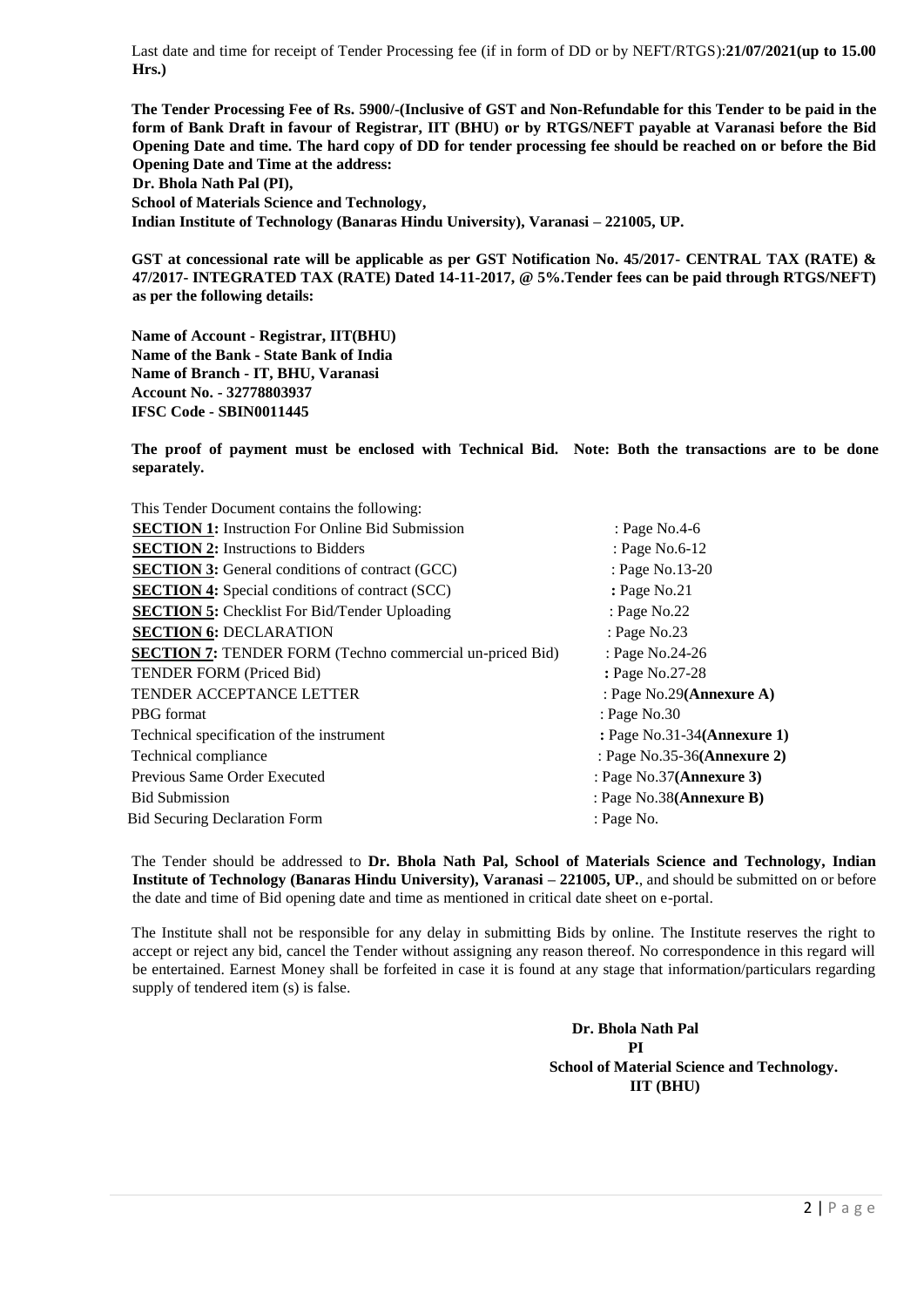| <b>Published Date</b>                   | 30/06/2021 (04:00 PM)                                                                                                                                                                                                          |
|-----------------------------------------|--------------------------------------------------------------------------------------------------------------------------------------------------------------------------------------------------------------------------------|
| <b>Bid Document Download Start Date</b> | 30/06/2021 (04:00 PM)                                                                                                                                                                                                          |
| <b>Clarification Start Date</b>         | 30/06/2021 (04:00 PM)                                                                                                                                                                                                          |
| <b>Clarification End Date</b>           | 15/07/2021 (05:00 PM)                                                                                                                                                                                                          |
| <b>Bid Submission Start Date</b>        | 30/06/2021 (04:00 PM)                                                                                                                                                                                                          |
| <b>Bid Document Download End Date</b>   | 21/07/2021 (04:00 PM)                                                                                                                                                                                                          |
| <b>Bid Submission End Date</b>          | 21/07/2021 (04:00 PM)                                                                                                                                                                                                          |
| <b>Bid Opening Date</b>                 | 22/07/2021 (04:00 PM)                                                                                                                                                                                                          |
| <b>Address For Communication</b>        | Dr. Bhola Nath Pal<br>PI<br><b>School of Materials Science and</b><br>Technology,<br><b>Indian Institute of Technology</b><br>(Banaras Hindu University),<br>Varanasi - 221 005, U.P., INDIA<br>E-mail: bnpal.mst@iitbhu.ac.in |

## **CRITICAL DATE SHEET**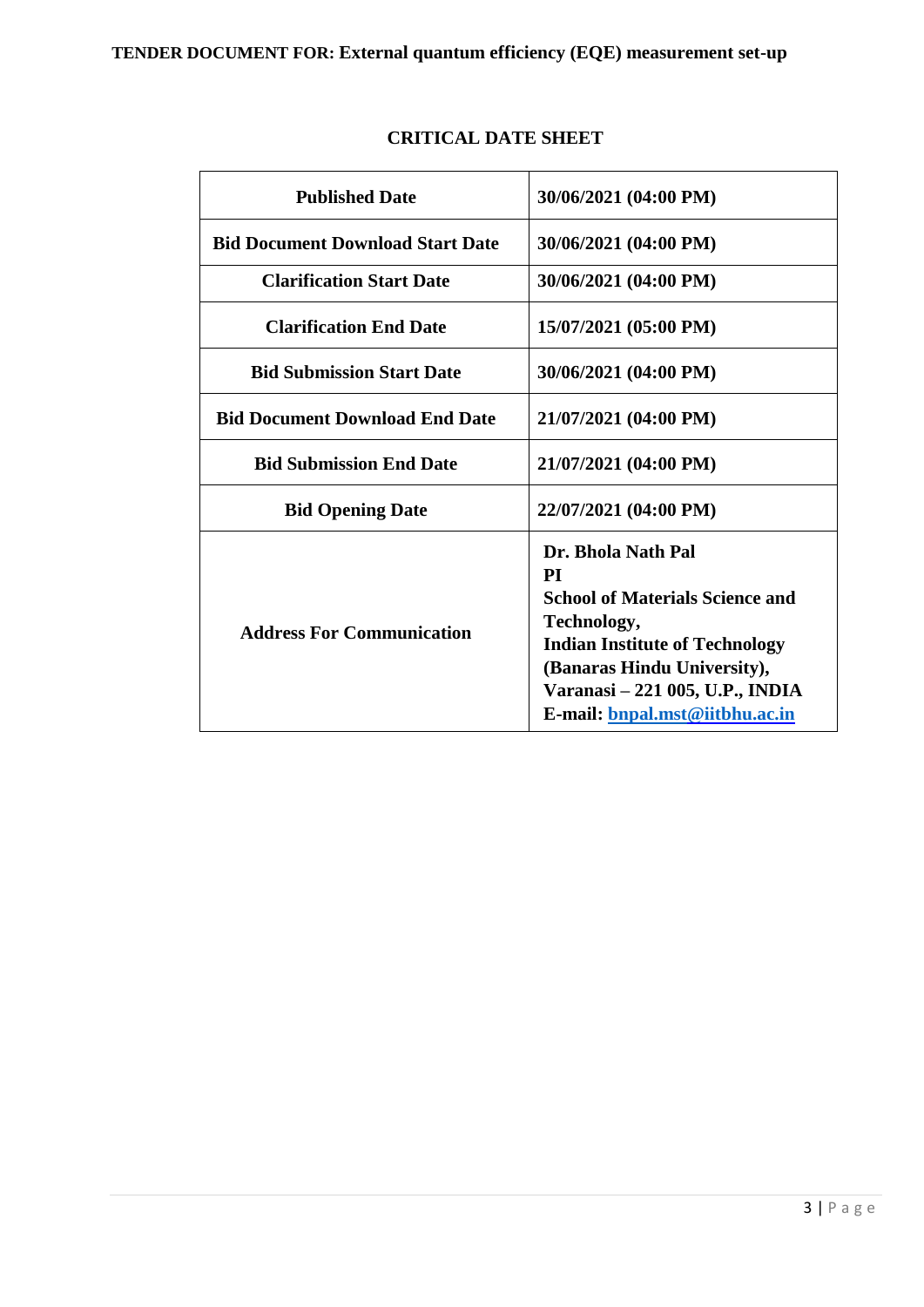## **SECTION 1: INSTRUCTION FOR ONLINE BID SUBMISSION**

As per the directives of Department of Expenditure, this tender document has been published on the Central Public Procurement Portal [\(URL:http://eprocure.gov.in/eprocure/app\).](http://eprocure.gov.in/eprocure/app) The bidders are required to submit soft copies of their bids electronically on the CPP Portal, using valid Digital Signature Certificates. The instructions given below are meant to assist the bidders in registering on the CPP Portal, prepare their bids in accordance with the requirements and submitting their bids online on the CPP Portal. More information useful for submitting online bids on the CPP Portal may be obtained at: <http://eprocure.gov.in/eprocure/app.>

### **1.Registration**

- 1. Bidders are required to enroll on the e-Procurement module of the Central Public Procurement Portal (URL: [http://eprocure.gov.in/eprocure/app\) by cl](http://eprocure.gov.in/eprocure/app)icking on the link "Click here to Enroll". Enrolment on the CPP Portal is free of charge.
- 2. As part of the enrolment process, the bidders will be required to choose a unique username and assign a password for their accounts.
- 3. Bidders are advised to register their valid email address and mobile numbers as part of the registration process. These would be used for any communication from the CPP Portal.
- 4. Upon enrolment, the bidders will be required to register their valid Digital Signature Certificate (Class II or Class III Certificates with signing key usage) issued by any Certifying Authority recognized by CCA India (e.g. Sify / TCS / n-Code / e-Mudhra etc.), with their profile.
- 5. Only one valid DSC should be registered by a bidder. Please note that the bidders are responsible to ensure that they do not lend their DSCs to others which may lead to misuse.
- 6. Bidder then logs in to the site through the secured log-in by entering their user ID / password and the password of the DSC / e-Token.

#### **2.Searching for Tender Documents**

- 1. There are various search options built in the CPP Portal, to facilitate bidders to search active tenders by several parameters. These parameters could include Tender ID, organization name, location, date, value, etc. There is also an option of advanced search for tenders, wherein the bidders may combine a number of search parameters such as organization name, form of contract, location, date, other keywords etc. to search for a tender published on the CPP Portal.
- 2. Once the bidders have selected the tenders they are interested in, they may download the required documents / tender schedules. These tenders can be moved to the respective "My Tenders" folder. This would enable the CPP Portal to intimate the bidders through SMS / e-mail in case there is any corrigendum issued to the tender document.
- 3. The bidder should make a note of the unique Tender ID assigned to each tender, in case they want to obtain any clarification / help from the Helpdesk.

### **Preparation of Bids**

1. Bidder should take into account any corrigendum published on the tender document before submitting their bids.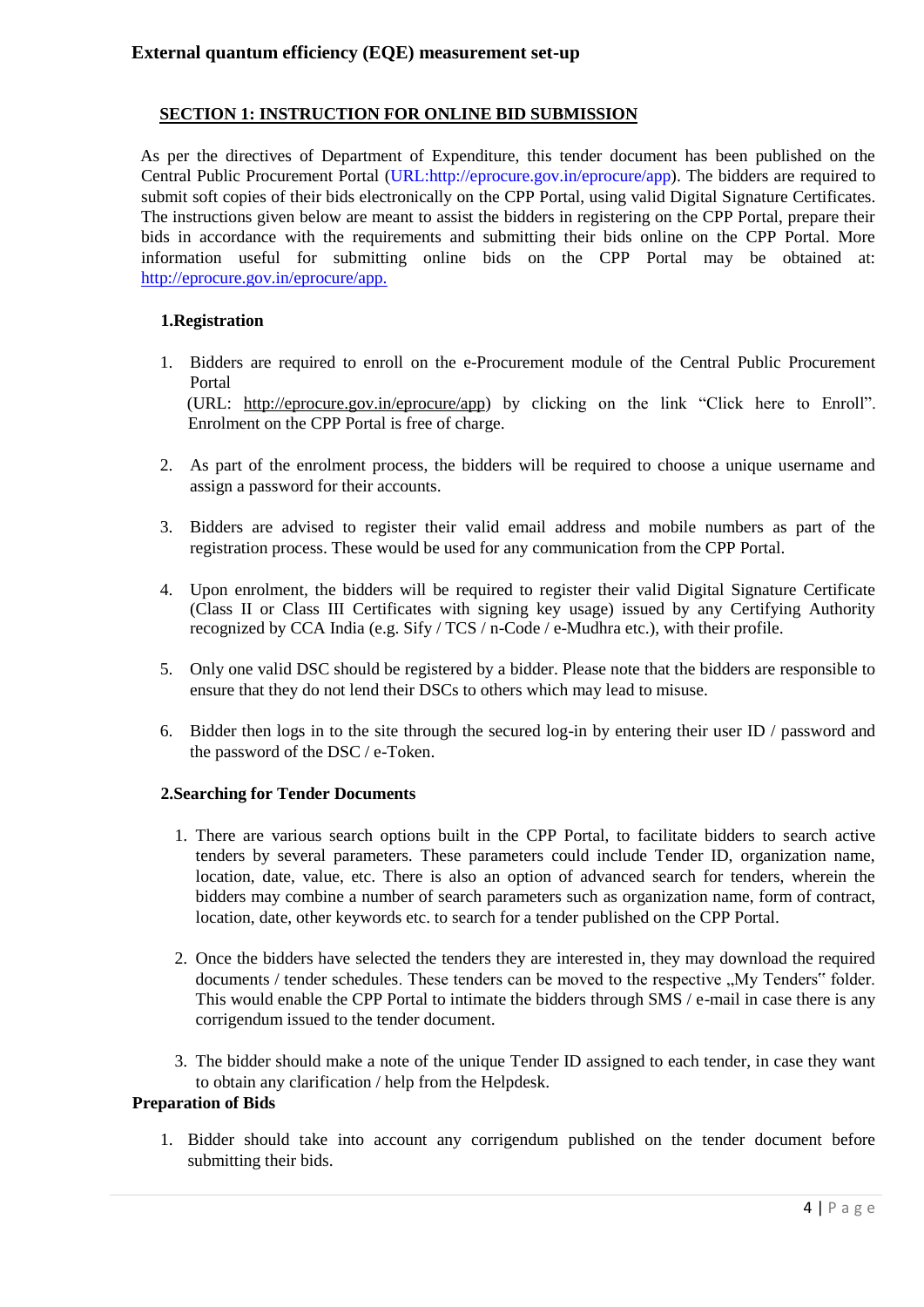- 2. Please go through the tender advertisement and the tender document carefully to understand the documents required to be submitted as part of the bid. Please note the number of covers in which the bid documents have to be submitted, the number of documents – including the names and content of each of the document that need to be submitted. Any deviations from these may lead to rejection of the bid.
- 3. Bidder, in advance, should get ready the bid documents to be submitted as indicated in the tender document / schedule and generally, they can be in PDF / XLS / RAR / DWF formats. Bid documents may be scanned with 100 dpi with black and white option.
- 4. To avoid the time and effort required in uploading the same set of standard documents which are required to be submitted as a part of every bid, a provision of uploading such standard documents (e.g. PAN card copy, annual reports, auditor certificates etc.) has been provided to the bidders. Bidders can use "My Space" area available to them to upload such documents. These documents may be directly submitted from the "My Space" area while submitting a bid, and need not be uploaded again and again. This will lead to a reduction in the time required for bid submission process.

## **4.Submission of Bids**

1. Bidder should log into the site well in advance for bid submission so that he/she upload the bid in time i.e.

on or before the bid submission time. Bidder will be responsible for any delay due to other issues.

- 2. The bidder has to digitally sign and upload the required bid documents one by one as indicated in the tender document.
- 3. Bidder has to select the payment option as "on-line" to pay the tender fee as applicable and enter details of the instrument. Whenever Tender fees are sought, bidders need to pay the tender fee separately on-line through RTGS.
- 4. A standard BOQ format has been provided with the tender document to be filled by all the bidders. Bidders are requested to note that they should necessarily submit their financial bids in the format provided and no other format is acceptable. Bidders are required to download the BOQ file, open it and complete the white colored (unprotected) cells with their respective financial quotes and other details (such as name of the bidder). No other cells should be changed. Once the details have been completed, the bidder should save it and submit it online, without changing the filename. If the BOQ file is found to be modified by the bidder, the bid will be rejected.
- 5. The server time (which is displayed on the bidders" dashboard) will be considered as the standard time for referencing the deadlines for submission of the bids by the bidders, opening of bids etc. The bidders should follow this time during bid submission.
- 6. All the documents being submitted by the bidders would be encrypted using PKI encryption techniques to ensure the secrecy of the data. The data entered cannot be viewed by unauthorized persons until the time of bid opening. The confidentiality of the bids is maintained using the secured Socket Layer 128 bit encryption technology. Data storage encryption of sensitive fields is done.
- 7. The uploaded tender documents become readable only after the tender opening by the authorized bid openers.
- 8. Upon the successful and timely submission of bids, the portal will give a successful bid submission message& a bid summary will be displayed with the bid no. and the date & time of submission of the bid with all other relevant details.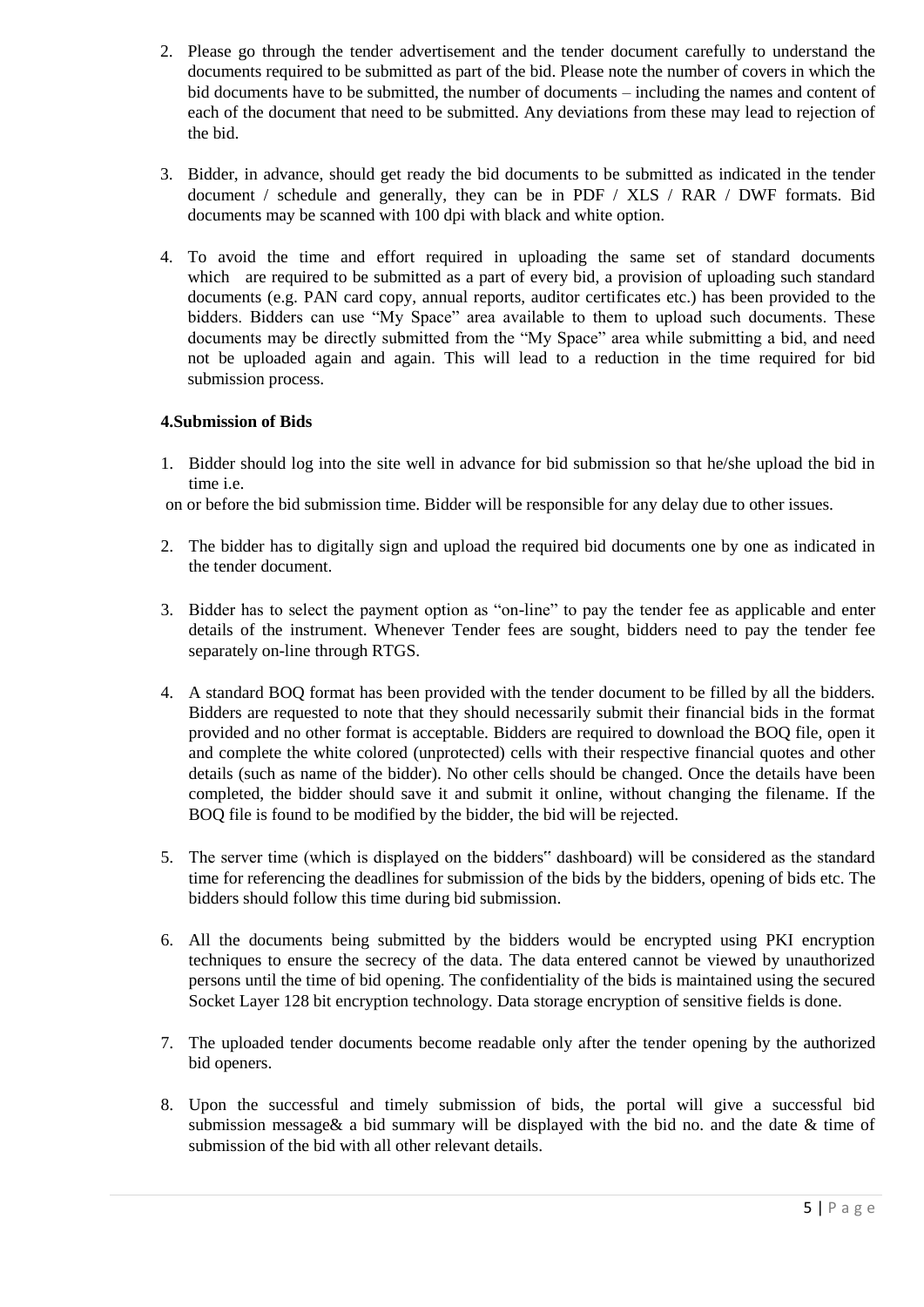9. Kindly add scanned PDF of all relevant documents in a single PDF file of compliance sheet.

## **5. Assistance to Bidders**

- 1. Any queries relating to the tender document and the terms and conditions contained therein should be addressed to the Tender Inviting Authority for a tender or the relevant contact person indicated in the tender.
- 2. Any queries relating to the process of online bid submission or queries relating to CPP Portal in general may be directed to the 24x7 CPP Portal Helpdesk. The contact number for the helpdesk is 0120-4200462, 0120-4001002, 0120-4001005, 0120-6277787

## **6.General Instructions to the Bidders**

- 1. The tenders will be received online through portal [http://eprocure.gov.in/eprocure/app .In th](http://eprocure.gov.in/eprocure/app)e Technical Bids, the bidders are required to upload all the documents in **.Pdf format**.
- 2. Possession of a Valid Class II/III Digital Signature Certificate (DSC) in the form of smart card/etoken in the company's name is a prerequisite for registration and participating in the bid submission activities through https://eprocure.gov.in/eprocure/app. Digital Signature Certificates can be obtained from the authorized certifying agencies, details of which are available in the web site https://eprocure.gov.in/eprocure/app under the link "Information about DSC".
- 3. Tenderer are advised to follow the instructions provided in the Instructions to the Tenderer for the submission of the bids online through the Central Public Procurement Portal for e Procurement [athttps://eprocure.gov.in/eprocure/app.](https://eprocure.gov.in/eprocure/app)

## **SECTION 2: INSTRUCTIONS TO BIDDERS**

## **A. Introduction**

#### **1. Scope of Work**

IIT - BHU invites online bids from the manufacturers/suppliers on behalf of The Director, IIT-BHU for supply of Equipment as per the technical specifications given in Annexure- 1 and as per terms and conditions of this tender document. Supplier should assure complete commissioning of the system including installation and application training for **External quantum efficiency (EQE) measurement set-up**and the System should be fully automated and of latest generation.

#### **2. Cost of Bidding**

The Bidder shall bear all costs associated with the preparation and submission of its bid, and "the Purchaser", will in no case be responsible or liable for these costs, regardless of the conduct or outcome of the bidding process.

### **B. The Bidding Documents**

## **3. Cost of Bidding Documents**

The cost of bidding documents (Rs. 5900/-) should be submitted in the form of Bank Draft or By NEFT/RTGS as per the details mentioned above. Further, the proof of payment must be uploaded with Technical Bid.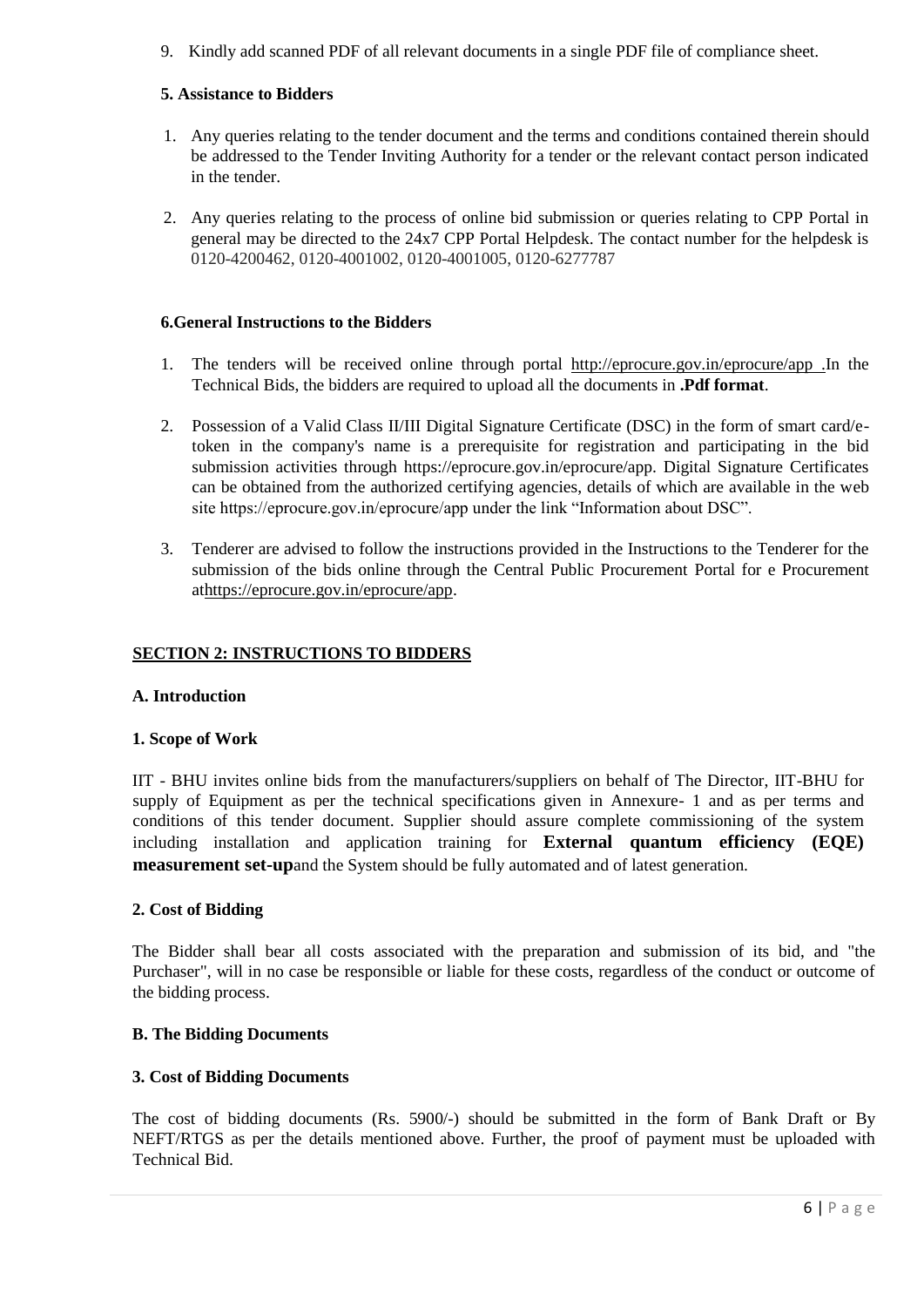### **4. Content of Bidding Documents**

**4.1** The goods required, bidding procedures and contract terms are prescribed in the bidding documents. In addition to Invitation of Bids, the bidding documents include:

(a)Instructions for Online Bid Submission

- (b) Instruction to Bidders (ITB);
- (c) General Conditions of Contract (GCC);
- (d) Special Conditions of Contract (SCC)
- (e) Schedule of requirements;
- (f) Tender form (technical bid).
- (g) Tender form (financial bid).

**4.2** The Bidder is expected to examine all instructions, forms, terms, and specifications in the bidding documents. Failure to furnish all information required by the bidding documents or submission of a bid not substantially responsive to the bidding documents in every respect will be at the Bidder's risk and may result in rejection of its bid.

#### **5. Amendment of Bidding Documents**

**5.1** At any time prior to the deadline for submission of bids, the Purchaser may, for any reason, whether at its own initiative or in response to a clarification requested by a prospective bidder, modify the bidding documents by amendment.

**5.2** All prospective bidders who have received the bidding documents will be notified of the amendment in writing, which will be binding on them.

**5.3** In order to allow prospective bidders reasonable time within which to take the amendment into account in preparing their bids, the Purchaser, at its discretion, may extend the deadline for the submission of bids.

#### **C. Preparation of Bids**

#### **6. Language of Bid**

The bid prepared by the Bidder, as well as all correspondence and documents relating to the bid exchanged by the Bidder and the Purchaser shall be written in English language.

#### **7. Documents Comprising the Bid**

#### **7.1 Techno commercial un-priced bid and priced Bids:**

The bids are to be submitted in two parts i.e. Techno commercial un-priced bid and priced Bids.

**(a)** Techno commercial un-priced bid along with Earnest Money Deposit (submitted in the form of Bank Draft in favour of **Registrar, IIT (BHU)** payable at **Varanasi** or By NEFT/RTGS) as shown in invitation to bids shall be submitted through CPP Portal. The samples (if required) of all the items shown in the schedule of requirements of each tender should also accompany the techno commercial unpriced bid in a separate sealed envelope.

**(b)** Priced bid.

**7.2 Techno commercial un-priced bid:** The Techno commercial un-priced bid prepared by the bidder shall be provided in the following Model Response format:

#### **Model Response format**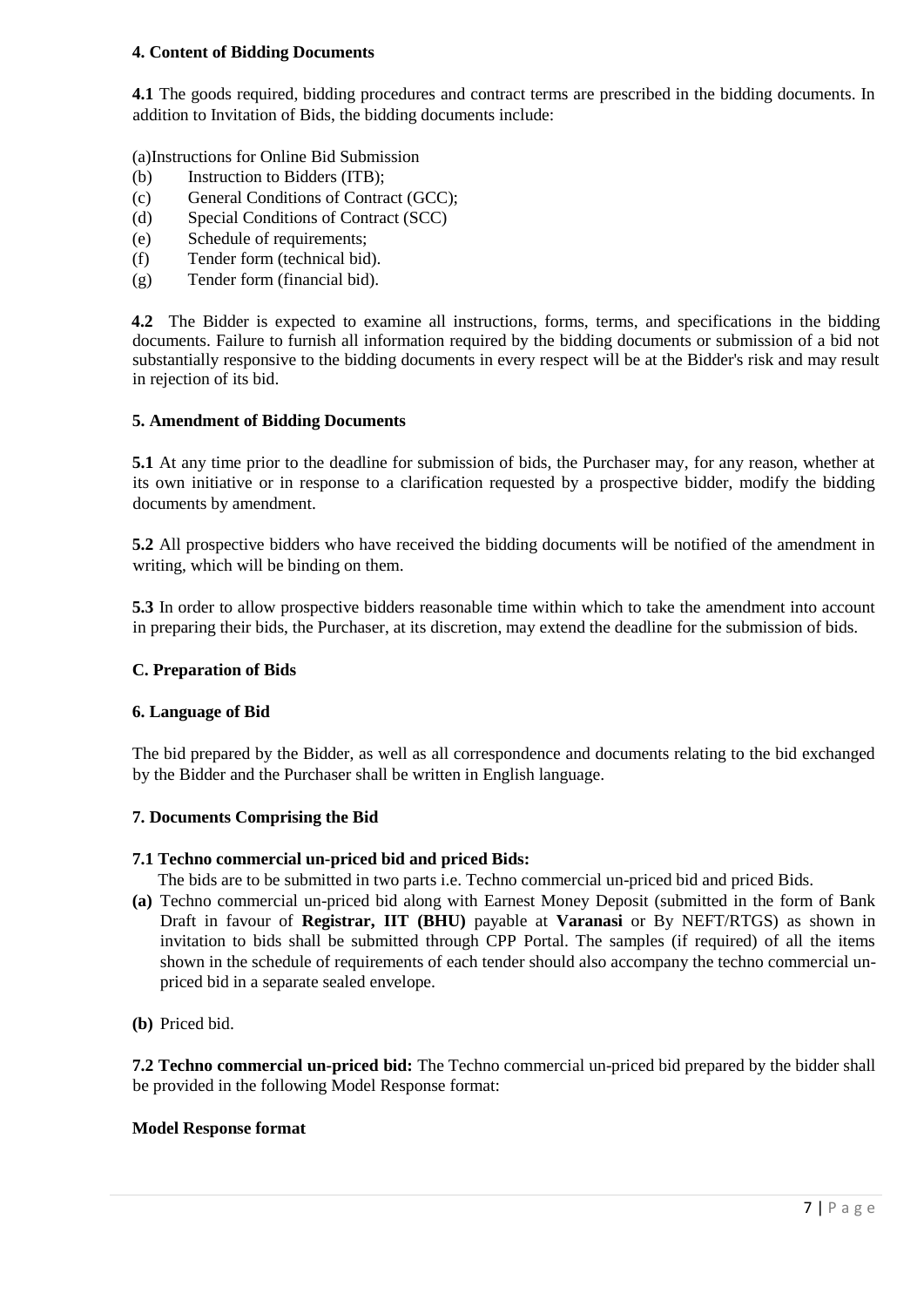- **(a)** Standing of each Bidder Manufacturer/Dealer and past experience in supply of the material (certificates to be enclosed), proof of manufacturing Unit/Dealership along with all the documents required for proving the credentials regarding the fulfillment of essential pre-bid criteria.
- **(b)** List of other Govt. Departments, Public Sector units and Central Autonomous Bodies for which the bidder is supplying material or having the same type of contracts and a certificate regarding the satisfactory performance of the contract (In the Annexure-3 format).
- **(c)** Copy of the audited balance sheet of the vendor for the previous financial year indicating the turnover in supply of the relevant materials/service.
- **(d)** Details of Permanent Account Number and latest income tax clearance certificate.
- **(e)** Details of GST No. along with a copy of certificate to be attached.
- **(f)** Submission of samples if required, for all items indicated in the schedule of requirements. The make of items proposed to be supplied should be indicated in the format of the schedule of requirements and submitted along with the techno commercial un-priced bid without indicating the pricing components.
- **(g)** Willingness to execute all orders which are placed to meet emergency requirement on priority basis. The Bidder shall note that standards for workmanship, material and equipment, and references to brand names designated by the Purchaser in the schedule of requirements are intended to be descriptive only and not restrictive. The Bidder may substitute alternative standards, brand names and/or catalogue numbers in his bid, provided that it demonstrates to the Purchaser's satisfaction that the substitutions ensure substantial equivalence to those designated in the Technical Specifications.

### **7.3 Price Bid**

The price bid shall comprise the techno commercial bid along with the price component indicating the Unit prices for each and every item indicated in the schedule of requirements (Annexure 1).

**(a)** The prices quoted must be net per unit as shown in the Schedule and must include all charges for delivery at the designated stores i.e. FOR IIT (BHU), Varanasi

**(b)** The rate must be stated for each item separately both in words and figures. If there is a discrepancy between the price quoted in word and figures the higher price quoted will be treated as final.

**(c)** The price quoted by the tenderer should be exclusive of Custom Duty (in case of Import) and other taxes as applicable from time to time. The Institute will provide the valid exemption certificate as and when needed.

**(d)** Quoted prices should be firm and inclusive of freight and forwarding charges, handling charges, loading and unloading charges, and insurance charges etc.

**(e)** The prices once accepted by the Institute shall remain valid till the successful execution of the order and till supplies is fully effected and accepted or **12 months** from the date of acceptance of tender whichever is later. The Institute shall not entertain any increase in the rates during the period. However, in the event there is a reduction or increase in Government levy/duties during the period of execution of the order, the rates shall be suitably adjusted with effect from the date notifying the said reduction or increase in the Government levy/excise duty.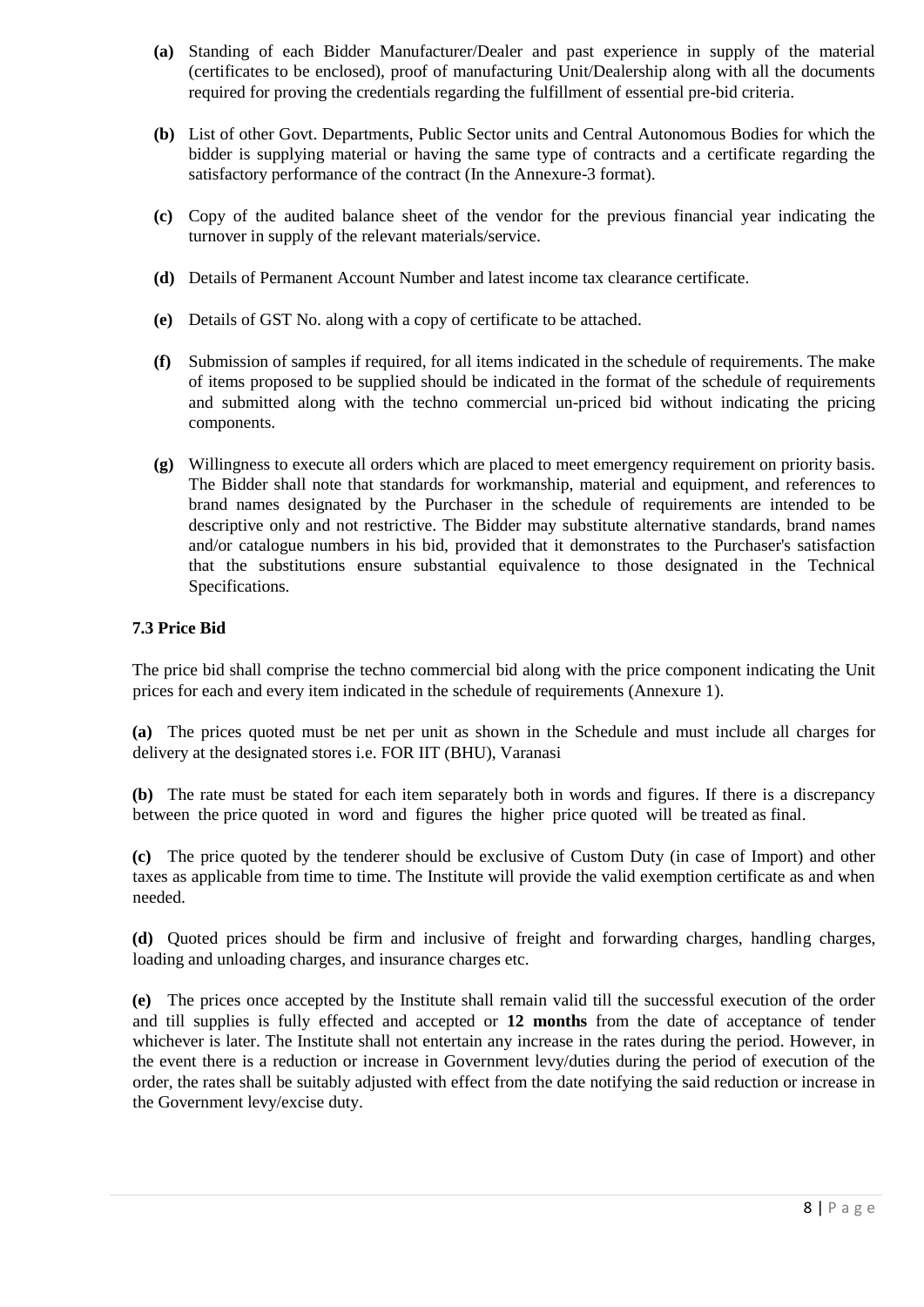### **8. Bid Prices**

**8.1** The Bidder shall indicate on the Schedule of requirements (BOQ), the unit prices of the goods it proposes to supply under the Contract and enclose it with the priced bid.

**8.2** Prices indicated on the Price Schedule shall be entered separately in the following manner:

- (i) The prices quoted must be net per unit as shown in the schedule of requirements and must include all charges for delivery at the designated stores.
- (ii) Any Indian duties, GST and other taxes which will be payable on the goods if this Contract is awarded;

**8.3** Prices quoted by the Bidder shall be fixed during the Bidder's performance of the Contract and not subject to variation on any account.

**8.4** The price should be quoted without custom duty, since IIT (BHU) is exempted from payment of custom duty being the premier Academic Institution. Necessary certificate will be issued on demand.

#### **9. Bid Currencies**

Prices shall be quoted in Indian Rupees only.

### **10. Period of Validity of Bids**

**10.1** Bids shall remain valid for **180** days after the date of bid opening prescribed by the Purchaser. A bid valid for a shorter period shall be rejected by the Purchaser as non-responsive.

**10.2** In exceptional circumstances, the Purchaser may solicit the Bidder's consent to an extension of the period of validity. The request and the responses thereto shall be made in writing. A Bidder granting the request will not be required nor permitted to modify the bid.

**10.3** Bid evaluation will be based on the bid prices without taking into consideration the above modifications.

#### **D. Submission of Bids**

**11.**The tender has to be submitted ONLINE before the due date. The offers received after the due date and time will not be considered. **No manual bids will be considered**.

#### **12.Deadline for Submission of Bids**

**12.1** Bids must be received by the Purchaser ONLINE not later than the time and date specified in the Invitation for Bids.

**12.2** The Purchaser may, at his discretion, extend this deadline for submission of bids by amending the bid documents in which case all rights and obligations of the Purchaser and Bidders previously subject to the deadline will thereafter be subject to the deadline as extended.

#### **13. Late/Delayed Bids**

The offers received after the due date and time will not be considered.

#### **14. Modifications and Withdrawal of Bids**

**14.1** The Bidder may modify or withdraw its bid after the ONLINE bid's submission, as per the provision of CPP Portal.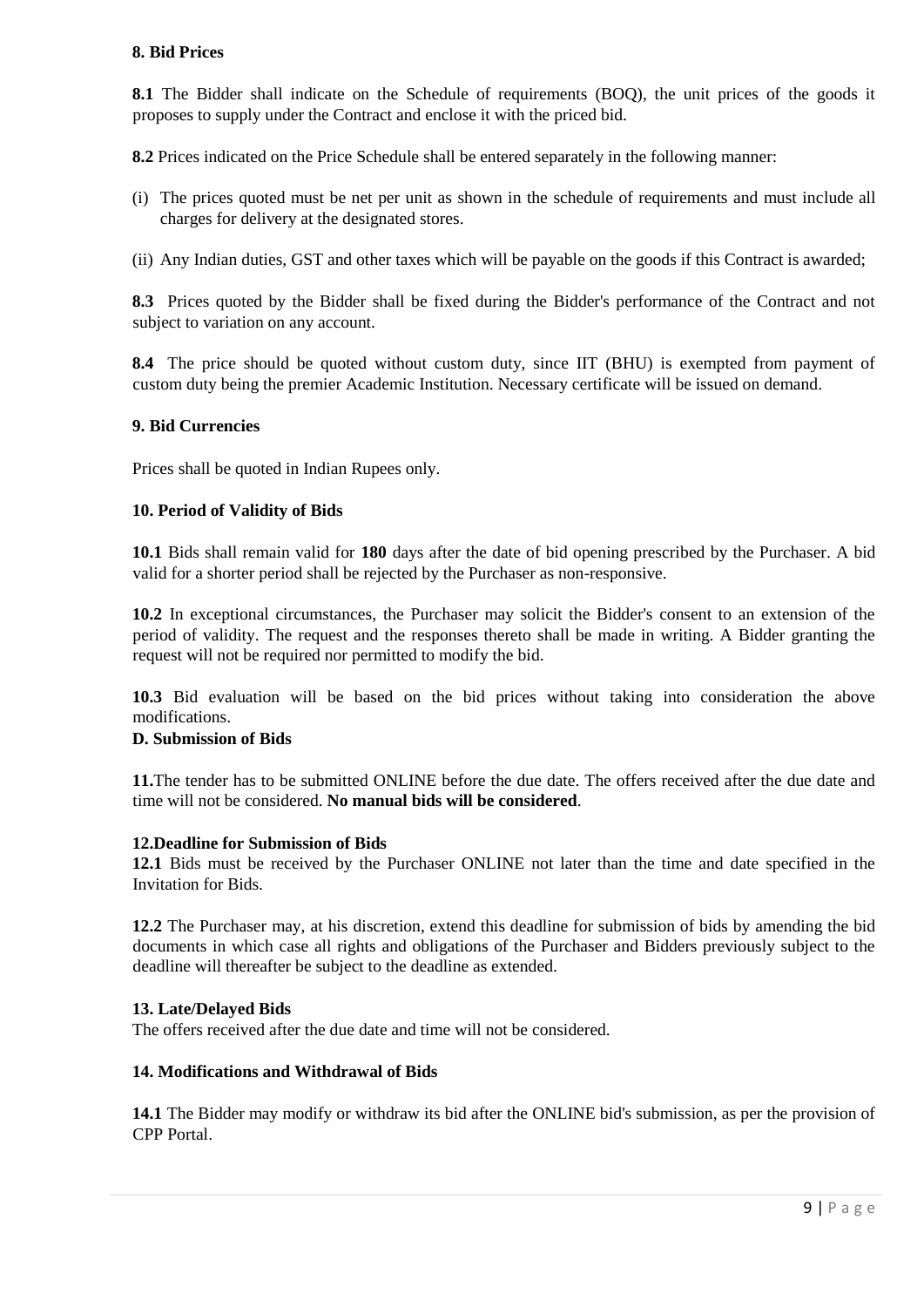**14.2** No bid may be modified subsequent to the deadline for submission of bids. No documents will be accepted in support of essential pre-bid criteria after the last date of submission of bids.

**14.3** No bid may be withdrawn in the interval between the deadline for submission of bids and the expiry of the period of bid validity specified by the Bidder on the bid form.

### **E. Bid Opening and Evaluation of Bids**

### **15. Opening of Techno commercial un-priced Bids**

The purchaser will open all techno commercial un-priced bids in the first instance.

#### **16. Clarification of Bids**

**16.1** During evaluation of the bids, the purchaser may, at its discretion, ask the Bidder for clarification of its bid. The request for clarification and the response shall be in writing and no change in price or substance of the bid shall be sought, offered or permitted.

**16.2** No Bidder shall contact the purchaser on any matter relating to its bid from the time of the bid opening to the time the contract is awarded. If the Bidder wishes to bring additional information to the notice of the Institute it should be done in writing.

**16.3** Any effort by a Bidder to influence the purchaser in its decisions on bid evaluation, bid comparison or contract award decisions may result in rejection of the Bidder's bid.

#### **17. Evaluation of Techno commercial un-priced Bid**

**17.1** Prior to the detailed technical evaluation, the purchaser will determine the substantial responsiveness of each bid. A substantially responsive bid is one, which conforms to all the terms and conditions of the Bidding Documents without material deviations and meets all the essential pre-bid criteria. If any bidder does not meet the essential pre-bid criteria as laid down in the Instruction to Bidders, then his bid will be summarily rejected. No documents will be accepted in support of essential pre-bid criteria after the last date of submission of bids.

**17.2** The purchaser will reject a bid determined as not substantially responsive.

**17.3** The bidders may be called for discussion and may be allowed to modify their technical bids to suit the organization's requirement. The idea is to arrive at a threshold level of acceptability above which all the bidders shall be treated on par. Those whose technical specifications do not reach the threshold level of acceptability shall be rejected as technically unsuitable. The price bids of the bidders who finally emerge as technically acceptable shall be opened, evaluated and the contract awarded to the lowest evaluated bidder.

**17.4** The bidders short-listed by the purchaser based on meeting the essential pre-bid criteria and detailed evaluation regarding satisfying the technical criteria laid down in this tender document may be called for detailed discussions with a team selected for the purpose, at a specified date, time and venue, if needed.

#### **18. Opening of Priced Bids**

**18.1** The Purchaser will open the Priced Bids of only those bidders who meet the essential pre-bid criteria and whose techno commercial un-priced bids have been found to be substantially responsive.

**18.2** The priced Bids of the technically qualified bidders shall be opened by the tender committee.

#### **19. Evaluation and Comparison of priced Bids**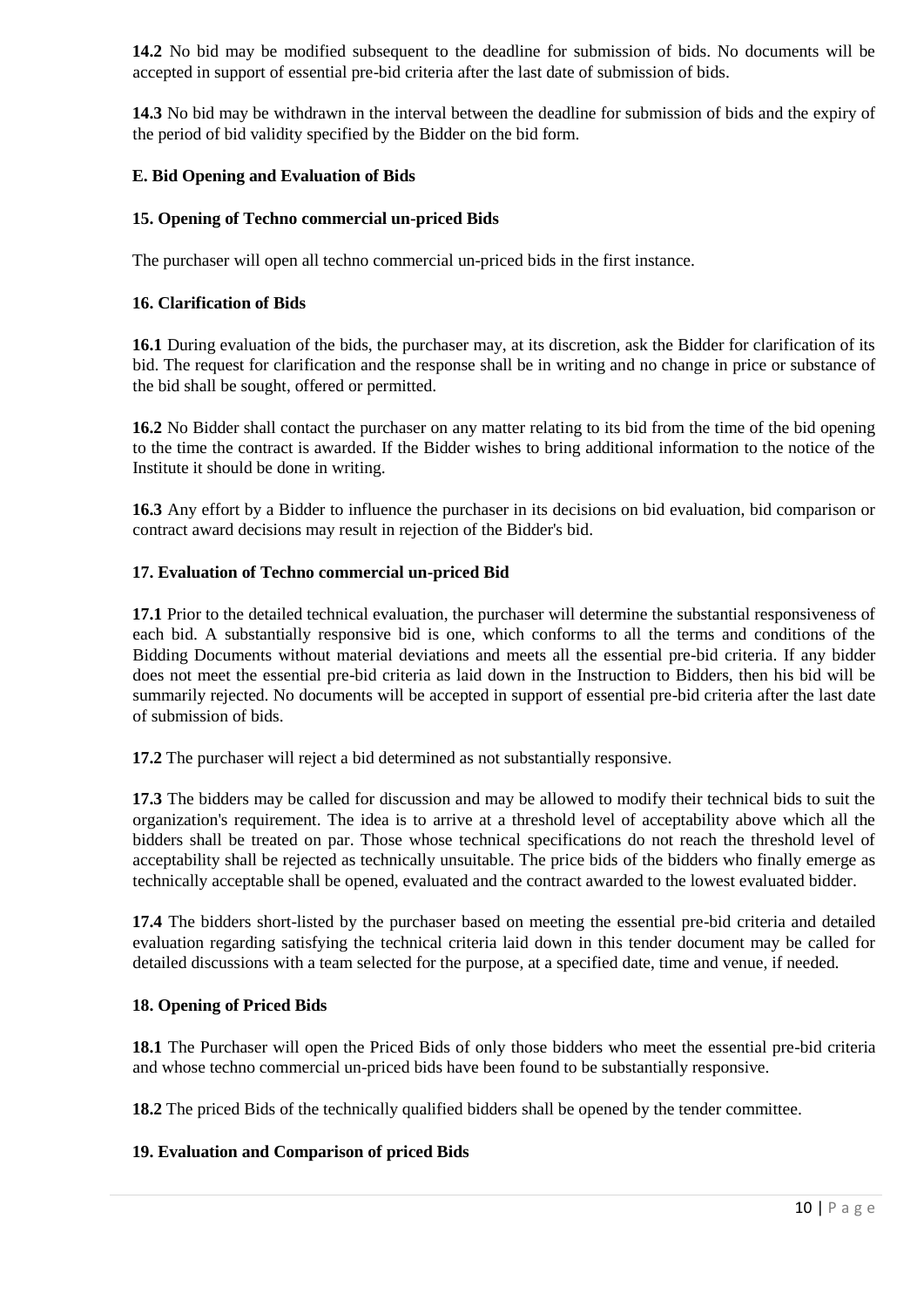**19.1** Arithmetical errors will be rectified on the following basis: If there is a discrepancy between words and figures, whichever is the higher of the two shall be taken as bid price. If the Vendor does not accept the correction of errors, its bid will be rejected

**19.2** Bidders shall state their bid price for the payment schedule outlined in the Clause 14 of General Conditions of Contract. Bids will be evaluated on the basis of this base price**.** Bidders are, however, permitted to state an alternative payment schedule and indicate the reduction in bid price they wish to offer for such alternative payment schedule. The purchaser may consider the alternative payment schedule offered by the selected Bidder but it may not be binding on the purchaser**.** 

**19.3** The purchaser, at its option may ask some more bidders to match the rates of the lowest bidder for creating parallel suppliers.

**19.4** The currency that shall be used for bid evaluation and comparison purposes to convert all bid prices expressed in various currencies into a single currency is: **Indian Rupees** 

**19.5** The source of exchange rate shall be: **Reserve Bank of India**.

**19.6** The date for the exchange rate (if applicable) shall be: **Date of opening of Financial Bids**.

#### **20. Purchasers right to accept any bid and to reject any bid or all bids**

The Purchaser reserves the right to accept or reject any bid, and to annul the bidding process and reject all bids at any time prior to award of Contract, without thereby incurring any liability to the affected Bidder or bidders or any obligation to inform the affected Bidder or bidders of the grounds for the Purchaser's action.

#### **21. Award Criteria**

Subject to Clause 19, the purchaser will award the Contract to the successful Bidder whose bid has been determined to be substantially responsive and has been determined as the best evaluated bid provided further that the Bidder is determined to be qualified to perform the Contract satisfactorily.

#### **22. Notification of Award**

Prior to the expiration of the period validity, the purchaser will notify the successful Bidder in writing by letter or by fax, to be confirmed in writing by speed post or hand delivered letter, that its bid has been accepted.

#### **23. Factors Affecting the Award of Supply**

**23.1** The bidder should have its own Contract support facilities. The support facilities should be fully owned and managed by the bidder.

**23.2** Conformity with the Request for Bid/Tender required and conditions.

**23.3** The assessment based on the response to Model Response Outline.

**23.4** The assessment of the capability of the bidder to meet the terms and conditions.

**23.5** The bidders must have executed same orders, for which the bidder is quoting, as indicated in clause 1 for Govt./Semi-Govt./Autonomous Organizations.

**23.6** The cost and the discount offered, if any.

#### **24. Fall clause**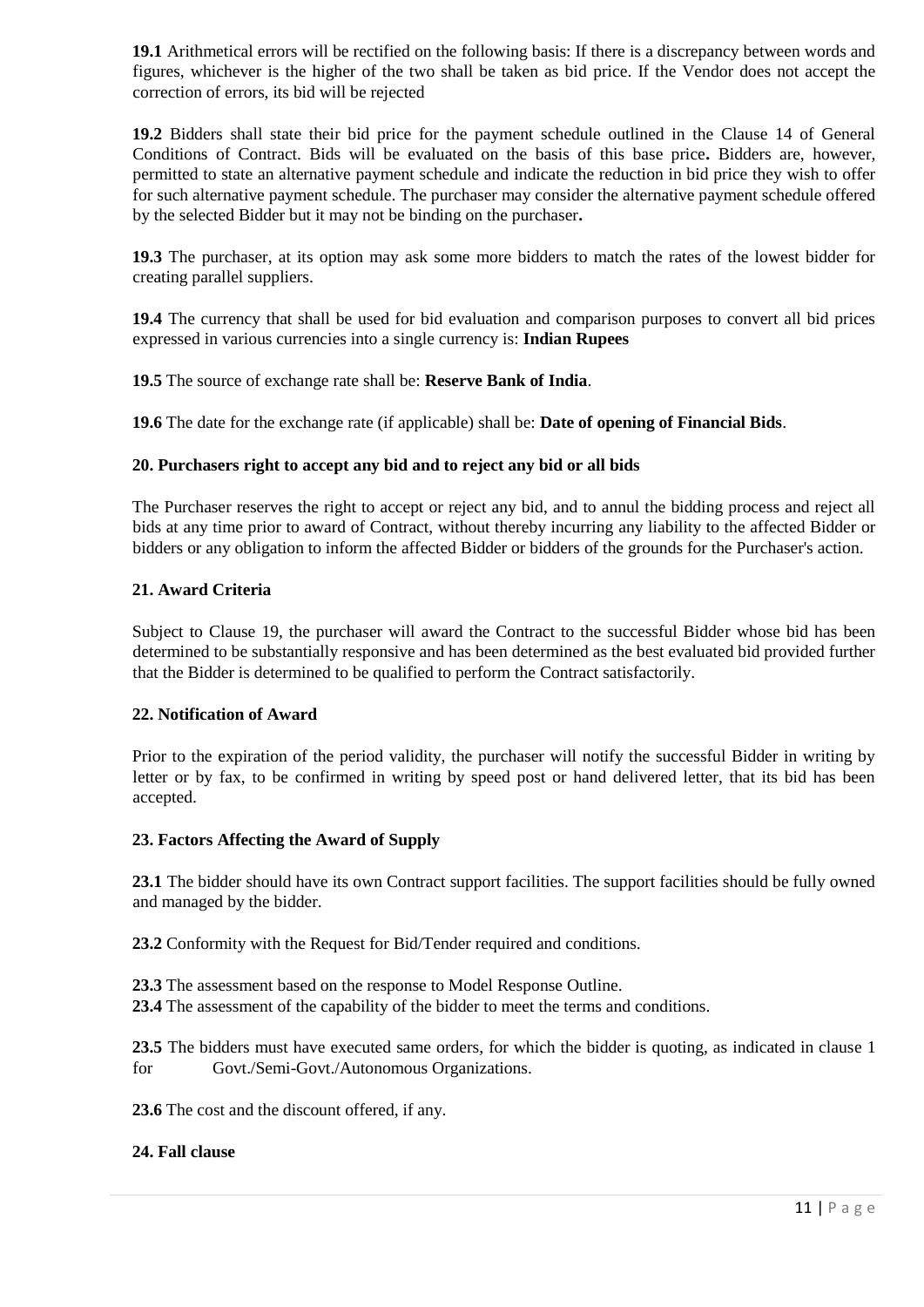- **24.1** The price quoted by the supplier should not be higher than the maximum retail price, if any, for the stores and the same shall not be higher than the price usually charged by the supplier for stores of the same nature, class or description to any other purchaser.
- **24.2** The price charged for the stores supplied under the contract by the supplier shall in no event exceed the lowest price at which the supplier sells the stores of identical description to any other person during the period till performance of all supply orders placed during the currency of the contract is completed. If at any time during the period the supplier reduces the sale price of such stores or sells such stores to any other person including his dealers at a price lower than the price chargeable under the contract, he shall forthwith notify such reduction or sale to the purchaser and the price payable under the contract for these items of stores supplied after the date of coming into force of such reduction or sale shall stand correspondingly reduced.
- **24.3** If it is discovered that the supplier has contravened the above conditions, then without prejudice to any other action which might be taken against him, it shall be lawful for the purchaser to (a) revise the price at any stage so as to bring it in conformity with sub-clause(i) above, or (b) to terminate the contract and purchase the items of stores at the risk and cost of the supplier and in that event the provisions of Clause 28 of General Conditions of Contract shall, as far as possible, be applicable or recover the loss.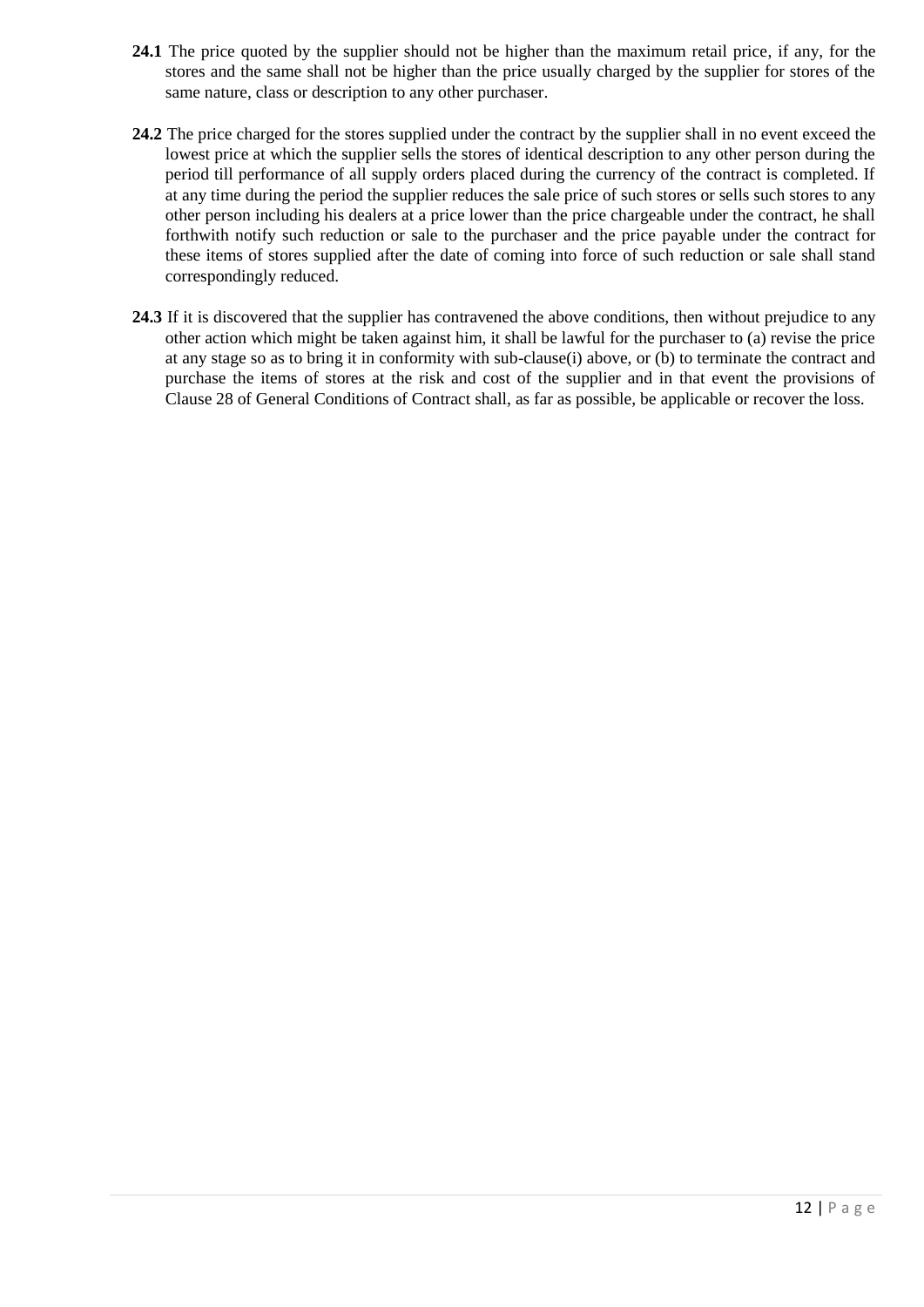## **SECTION 3: GENERAL CONDITIONS OF CONTRACT (GCC)**

## **1. Definitions**

In this Contract, the following terms shall be interpreted as indicated:

- (a) "The order" means the agreement entered into between the Purchaser and the Supplier including all the attachments and appendices and all documents incorporated as per notification of award.
- (b) "The Contract Price" means the price payable to the Supplier under the Contract for the full and proper performance of its contractual obligations; "The Goods" means all the items, which the Supplier is required to supply to the Purchaser under the Contract;
- (c) "Services" means services ancillary to the supply of the Goods, such as transportation and insurance, and any other incidental services training and other obligations of the Supplier covered under the Contract;
- (d) "GCC" means the General Conditions of Contract contained in this section.
- (e) "The Purchaser" means the organization purchasing the Goods i.e. School of Materials Science and Technology., IIT (BHU), VARANASI.
- (f) "The Purchaser"s country" is India.
- (g) "The Supplier" means the individual or firm supplying the Goods and Services under this Contract.
- (h) "Day" means calendar day.

## **2. Application**

These General Conditions shall apply to the extent that they are not superseded by provisions in other parts of the Contract.

## **3. Standards**

The Goods supplied under this Contract shall conform to the standards mentioned in the Technical Specifications, and, when no applicable standard is mentioned, to the authoritative standard appropriate to the Goods' country of origin and such standards shall be the latest issued by the concerned Institution.

#### **4.Use of Contract Documents and Information**

**4.1**The Supplier shall not, without the Purchaser's prior written consent, disclose the Contract, or any provision thereof, or any specification, plan, drawing, pattern, sample or information furnished by or on behalf of the Purchaser in connection therewith, to any person other than a person employed by the Supplier in performance of the Contract. Disclosure to any such employed person shall be made in confidence and shall extend only so far as may be necessary for purposes of such performance.

**4.2**The Supplier shall not, without the Purchaser's prior written consent, make use of any document or information except for purposes of performing the Contract.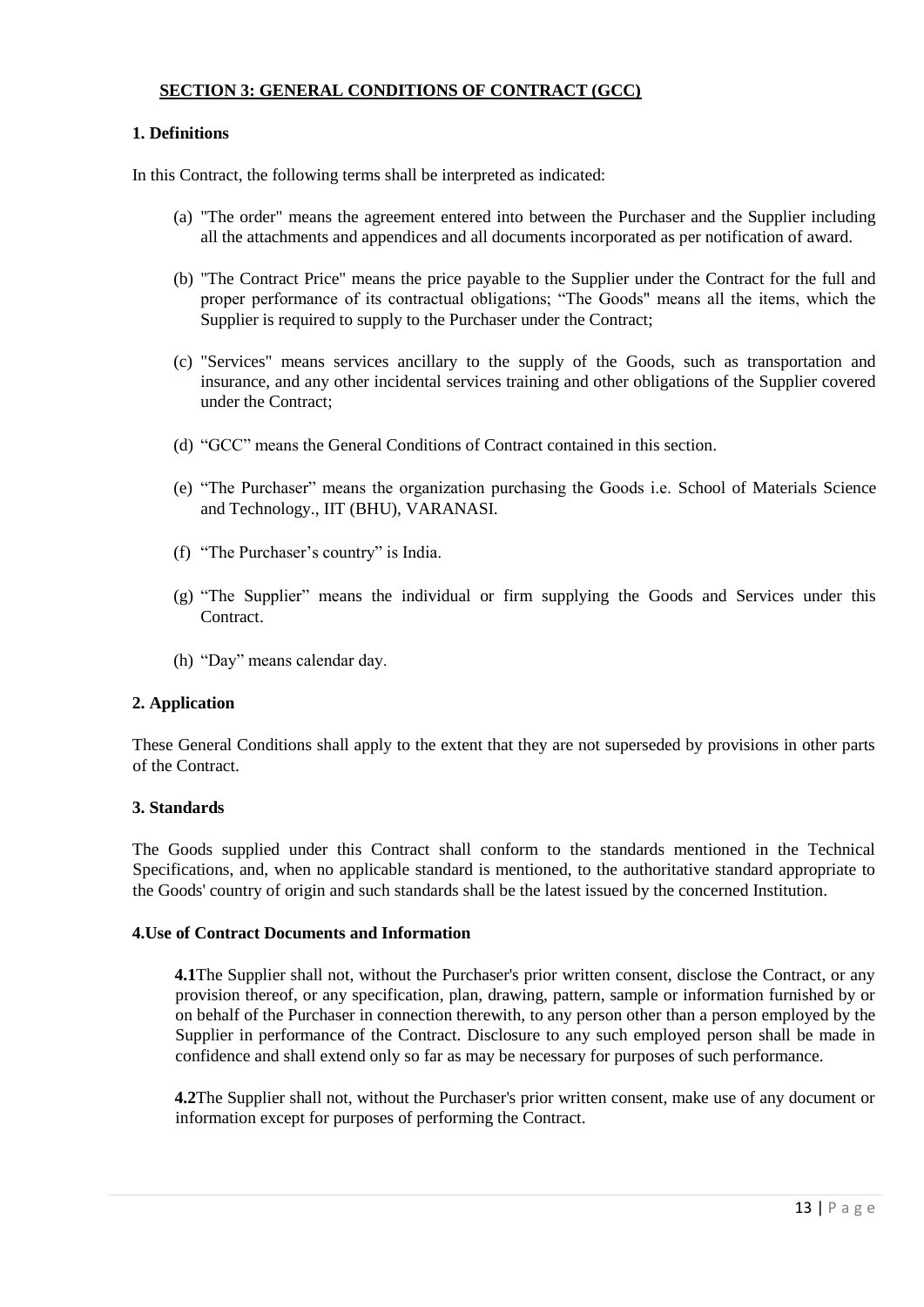**4.3**Any document, other than the Contract itself, shall remain the property of the Purchaser and shall be returned (in all copies) to the Purchaser on completion of the Supplier's performance under the Contract if so required by the Purchaser.

### **5.Patent Rights**

The Supplier shall indemnify the Purchaser against all third-party claims of infringement of patent, trademark or industrial design rights arising from use of the Goods or any part thereof in India.

### **6. Submission of the bids.**

**6.1** All bids complete in all respect must reach the purchaser within the last date and time of receipt of bid. No extension shall be allowed for any reason what so ever. Late tenders/delayed bids and tenders received without earnest money etc. shall be rejected.

**6.2** Tender documents are available for sale with the purchaser. Interested bidders may purchase the tender documents on payment of the cost there of. The purchaser shall not be liable for either nonreceipt of the tender document or for delay in receipt of tender document.

### **7.Inspections and Tests**

**7.1** The Purchaser or its representative shall have the right to inspect and/or to test the Goods to confirm their conformity to the Contract specifications at no extra cost to the Purchaser.

**7.2** The inspections and tests may be conducted on the premises of the Supplier or its subcontractor(s), at point of delivery and/or at the Goods final destination. If conducted on the premises of the Supplier or its subcontractor(s), all reasonable facilities and assistance, including access to drawings and production data shall be furnished to the inspectors at no charge to the Purchaser.

**7.3** Should any inspected or tested Goods fail to conform to the specifications, the Purchaser may reject the goods and the Supplier shall either replace the rejected Goods or make alterations necessary to meet specification requirements free of cost to the Purchaser.

**7.4** The Purchaser's right to inspect, test and, where necessary, reject the Goods after the Goods' arrival at Project Site shall in no way be limited or waived by reason of the Goods having previously been inspected, tested and passed by the Purchaser or its representative prior to the Goods shipment.

**7.5** Nothing in GCC Clause 7 shall in any way release the Supplier from any warranty or other obligations under this Contract.

#### **8.Consequences of rejection**

If in the event the stores are rejected by the purchaser at the destination and the supplier fails to make satisfactory supplies within the stipulated period of delivery, the purchaser will be at liberty to:

- **(a)** Allow the supplier to resubmit the stores in replacement of those rejected, within a specified time without any extra cost to the purchaser or
- **(b)** Reject the material, which shall be final and binding on the contractor.
- **(c)** Procure the rejected materials of comparable quality from the open market/Govt. stores and the supplier shall be liable to pay the difference in price over the RC prices or get the amount adjusted from the outstanding bills of the supplier, if any..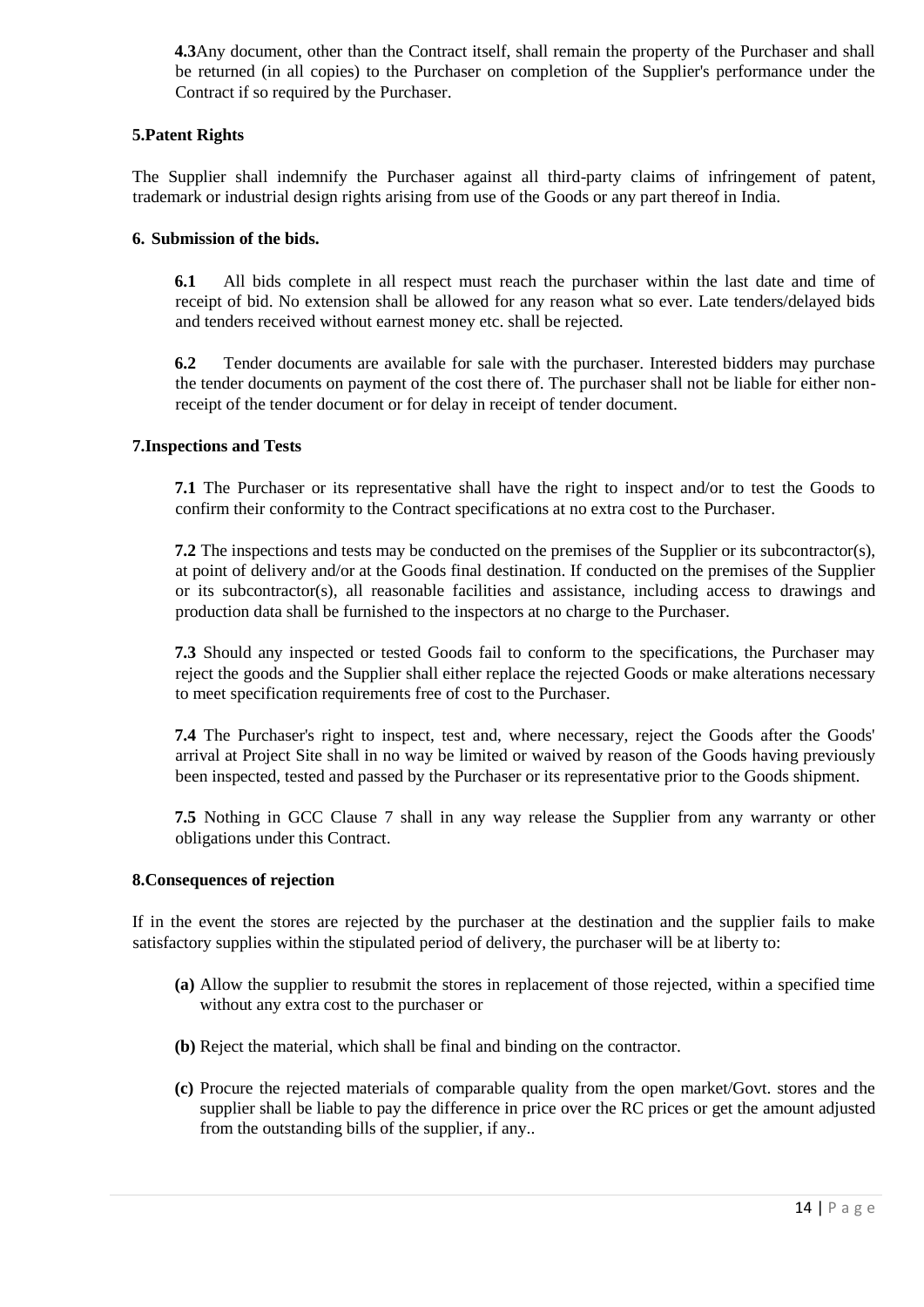**9.1** The Supplier shall provide such packing of the Goods as is required to prevent their damage or deterioration during transit to their final destination as indicated in the Contract. The packing shall be sufficient to withstand, without limitation, rough handling during transit and exposure to extreme temperatures, salt and precipitation during transit and open storage. Packing case size and weights shall take into consideration, where appropriate, there muteness of the Goods' final destination and the absence of heavy handling facilities at all points in transit.

**9.2**The packing, marking and documentation within and outside the packages shall comply strictly with such special requirements as shall be provided for in the Contract including additional requirements, in any subsequent instructions ordered by the Purchaser.

#### **10.Delivery and Documents**

**10.1**The Supplier shall make delivery of the Goods within **60 days** from the placement of purchase order in pursuance of the notification of award. The purchase order would be placed after assessing the requirements on quarterly basis. However, the supplier shall also arrange to execute all orders on priority basis which would be placed to meet any emergent requirements.

**10.2**In case the purchaser decides to conclude parallel rate contracts, then the requirements would be split on different firms on equitable basis as per the discretion of the purchaser.

**10.3**The delivery of Stores shall be affected at the premises of the Institute free of all delivery charges and within the stipulated time and as may be elucidated in the confirmed order, accompanied by a delivery challan. No extension of time for delivery of Stores shall normally be accorded.

**Time and date of delivery – the essence of the contract:** The time for and the date of delivery of the stores stipulated shall be deemed to be of the essence of the contract and delivery must be completed not later than the date(s) specified.

#### **11. Insurance**

The Goods supplied under the Contract shall be fully insured in Indian Rupees against loss or damage incidental to manufacture or acquisition, transportation, storage and delivery. The insurance shall be obtained by the suppliers in an amount equal to 110% of the value of the goods from "warehouse to warehouse" (final destinations) on "all risks" basis including war risks and strikes.

#### **12. Transportation**

Where the Supplier is required under the Contract to transport the Goods within India defined as Project site, transport to such place of destination in India including insurance, as shall be specified in the Contract, shall be arranged by the Supplier, and the related cost shall be included in the contract Price.

#### **13.Warranty**

**13.1**The Supplier warrants that the Goods supplied under this Contract are new, unused, of the most recent or current models and that they incorporate all recent improvements in design and materials unless provided otherwise in the Contract. The Supplier further warrants that all Goods supplied under this Contract shall have no defect arising from design, materials or workmanship or from any act or omission of the Supplier that may develop under normal use of the supplied Goods in the conditions prevailing in India.

**13.2**Minimum one year or as per term and condition given in Annexure I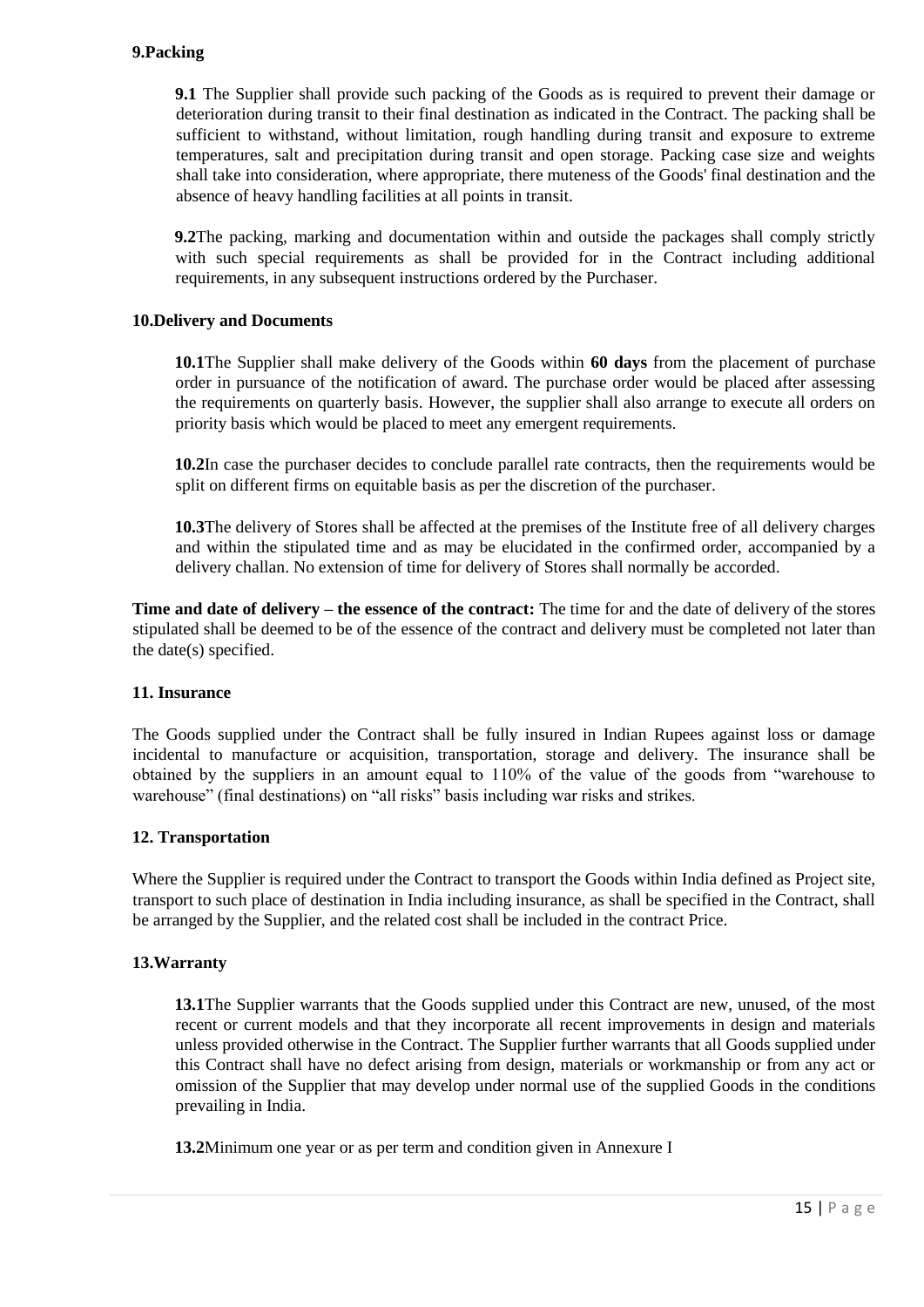**13.3**The Purchaser shall promptly notify the Supplier in writing of any claims arising under this warranty.

**13.4**Upon receipt of such notice, the Supplier shall with all reasonable speed, repair or replace the defective Goods or parts thereof, without any extra cost to the Purchaser.

**13.5**If the Supplier, having been notified, fails to remedy the defect(s) within a reasonable period, the Purchaser may proceed to take such remedial action as may be necessary, at the Supplier's risk and expense and without prejudice to any other rights which the Purchaser may have against the Supplier under the Contract.

### **14.Payment**

- **14.1** The payment shall be made **90% payment against Supply & 10% after Installation, Commissioning and submission of satisfactory PBG.**
- **14.2** The Supplier's request(s) for payment shall be made to the Purchaser in writing, accompanied by an invoice describing, as appropriate, the Goods delivered and the Services performed, and by documents, submitted pursuant to GCC Clause 10, and upon fulfillment of other obligations stipulated in the contract.

#### **15.Prices**

Prices charged by the Supplier for Goods delivered and Services performed under the Contract shall not vary from the prices quoted by the Supplier in his bid.

#### **16.Change Orders**

**16.1**The Purchaser may at any time, by written order given to the Supplier, make changes within the general scope of the Contract in any one or more of the following:

- (a) Drawings, designs, or specifications, where Goods to be furnished under the Contract are to be specifically manufactured for the Purchaser;
- (b) The method of shipping or packing;
- (c) The place of delivery; and/or
- (d) The services to be provided by the Supplier.

**16.2** If any such change causes an increase or decrease in the cost of, or the time required for, the Supplier's performance of any provisions under the Contract, an equitable adjustment shall be made in the Contract Price or delivery schedule, or both, and the Contract shall accordingly be amended. Any claims by the Supplier for adjustment under this clause must be asserted within thirty (30) days from the date of the Supplier's receipt of the Purchaser's change order.

### **17. Contract Amendments**

Subject to GCC Clause 16, no variation in or modification of the terms of the Contract shall be made except by written amendment signed by the parties.

#### **18. Assignment**

The Supplier shall not assign, in whole or in part, its obligations to perform under the Contract, except with the Purchaser's prior written consent.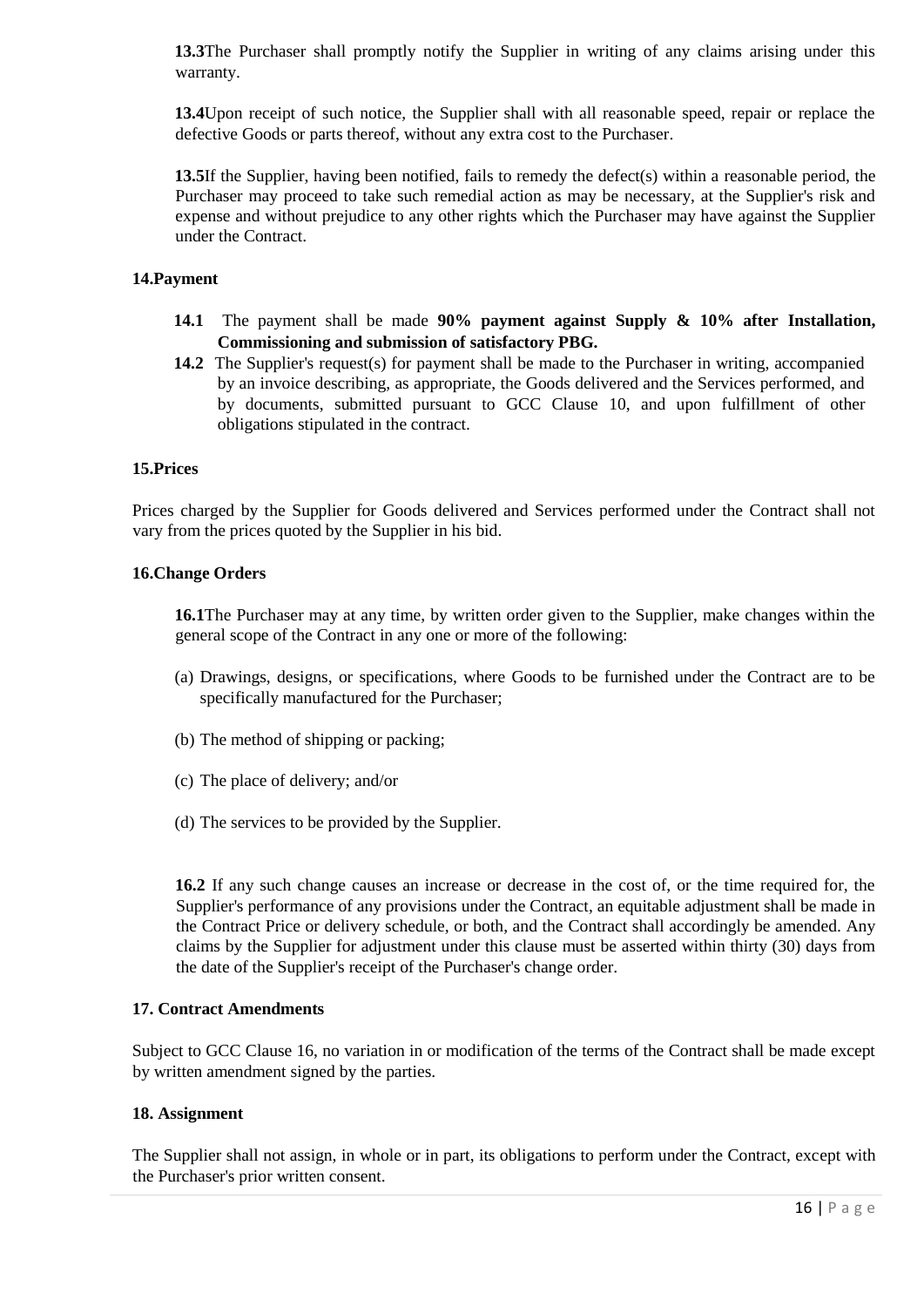### **19. Subcontracts**

The Supplier shall notify the Purchaser in writing of all subcontracts awarded under this Contract if not already specified in the bid. Such notification, in his original bid or later, shall not relieve the Supplier from any liability or obligation under the Contract.

### **20.Delays in the Supplier's Performance**

**20.1**Delivery of the Goods and performance of the Services shall be made by the Supplier in accordance with the time schedule specified by the Purchaser as per GCC clause 10.

20.2If at any time during performance of the Contract, the Supplier or its sub-contractor(s) should encounter conditions impeding timely delivery of the Goods and performance of Services, the Supplier shall promptly notify the Purchaser in writing of the fact of the delay, its likely duration and its cause(s). As soon as practicable after receipt of the Supplier"s notice, the Purchaser shall evaluate the situation and may, at its discretion, extend the Supplier"s time for performance with or without liquidated damages, in which case the extension shall be ratified by the parties by amendment of the **Contract** 

**20.3**Except as provided under GCC Clause 23, a delay by the Supplier in the performance of its delivery obligations shall render the Supplier liable to the imposition of penalty pursuant to GCC Clause 21, unless an extension of time is agreed upon pursuant to GCC Clause 20.2 without the application of liquidated damages.

### **21.Penalty**

Subject to GCC Clause 23, if the Supplier fails to deliver any or all of the Goods or to perform the Services within the period(s) specified in the Contract, the Purchaser shall, without prejudice to its other remedies under the Contract, deduct from the Contract Price, as penalty, a sum equivalent to 1% per week and the maximum deduction is 10% of the contract price of the delivered price of the delayed Goods or unperformed Services for each week or part thereof of delay until actual delivery or performance. Once the maximum is reached, the Purchaser may consider termination of the Contract pursuant to GCC Clause 22.

#### **22.Termination for Default**

**22.1**The Purchaser may, without prejudice to any other remedy for breach of contract, by written notice of default sent to the Supplier, terminate the Contract in whole or part:

- (a) If the Supplier fails to deliver any or all of the Goods within the period(s) specified in the purchase order, or within any extension thereof granted by the Purchaser pursuant to GCC Clause 20; or
- (b) If the Supplier fails to perform any other obligation(s) under the Contract: or
- (c) If the Supplier, in the judgment of the Purchaser has engaged in corrupt or fraudulent practices in competing for or in executing the Contract.

"For the purpose of this Clause: "Corrupt practice" means the offering, giving, receiving or soliciting of anything of value to influence the action of a public official in the procurement process or in contract execution.

"Fraudulent practice: a misrepresentation of facts in order to influence a procurement process or the execution of a contract to the detriment of the Borrower, and includes collusive practice among Bidders (prior to or after bid submission) designed to establish bid prices at artificial non-competitive levels and to deprive the Borrower of the benefits of free and open competition;"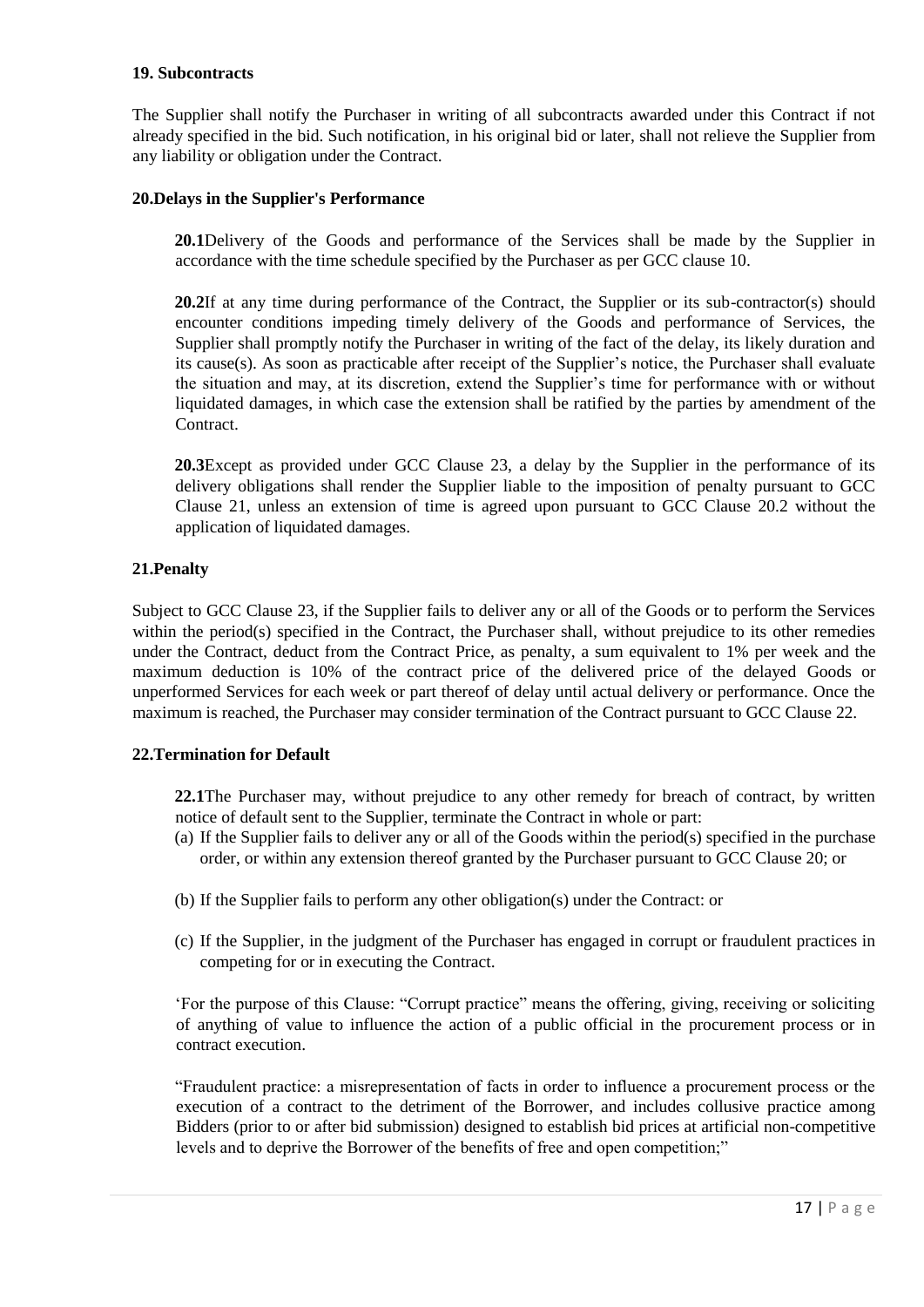**22.2**In the event the Purchaser terminates the Contract in whole or in part, pursuant to GCC Clause 22.1, the Purchaser may procure, upon such terms and in such manner as it deems appropriate, Goods or Services similar to those undelivered, and the Supplier shall be liable to the Purchaser for any excess costs for such similar Goods or Services. However, the Supplier shall continue the performance of the Contract to the extent not terminated.

### **23.Force Majeure**

**23.1**Notwithstanding the provisions of GCC Clauses 20 & 21, the Supplier shall not be liable for imposition of liquidated damages or termination for default, if and to the extent that, its delay in performance or other failure to perform its obligations under the Contract is the result of an event of Force Majeure.

**23.2**For purposes of this Clause, "Force Majeure" means an event beyond the control of the Supplier and not involving the Supplier's fault or negligence and not foreseeable. Such events may include, but are not limited to, acts of the Purchaser either in its sovereign or contractual capacity, wars or revolutions, fires, floods, epidemics, quarantine restrictions and freight embargoes.

**23.3**If a Force Majeure situation arises, the Supplier shall promptly notify the Purchaser in writing of such conditions and the cause thereof. Unless otherwise directed by the Purchaser in writing, the Supplier shall continue to perform its obligations under the Contract as far as is reasonably practical, and shall seek all reasonable alternative means for performance not prevented by the Force Majeure event.

### **24.Termination for Insolvency**

The Purchaser may at any time terminate the Contract by giving written notice to the Supplier, if the Supplier becomes bankrupt or otherwise insolvent. In this event, termination will be without compensation to the Supplier, provided that such termination will not prejudice or affect any right of action or remedy, which has accrued or will accrue thereafter to the Purchaser.

#### **25.Termination for Convenience**

**25.1**The Purchaser, by written notice sent to the Supplier, may terminate the Contract, in whole or in part, at any time for its convenience. The notice of termination shall specify that termination is for the Purchaser's convenience, the extent to which performance of the Supplier under the Contract is terminated, and the date upon which such termination becomes effective.

**25.2**The Goods that are complete and ready for shipment within 30 days after the Supplier's receipt of notice of termination shall be accepted by the Purchaser at the Contract terms and prices.

#### **26.Resolution of Disputes**

**26.1**The Purchaser and the supplier shall make every effort to resolve amicably by direct informal negotiation any disagreement or dispute arising between them under or in connection with the Contract.

**26.2**If, after thirty (30) days from the commencement of such informal negotiations, the Purchaser and the Supplier have been unable to resolve amicably a Contract dispute, either party may require that the dispute be referred for resolution to the formal mechanisms as specified below. These mechanisms may include, but are not limited to, conciliation mediated by a third party, adjudication in an agreed national or international forum, and national or international arbitration.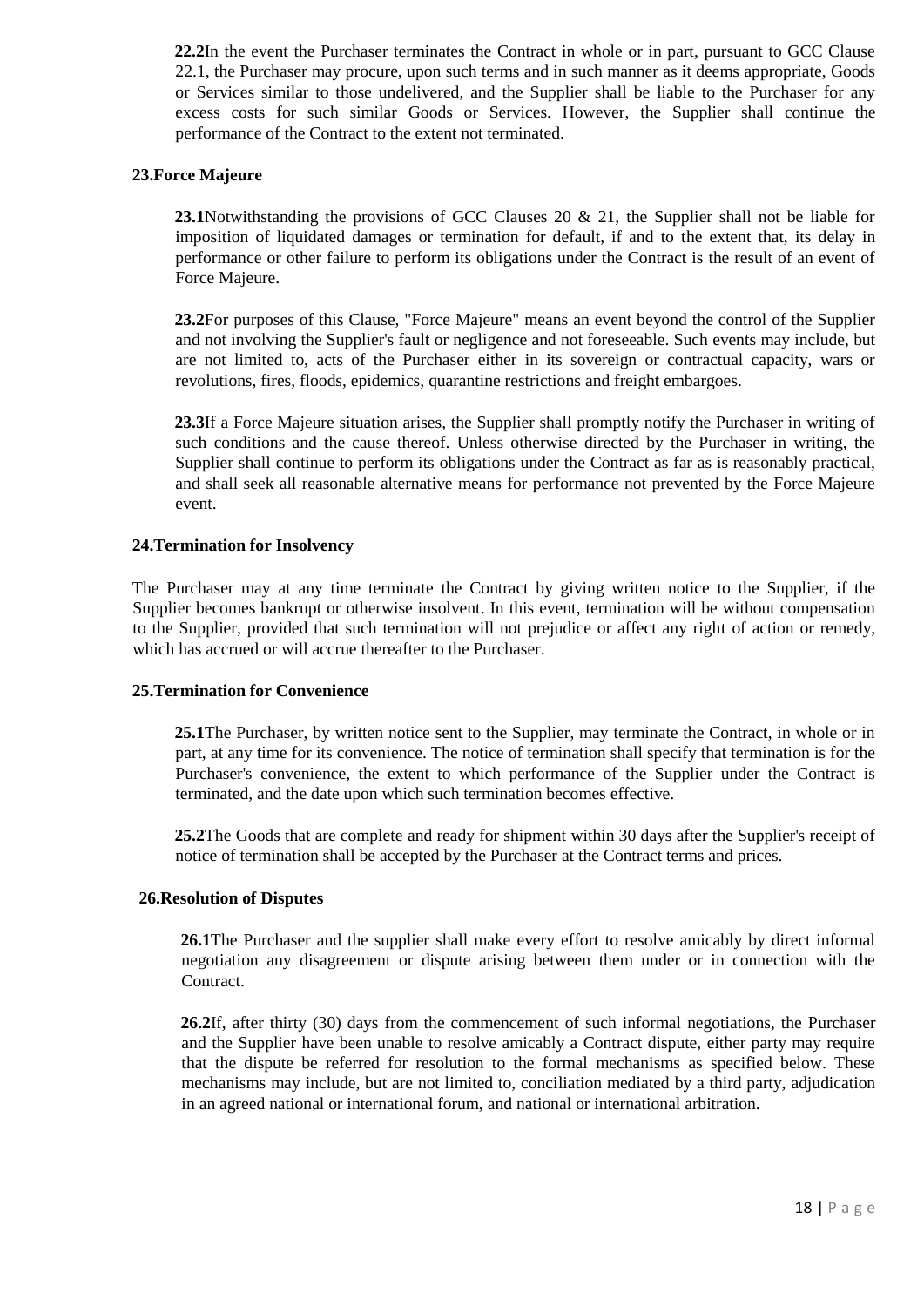**26.3**In case of Dispute or difference arising between the Purchaser and a supplier relating to any matter arising out of or connected with this agreement, such disputes or difference shall be settled in accordance with the Arbitration and Conciliation Act, 1996.

### **27.Governing Language**

The contract shall be written in English language. Subject to GCC Clause 28, English language version of the Contract shall govern its interpretation. All correspondence and other documents pertaining to the Contract which are exchanged by the parties shall be written in the same language.

## **28.Applicable Law**

**28.1**The contract shall be governed by the Law of Contract for the time being in force.

**28.2**Irrespective of the place of delivery, the place of performance or place of payment under the contract, the contract shall be deemed to have been made at the place from which the acceptance of tender has been issued.

**28.3**Jurisdiction of Courts: The courts of the place from where the acceptance of tender has been issued shall alone have jurisdiction to decide any dispute arising out of or in respect of this contract.

**28.4**One month notice will be given by either party for termination of Contract during the tenure of Contract for breach of Clause or otherwise.

### **29.Taxes and Duties**

Suppliers shall be entirely responsible for all taxes, duties, license fees, octroi, road permits, etc., incurred until delivery of the contracted Goods to the Purchaser.

#### **30. Performance Security:**

- (i) Successful bidder have to furnish **3%** of the order value as a performance security in the shape of Bank Guarantee/ Fixed Deposit Receipt in favour of the **Registrar, Indian Institute of Technology (BHU)** for a period of 60 days beyond the end of all warranty obligations or as the case may be.
- (ii)Earnest Money Deposit will be refunded to the successful bidder on receipt of Performance Security.

#### **31. The Institute Reserves The Right To:**

- **i.** Increase or decrease the quantity of the item(s) as per requirement.
- **ii.** Reject the quotation in absence of not furnishing the documentary evidence in respect of GST and Income Tax clearance certificates together with the performance of supplies in various branches/institutions.
- **iii.** Reject the quotation in the event of non-furnishing the authentic documentary evidence in respect of Testing reports / Performance report of the concerned Govt. Organization / Institutions about the products being manufactured and marketed. The performance test of the product can be conducted at Institute level also for which charge will have to be borne by the suppliers.
- **iv.** Reject the supplies already made, if not found up to the mark. Thorough checking may be adopted to test the correctness of the supply. In such an event further action may call to conform or discard the supply.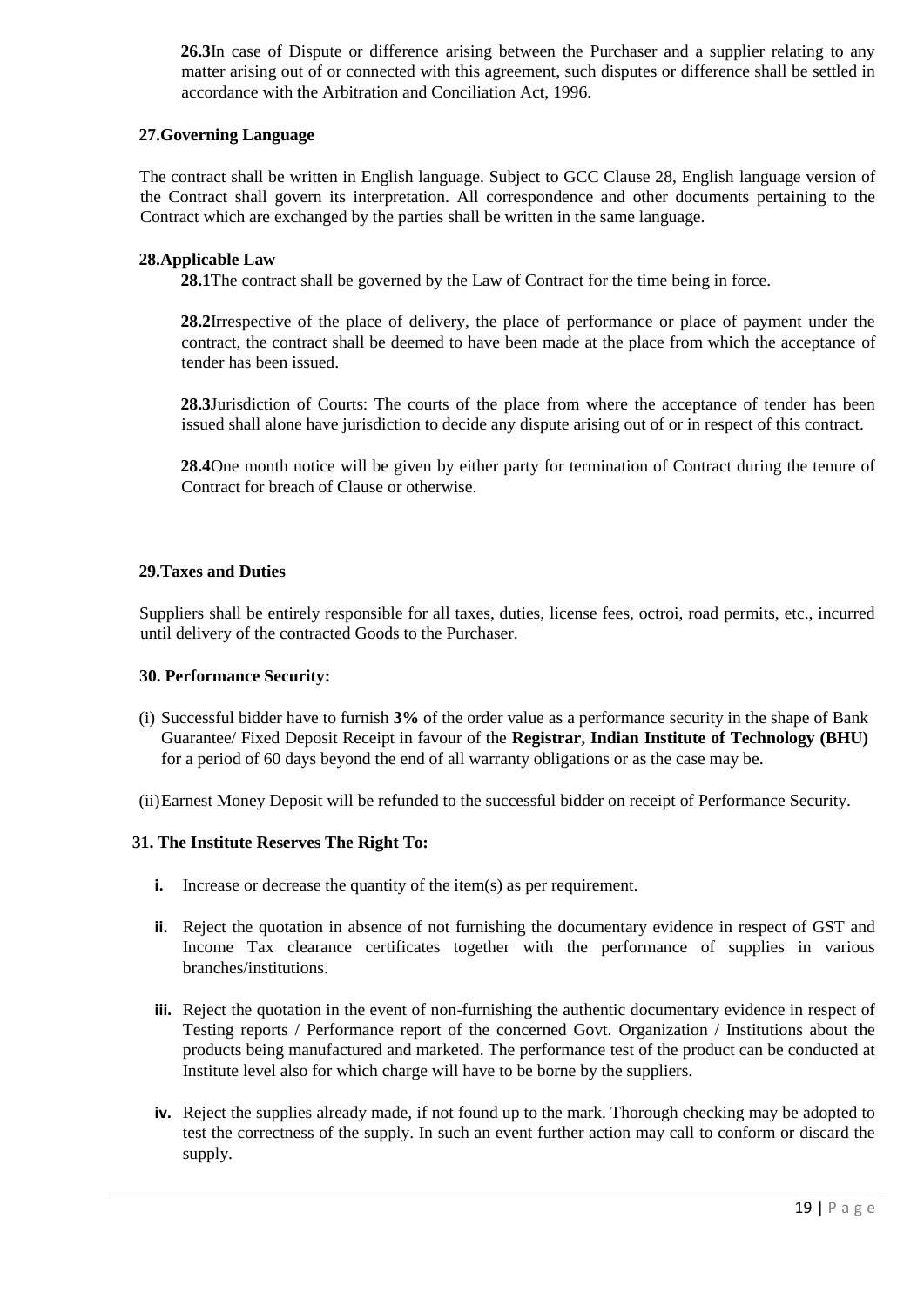- **v.** To reject any addition/alteration in respect of local dealerships intimated by the Principals after consideration of the case by the committee appointed by the Institute for the purpose.
- **vi.** The Purchaser may, without prejudice to any other remedy for breach of contract, by written notice of default sent to the Supplier, terminate the Contract in whole or part:
	- a. If the Supplier fails to deliver any or all of the Goods within the period(s) specified in the purchase order, or within any extension thereof granted by the Purchaser.
	- b. If the Supplier fails to perform any other obligation(s) under the Contract.
	- c. If the Supplier, in the judgment of the Purchaser has engaged in corrupt or fraudulent practices in competing for or in executing the Contract.

**ii.** 'For the purpose of this Clause:

"Corrupt practice" means the offering, giving, receiving or soliciting of anything of value to influence the action of a public official in the procurement process or in contract execution.

"Fraudulent practice: a misrepresentation of facts in order to influence a procurement process or the execution of a contract to the detriment of the Borrower, and includes collusive practice among Bidders (prior to or after bid submission) designed to establish bid prices at artificial non-competitive levels and to deprive the Borrower of the benefits of free and open competition;" To reject any or all the offers without assigning any reasons thereof.

All disputes are subject to *"Varanasi Jurisdiction"* only.

The decisions of the Institute in all respect shall be final and binding on all. Kindly note that we attach great significance to the list of the organizations of repute where a firm is on rate contract, therefore please enclose certified photocopies of the rate contract.

Please ensure that your offer is complete in all respect as no further clarifications shall be sought from you and reaches us within the last date mentioned above. **The Institute shall not be responsible for any postal delay / loss in transit etc.**

Please mention our reference number and due date on the sealed envelope, otherwise your quotation may not be entertained.

A checklist (list documents to be attached) with proper signature, seal and date should be enclosed with tender document for verification; otherwise the proposal will not be entertained.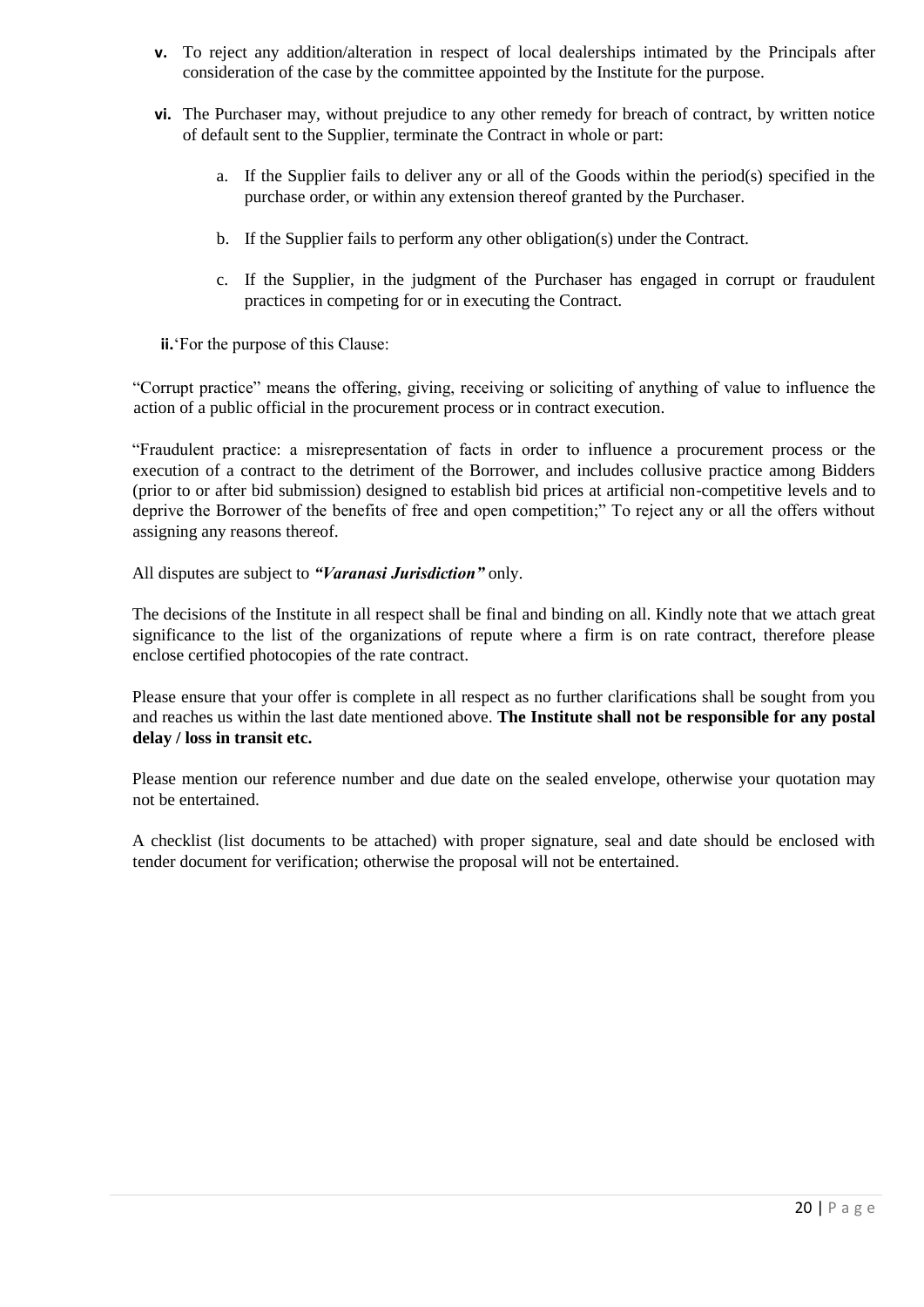#### **SECTION 4: SPECIAL CONDITIONS OF CONTRACT**

- **1. The bidder must have executed same nature of works in the last 3 years in any IITs/NITs/Govt. Office/PSU/University/Autonomous Body with order value of at least Rs. 20 lakhs each.** 
	- **I. User List**: Provide users for last 3 years with contact person name, address, phone, and email IDs.
	- **II.** The Tender should be enclosed with proper certifications like **Authorization Certificate and Proprietary Certificate in case of Proprietary items.**
	- **III.** Pre-installation site preparation/inspection requirements to be indicated and specified along with the bid.
	- **IV.** Warranty period to be clearly mentioned and should begin from the date of installation.

#### **NOTE: THE BID OF THOSE BIDDERS WHO FAILS TO COMPLY THE ABOVE ESSENTIAL CRITERIA WILL NOT BE CONSIDERED FOR TECHNICAL EVALUATION.**

#### **2. Documents Comprising the Bid**

The tender/Bid shall be submitted online in two parts, viz., Technical Bid and Commercial Bid.

#### **I. Technical Bid**

The following documents are to be scanned and uploaded as part of the Technical Bid as per the tender document:

- (a) Scanned copy of Tender Forms (Techno Commercial Un-Priced Bid), Declaration, Bidder's Information Form, and Tender Acceptance Letter;
- (b) Scanned copy of proof for submission of Tender Document Fee/ Earnest Money Deposit etc.; (c) Scanned copy of quoted product brochure

(d) Scanned copy of

- (i) Documentary evidence that the Goods and Related Services to be supplied by the Bidder are of eligible origin and
- (ii) Conform to the Bidding Documents,
- (iii) Any other document required as per the tender;
	- (e) Scanned copy of Technical Compliance Sheet (Annexure 2)

#### **II. Commercial Bid**

The commercial bid comprises of:

(i) Scanned copy of Tender Form (Price Bid)

(ii)Price bid in the form of **BOQ.xls.**

(iii)Scanned copy of signed price bid in pdf format.

The Price bid format is provided as BOQ.xls along with this Tender Document at http://eprocure.gov.in/eprocure/app. Bidders are advised to download this BOQ.xls and quote their offer/rates in the prescribed column. Bidders can quote Basic Price in INR or other CURRENCY available in given BOQ (for other than INR) but it is mandatory to quote taxes/levies in INR only, in the prescribed column and upload the same in the commercial bid.

In addition to the above requirements, bids submitted by a Joint Venture, shall include a copy of the Joint Venture Agreement entered into by all members. Alternatively, a letter of intent to execute a Joint Venture Agreement in the event of a successful bid shall be signed by all members and submitted with the bid, together with a copy of the proposed Agreement, there to.

The Bidder shall furnish in the Tender Forms information on commissions and gratuities, if any, paid or to be paid to agents or any other party relating to this Bid.

> **sd/- Dr. Bhola Nath Pal (PI) School of Materials Science and Technology. IIT (BHU) Varanasi**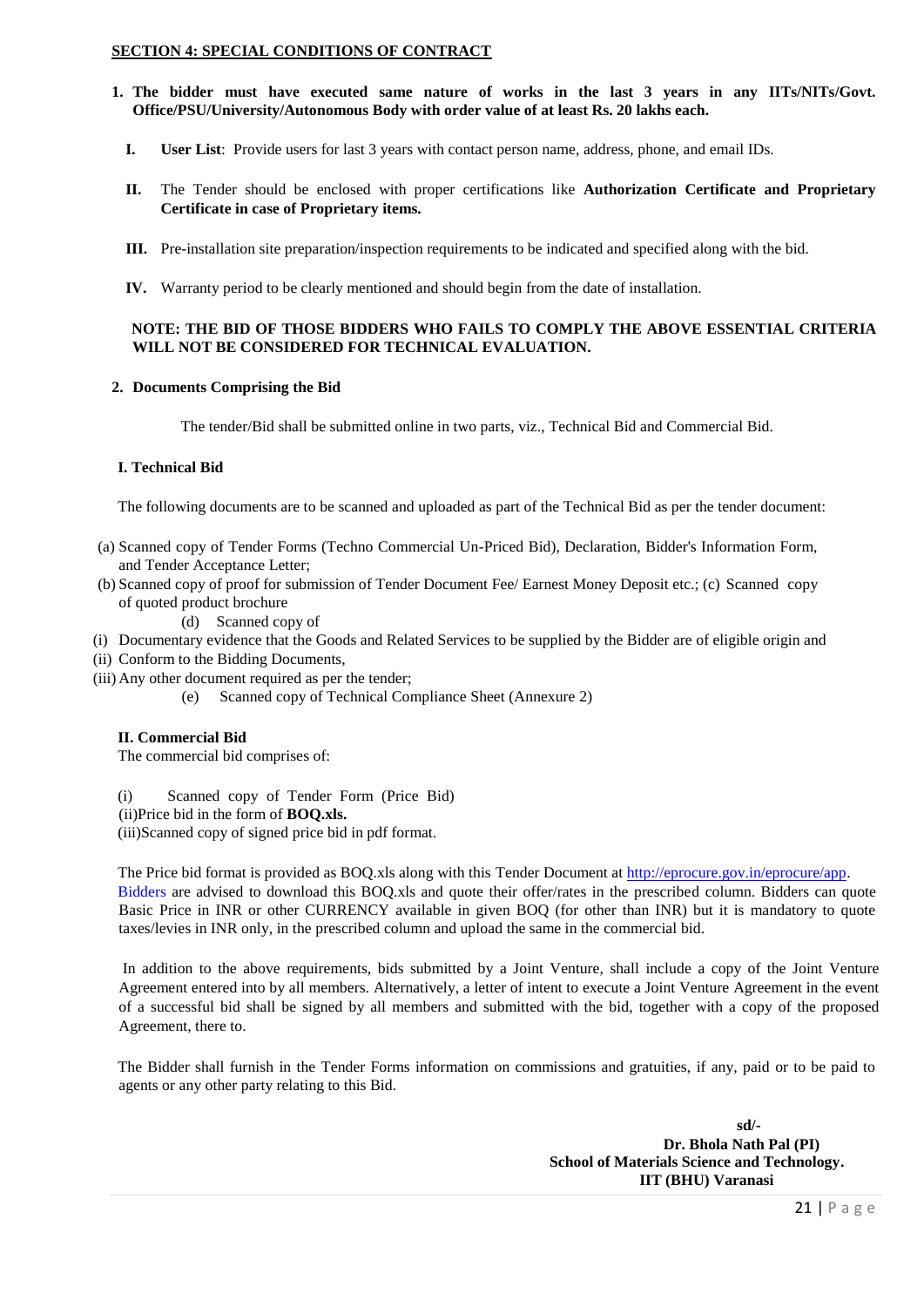# **SECTION 5 : CHECKLIST FOR BID/TENDER UPLOADING**

| SI. | <b>Particulars Techno Commercial Un-prized Bid (Cover 1)</b>                                                                                                                                                            |        |
|-----|-------------------------------------------------------------------------------------------------------------------------------------------------------------------------------------------------------------------------|--------|
| No. |                                                                                                                                                                                                                         | Yes/No |
| 1.  | Have you uploaded the techno commercial un-prized bid form duly filled<br>in appropriately?                                                                                                                             |        |
| 2.  | Have you uploaded a copy of the last three financial years (starting from the<br>year 2017-18) audited balance sheet and $P < L$ Account of your firm.                                                                  |        |
| 3.  | Have you uploaded the details of the PAN, copy of GST registration certificate and<br>OEM authorization letter specifically for this bid?                                                                               |        |
| 4.  | Have you executed the same nature of work in last 3 years with order value as<br>mentioned in essential pre-bid criteria and uploaded the copies of relevant work<br>orders and satisfactory installation certificates. |        |
| 5.  | Tender Processing Fee: Have you submitted DD/transferred online Tender Processing<br>Fee asked for separately and uploaded their proof of submission.                                                                   |        |
| 6.  | Have you uploaded the schedule of requirement indicating the make offered<br>without indicating the pricing components along with the techno commercial un-<br>prized bid?                                              |        |
| 7.  | Have you uploaded the bids both techno commercial un-prized and priced<br>bid separately for each tender?                                                                                                               |        |
| 8.  | Have you enclosed the statement of deviations from financial terms and<br>conditions, if any?                                                                                                                           |        |
| 9.  | Have you submitted the Technical Compliance Sheet?                                                                                                                                                                      |        |
| 10. | Have you attached Manufacturer's Authorization certificate for this Tender?                                                                                                                                             |        |
| 11. | Have you attached the Declaration on the letter pad of Bidder?                                                                                                                                                          |        |
| 12. | Have you attached the signed Tender acceptance letter?                                                                                                                                                                  |        |
|     | Price Bid (Cover 2)                                                                                                                                                                                                     |        |
| 1.  | Have you signed and uploaded the priced bid form?                                                                                                                                                                       |        |
| 2.  | Have you uploaded the schedule of requirements duly priced i.e. BOQ and its<br>pdf version?                                                                                                                             |        |

# **(The following check-list must be filled in and uploaded with the bid documents)**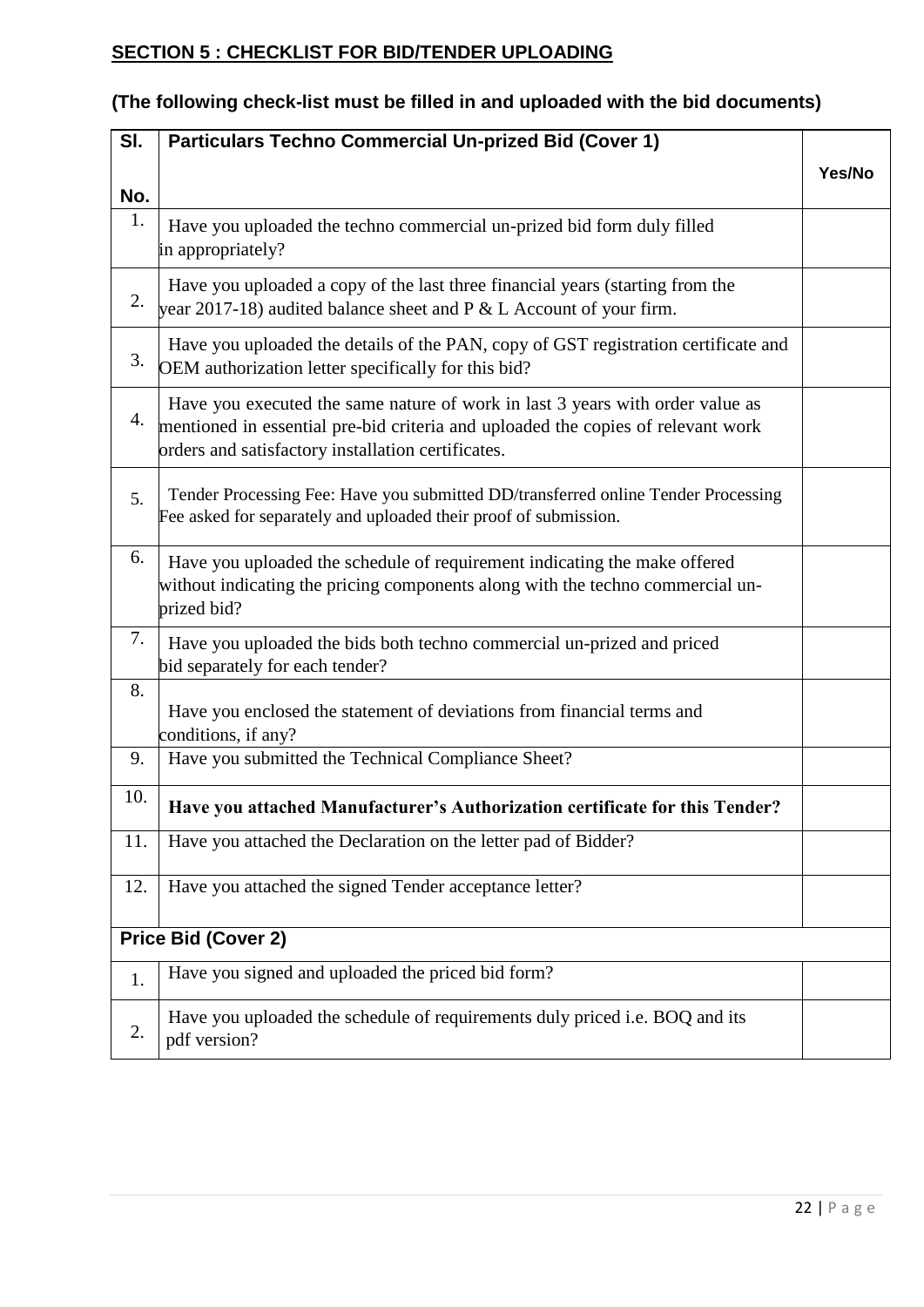## **SECTION 6DECLARATION**

*(To be uploaded on the letter head of the firm submitting the bid)* 

**1.** I, ------------------------------------------------- Son /Daughter of Shri---------------------------------- -------

------------------------------------------------------------ Proprietor/ Partner/ CEO /MD/ Director/ Authorized Signatory of M/s. ------------------------------------------------------ am competent to sign this declaration and execute this tender document.

- **2.** I have carefully read and understood all the terms and conditions of the tender and hereby convey my acceptance of the same.
- **3.** The information/ documents furnished along with the above application are true and authentic to the best of my knowledge and belief.
- **4.** I/ we/ am are well aware of the fact that furnishing of any false information/ fabricated document would lead to rejection of my tender at any stage besides liabilities towards prosecution under appropriate law.
- **5.** Each page of the tender document and papers submitted by my Company is authenticated, and I take full responsibility for the entire documents uploaded.
- **6.** This is certified that our organization has been authorized (Copy uploaded) by the OEM to participate in Tender. We further certify that our organization meets all the conditions of essential eligibility criteria and technical specifications laid down in this tender document. Moreover, OEM has agreed to support on regular basis with technology / product updates and extend support for the warranty.
- **7.** The prices quoted in the price bids are subsidized due to academic discount given to IIT (BHU), Varanasi.
- **8.** We, further specifically certify that our organization has not been Black Listed/De Listed or put to any Holiday by any Institutional Agency/Govt. Department/Public Sector Undertaking in the last three years.

------ Signature of the Authorized Person

Date: ----------------------------- Full Name -------------------------

Place: ---------------------------- Company Address with Seal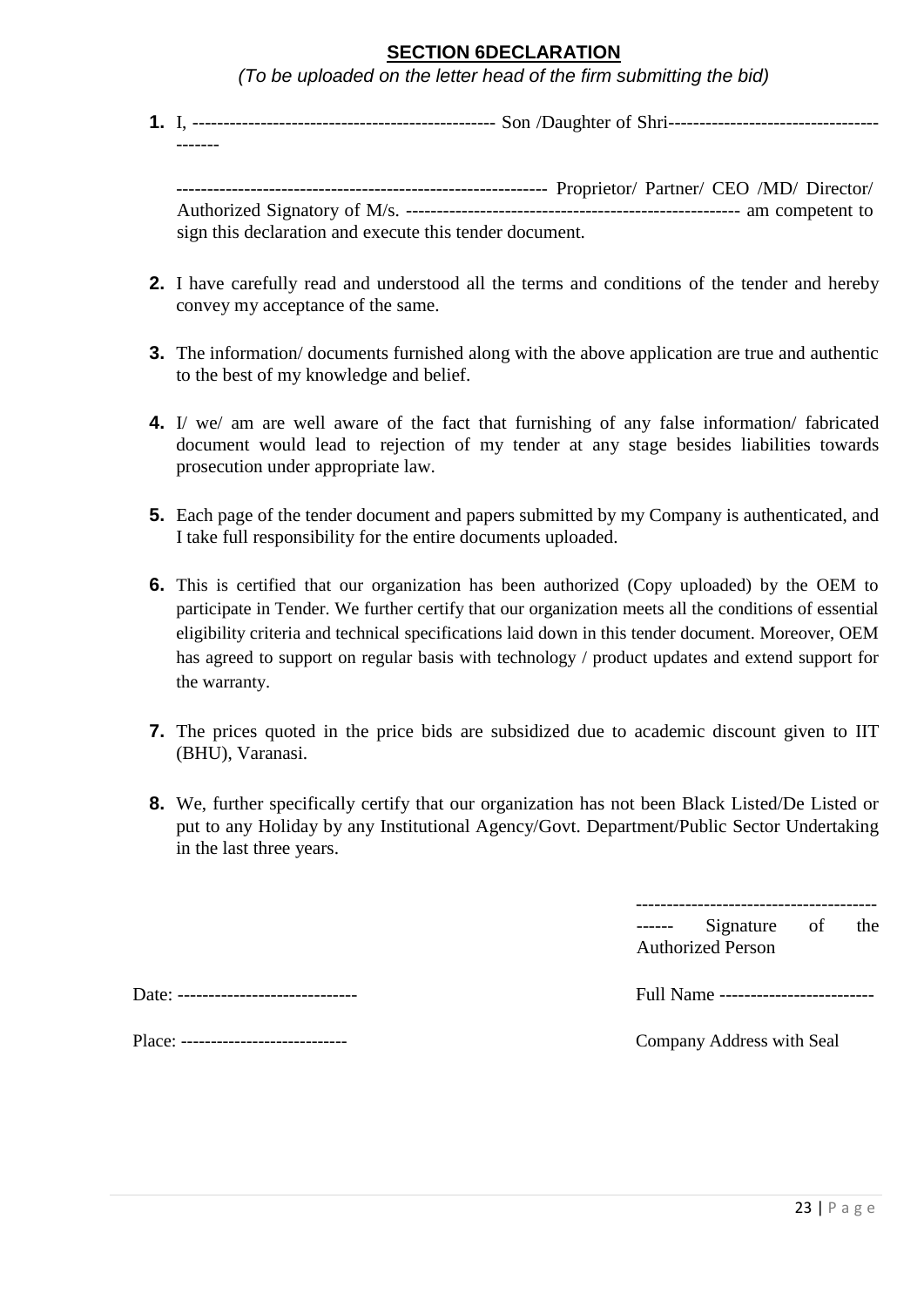## **SECTION 7**

## **TENDER FORM (Techno commercial un-priced Bid)**

*(On the letter head of the firm submitting the bid)* 

**Tender No. …………………………….** 

To

Dr. Bhola Nath Pal (P.I.) School of Materials Science and Technology Indian Institute of Technology (Banaras Hindu University) Varanasi – 221005, U.P

Dear Sir,

- 1. I/We have examined and have no reservations to the Bidding Documents, including Addenda issued in accordance with Instructions to Bidders;
- 2. I/We meet the eligibility requirements and have no conflict of interest;
- 3. I/We have not been suspended nor declared ineligible in India;
- 4. I/We offer to supply in conformity with the Bidding Documents and in accordance with the Delivery Schedules specified in the Schedule of Requirements the following Goods: *[insert a brief description of the Goods and Related Services]*;
- 5. I/We offer to supply the items as listed in the schedule to this tender hereto/portion thereof as you may specify in the acceptance of Tender at the price given in the said Schedule and agree to hold this offer open for a period of 90 days from the date of opening of the tender.
- 6. I/we shall be bound by a communication of acceptance issued by you.
- 7. I/We have understood the Instruction to bidders and Conditions of Contract in the form as enclosed with the invitation to the tender and have thoroughly examined the specifications quoted in the Schedule hereto and am/are fully aware of the nature of the goods required and my/our offer is to supply the goods strictly in accordance with the specifications and requirements.
- 8. **A proof of payment of Rs………………. (Rupees…………………………………….……. only**) as Earnest Money in the aforementioned account of Registrar, IIT (BHU) has been uploaded.
- 9. The following have been uploaded to form part of this tender.
- (a) Schedule of requirements, quoting the make only duly signed and stamped. (without indicating price)
- ( b) Scanned copy of PAN Card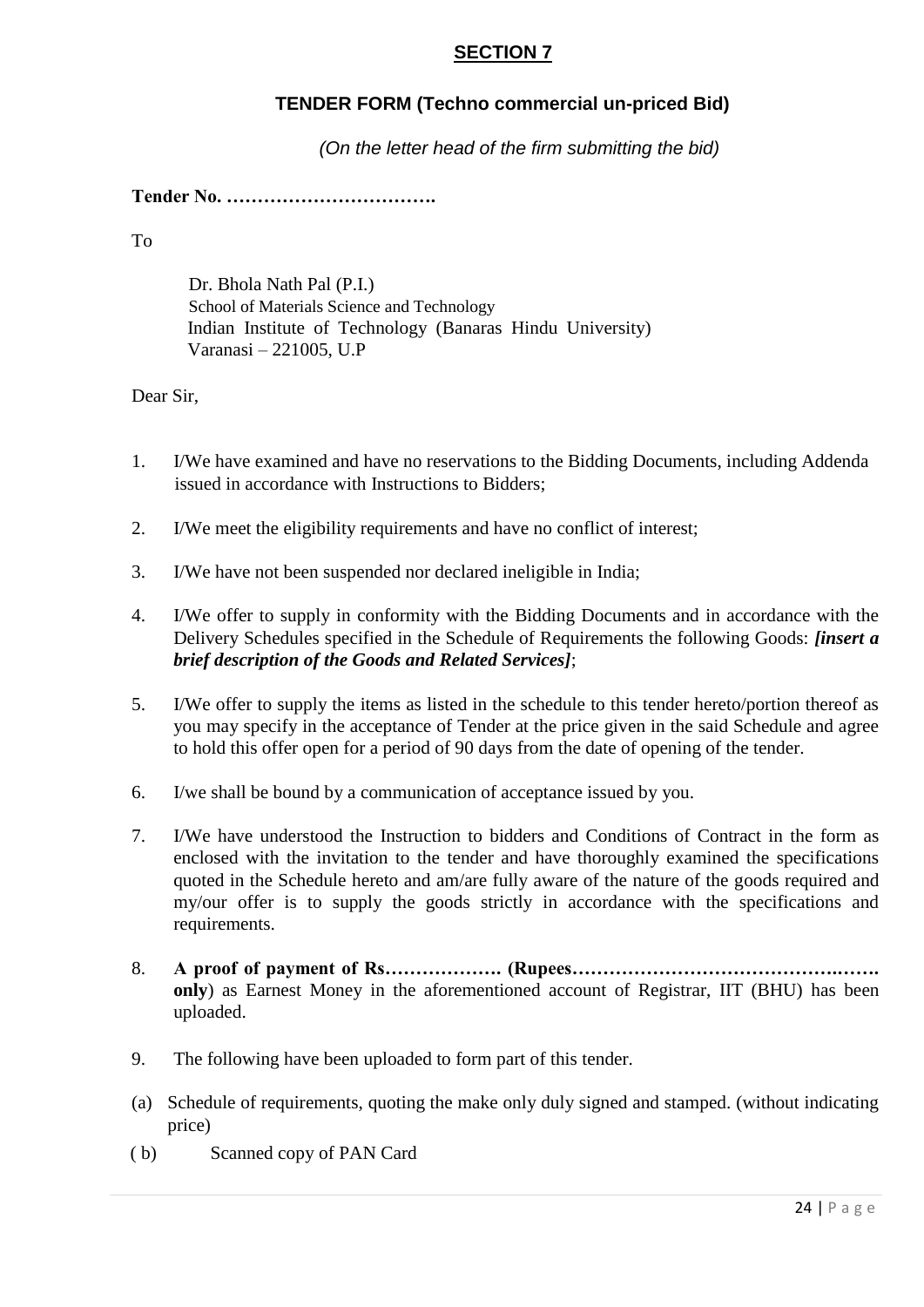- ( c) Copy of last three financial audited balance sheet and P&L account.
- (d) Copy of Valid GST registration certificate.
- (e) Copy of same relevant major purchase within last 3 years with order type and value as mentioned in essential pre-bid criteria.
- ( f) Copy of authorization letter from OEM in Case of authorized dealer only.
- $(g)$  Statement of deviations from financial terms  $\&$  conditions, if any.
- (h) Any other enclosure. (Please give details)
- 10. We undertake to execute all orders which have been placed to meet emergent requirements on priority basis.
- 11. Certified that the bidder is:
	- (a)A sole proprietorship firm and the person signing the bid document is the sole proprietor/constituted attorney of the sole proprietor,

## **Or**

(b)A partnership firm, and the person signing the bid document is a partner of the firm and he has authority to refer to arbitration disputes concerning the business of the partnership by virtue of the

partnership agreement/by virtue of general power of attorney.

## **Or**

(c) A company and the person signing the document is the constituted attorney.

## *(NOTE: Delete whatever is not applicable. All corrections/deletions should invariable be duly attested by the person authorized to sign the bid document).*

12. We do hereby undertake that, until a formal notification of award, this bid, together with your written acceptance thereof shall constitute a binding contract between us.

13. If our bid is accepted, we commit to obtain a performance security in accordance with the Bidding Documents;

14. We are not participating, as a Bidder or as a subcontractor, in more than one bid in this bidding process, other than alternative bids submitted;

15. We hereby certify that we have taken steps to ensure that no person acting for us or on our behalf will engage in any type of fraud and corruption

Name of the Bidder\***…………………………………………** 

Name of the person duly authorized to sign the Bid on behalf of the Bidder\*\* **………………..** 

Title of the person signing the Bid **……………………………….** 

Signature of the person named above **………………………………..**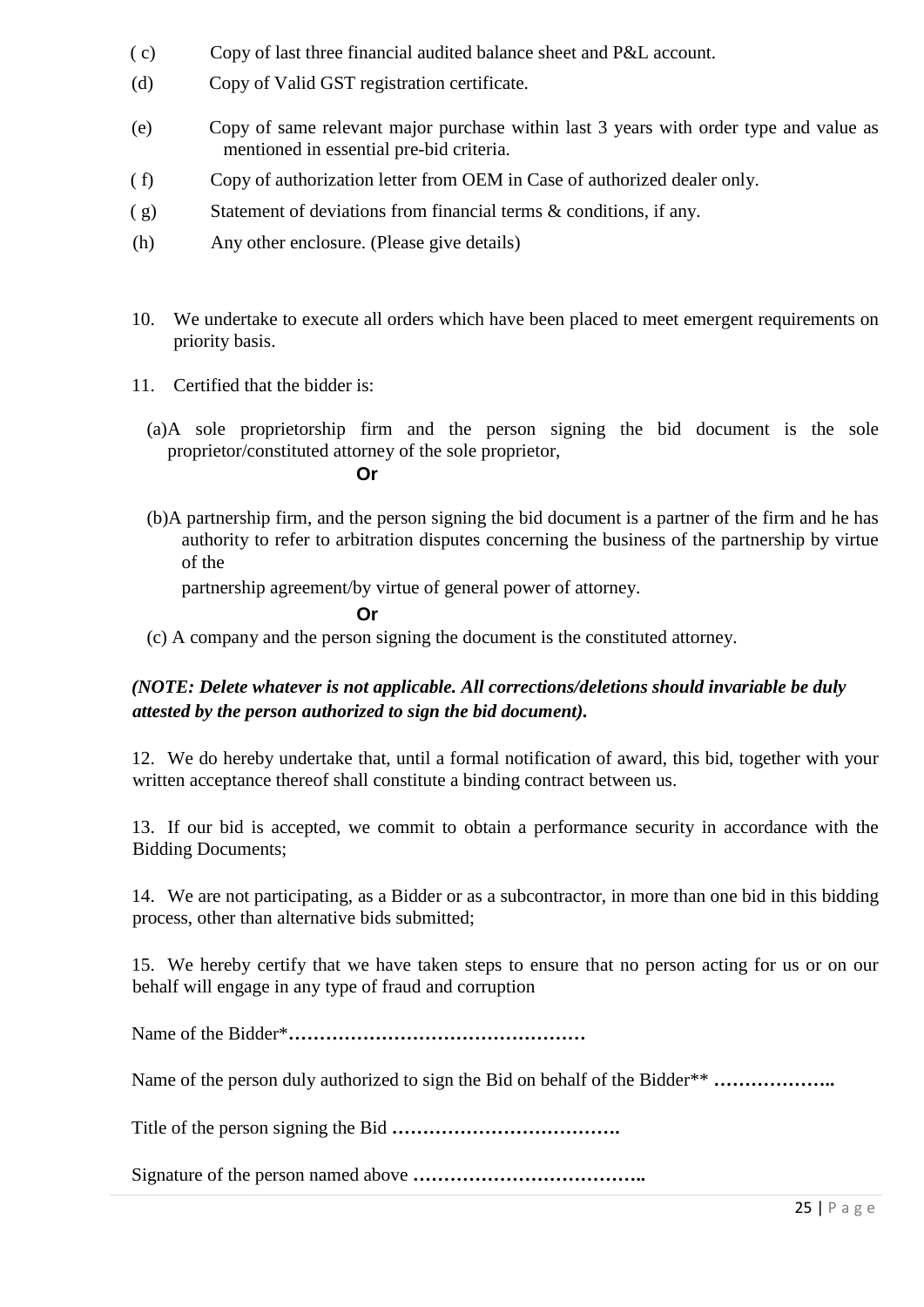Date signed **…………….** day of **…………………….** 

\* In the case of the Bid submitted by joint venture specify the name of the Joint Venture as Bidder

\*\* Person signing the Bid shall have the power of attorney given by the Bidder to be attached with the Bid Schedules. Yours faithfully,

(Signature of bidder)

Dated this day of \_\_\_\_\_\_\_\_\_\_\_\_\_\_\_\_\_\_\_\_\_\_\_\_\_

**Address: …………………………………………** 

Telephone No. :\_\_\_\_\_\_\_\_\_\_\_\_\_

FAX\_\_\_\_\_\_\_\_\_\_\_\_\_\_\_\_\_\_\_\_\_\_

 $E$ -mail $\Box$ 

Company seal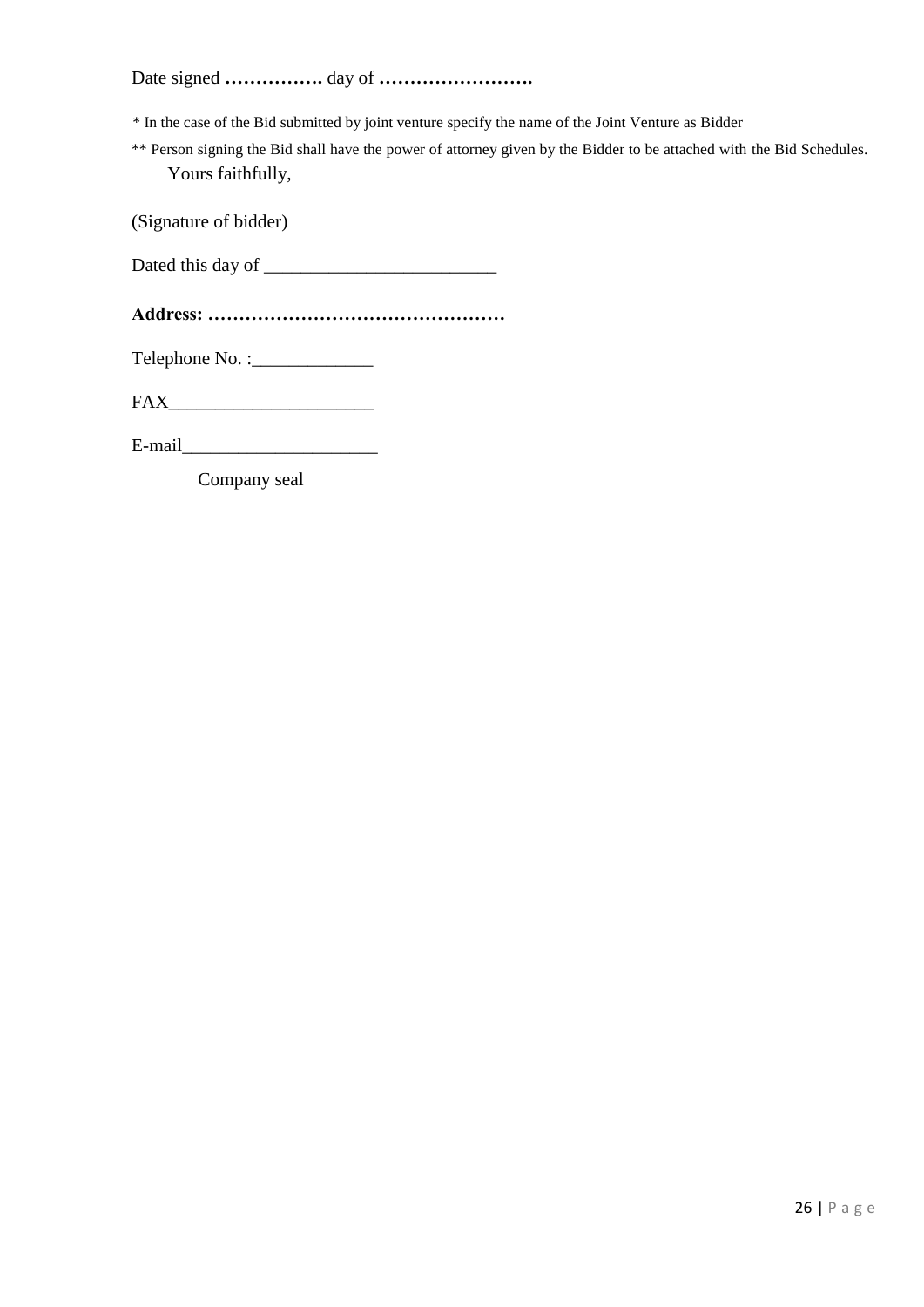## **TENDER FORM (Priced Bid)**

*(On the letter head of the firm submitting the bid document)* 

To,

Dr. Bhola Nath Pal (P.I.) School of Materials Science and Technology Indian Institute of Technology (Banaras Hindu University) Varanasi – 221005, U.P.

**Ref: Tender No………………………………………Dated: …………….……..……….** 

Sir,

Having examined the bidding documents and having submitted the techno commercial unprized bid for the same, we, the undersigned, hereby submit the priced bid for supply of goods and services as per the schedule of requirements and in conformity with the said bidding documents.

- 1. We hereby offer to supply the Goods/Services at the prices and rates mentioned in the enclosed schedule of requirement.
- 2. We do hereby undertake that, in the event of acceptance of our bid, the supply of Goods/Services shall be made as stipulated in the schedule of requirement and that we shall perform all the incidental services.
- 3. The prices quoted are inclusive of all charges net F.O.R IIT (BHU) Varanasi. We enclose herewith the complete Price Bid as required by you. This includes:
	- a. Price Schedule (Bill of Quantity-BOQ) in .pdf format and .xls format
	- b. Statement of deviations from financial terms and conditions, if any.
- 4. We agree to abide by our offer for a period of 90 days from the date fixed for opening of the bid documents and that we shall remain bound by a communication of acceptance within that time.
- 5. We have carefully read and understood the terms and conditions of the bid document and we do hereby undertake to supply as per these terms and conditions. The Financial Deviations are only those mentioned in the statement of deviations from financial terms and conditions.
- 6.We have paid, or will pay the following commissions, gratuities, or fees with respect to the bidding process or execution of the Contract: **[insert complete name of each Recipient, its full address, the reason for which each commission or gratuity was paid and the amount and currency of each such commission or gratuity]**

| Name of Recipient | Address | Reason | Amount |
|-------------------|---------|--------|--------|
|                   |         |        |        |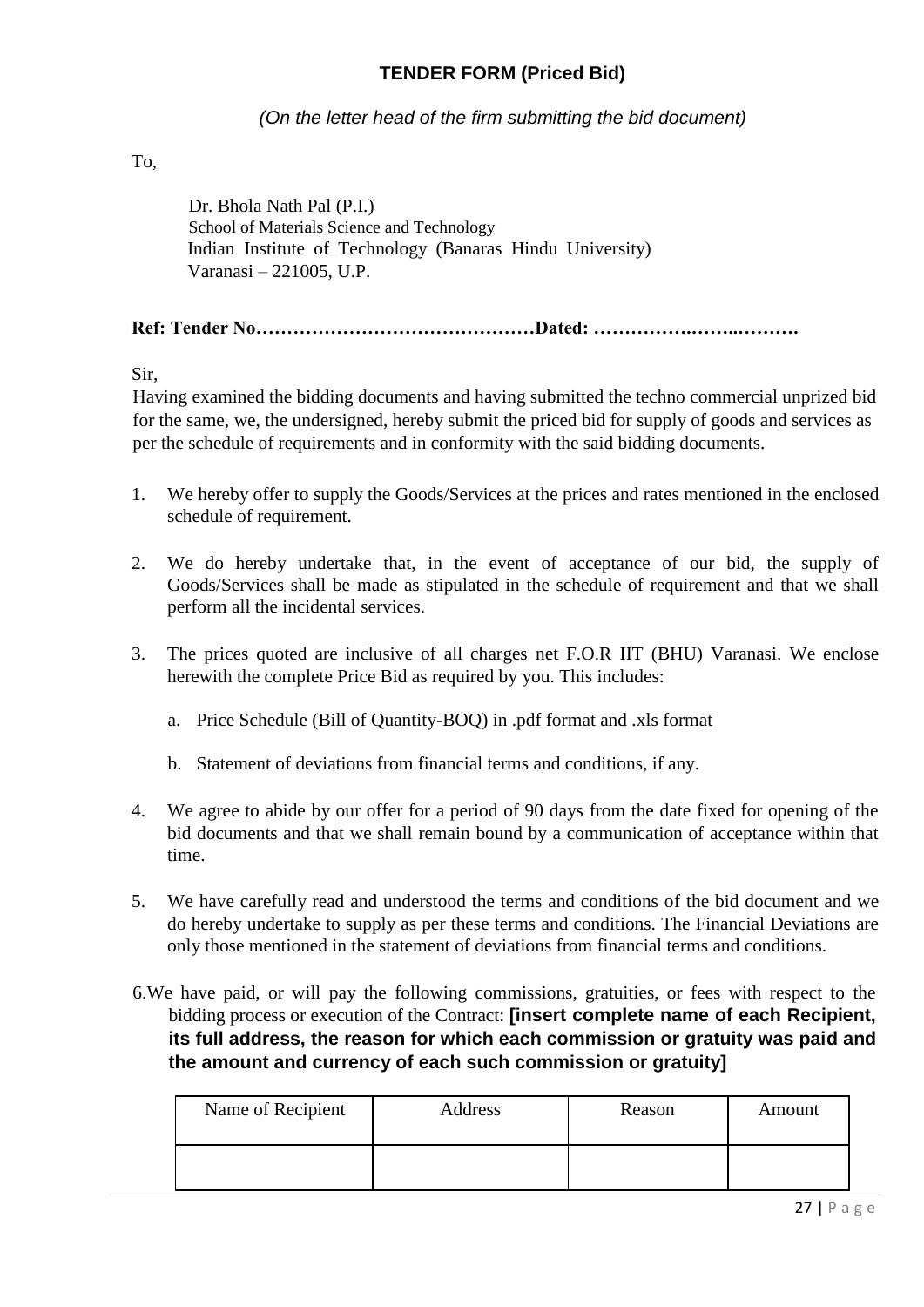## **(If none has been paid or is to be paid, indicate "none.")**

7. We understand that this bid, together with your written acceptance thereof included in your notification of award, shall constitute a binding contract between us, until a formal contract is prepared and executed; and

8. We understand that you are not bound to accept the lowest evaluated bid or any other bid that you may receive.

Certified that the bidder is:

A sole proprietorship firm and the person signing the bid document is the sole proprietor/ constituted attorney of sole proprietor,

## **Or**

A partnership firm, and the person signing the bid document is a partner of the firm and he has authority to refer to arbitration disputes concerning the business of the partnership by virtue of the partnership agreement/by virtue of general power of attorney,

## **Or**

A company and the person signing the bid document is the constituted attorney.

## *(NOTE: Delete whatever is not applicable. All corrections/deletions should invariably be duly attested by the person authorized to sign the bid document.)*

We do hereby undertake that, until a formal notification of award, this bid, together with your written acceptance thereof, shall constitute a binding contract between us.

| Dated this day of ____ |
|------------------------|
| Signature of Bidder    |
| Details of enclosures  |
| Full Address:          |
|                        |

\_\_\_\_\_\_\_\_\_\_\_\_\_\_\_\_\_\_\_\_\_\_\_\_\_\_\_\_\_\_\_

|             | Telephone No.       |  |
|-------------|---------------------|--|
| Mobile No.: |                     |  |
|             | $\text{Fax No. : }$ |  |
| E-mail:     |                     |  |

Company Seal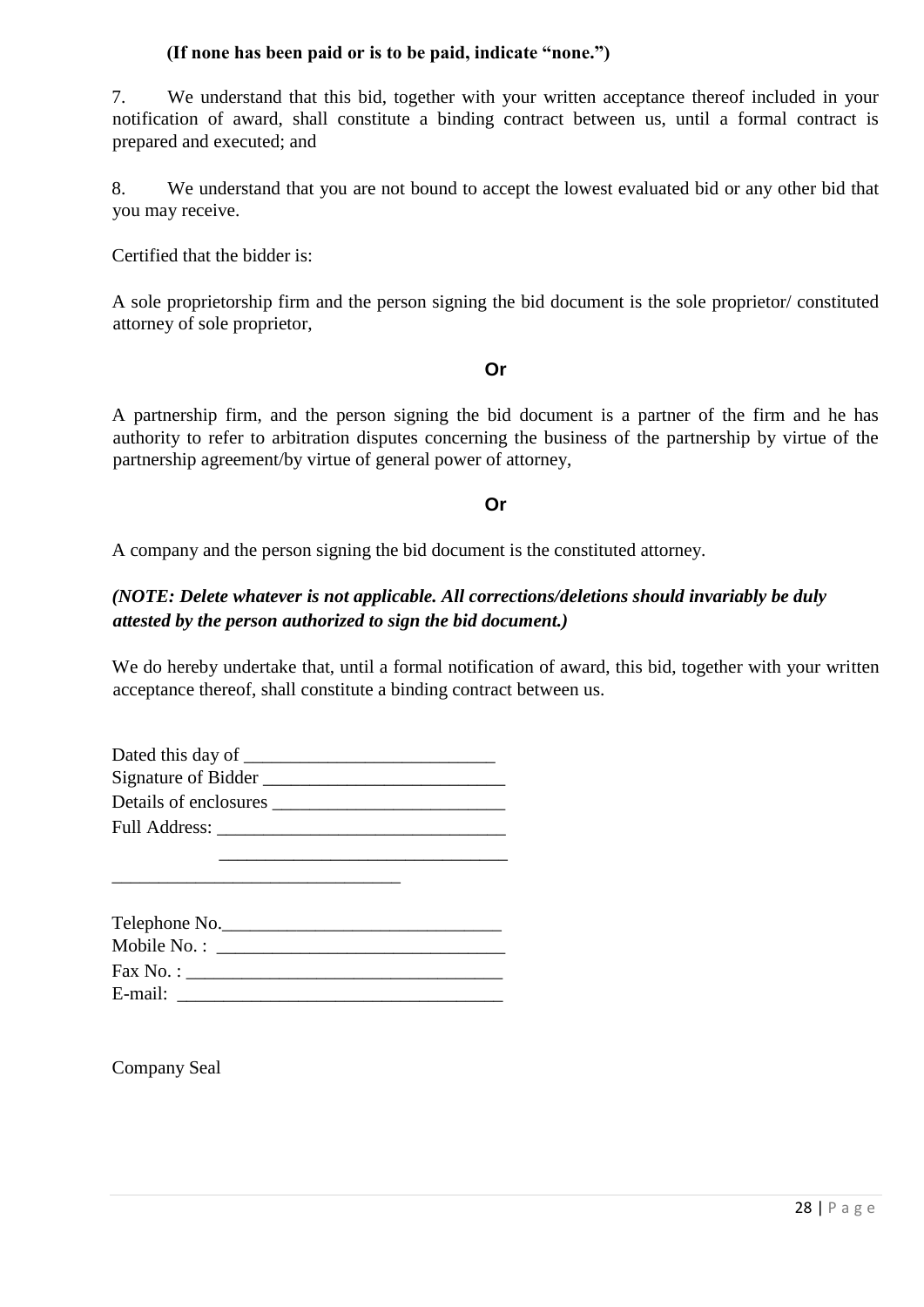## **Annexure-A**

## **TENDER ACCEPTANCE LETTER**

(To be given on Company Letter Head)

**Date:** 

To Dr. Bhola Nath Pal (P.I.) School of Materials Science and Technology Indian Institute of Technology (Banaras Hindu University) Varanasi 21005, U.P

## **Sub: Acceptance of Terms & Conditions of Tender.**

**Tender Reference No.\_\_\_\_\_\_\_\_\_\_\_\_\_\_\_\_\_\_\_\_\_\_** 

**Name of Tender/ Work: - Supply of an "External quantum efficiency (EQE) measurement set-up"in the School of Materials Science and Technology,Indian Institute of Technology (BHU), Varanasi-221005** 

Dear Sir, I/We have downloade**d/ obtained the tender document(s) for the above mentioned "Tender/Work" from** the web site(s) namely:

\_\_\_\_\_\_\_\_\_\_\_\_\_\_\_\_\_\_\_\_\_\_\_\_\_\_\_\_\_\_\_\_\_\_\_\_\_\_\_\_\_\_\_\_\_\_\_\_\_\_\_\_\_\_\_\_\_\_\_\_\_\_\_\_\_\_\_\_\_\_\_ as per your

advertisement, given in the above mentioned website(s).

- 1. I/We hereby certify that I/We have read the entire terms and conditions of the tender documents from Page No. \_\_\_\_\_\_\_\_\_\_\_\_\_ to \_\_\_\_\_\_\_\_\_\_\_\_ (including all documents like section(s), schedules(s) etc.), which form part of the contract agreement and I/we shall abide hereby by the terms/conditions/ clauses contained therein.
- 2. The corrigendum(s) issued from time to time by your department/ organizations too have also been taken into consideration, while submitting this acceptance letter.
- 3. I/We hereby unconditionally accept the tender conditions of above mentioned tender document(s)/ corrigendum(s) in its totality/entirety.
- 4. In case any provisions of this tender are found violated, then your department/organization shall without prejudice to any other right or remedy be at liberty to reject this tender/bid including the forfeiture of the full said earnest money deposit absolutely.

**Yours faithfully,** 

**(Signature of the Bidder, with Official Seal)**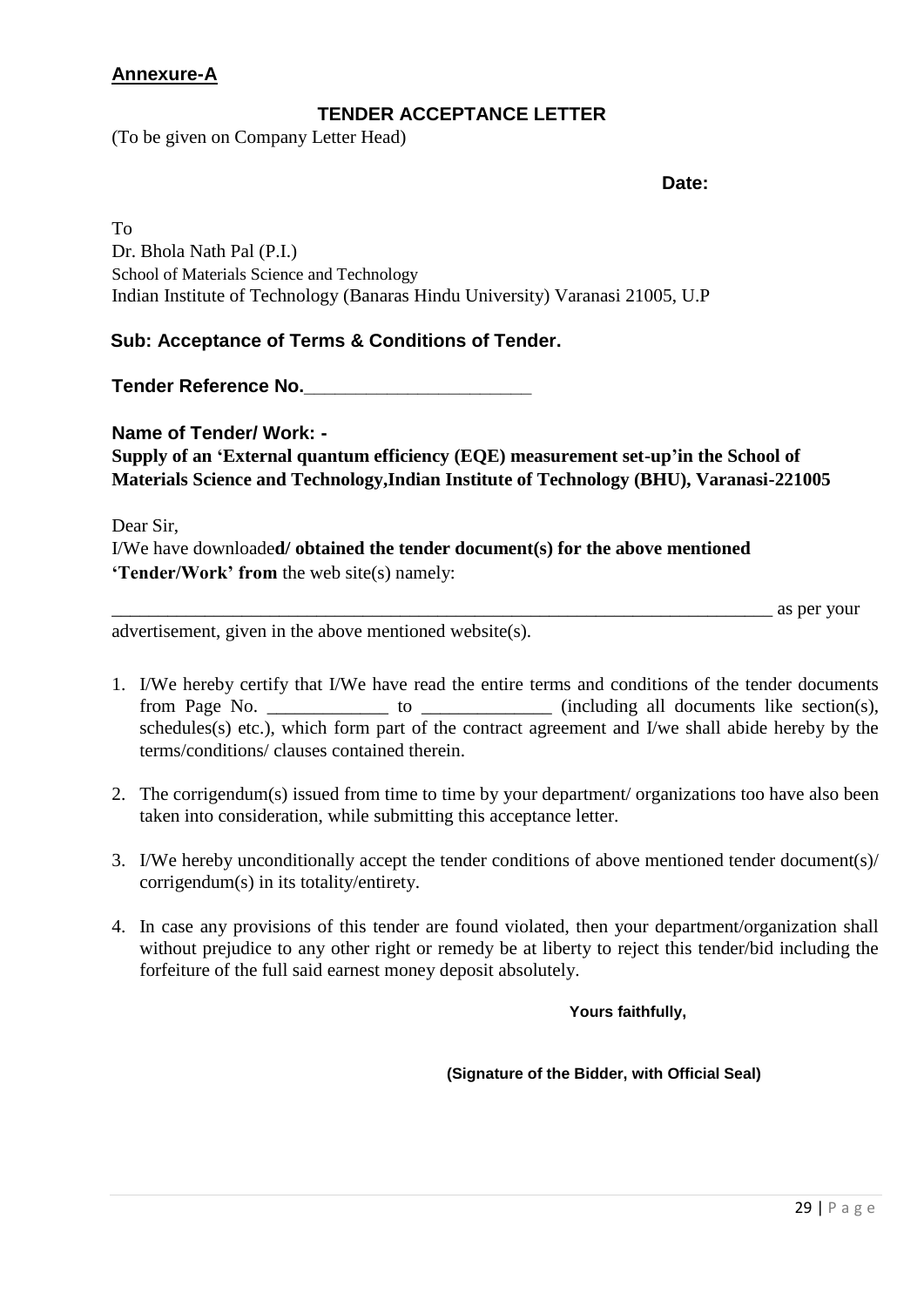## **FORMAT FOR PERFORMANCE BANK GUARANTEE (PBG)**

(To be typed on Non-judicial stamp paper of the value of Indian Rupees of One Hundred)

(TO BE ESTABLISHED THROUGH ANY OF THE NATIONALISED COMMERCIAL BANKS (WHETHER SITUATED AT VARANASI OR OUTSTATION) WITH A CLAUSE TO ENFORCE THE SAME ON THEIR LOCAL BRANCH AT VARANASI)

To, The Registrar, Indian Institute of Technology (BHU), Varanasi-221005

## **LETTER OF GUARANTEE**

WHEREAS Indian Institute of Technology (BHU), Varanasi (Buyer) has invited tender vide Tender No............................... dated............................ for purchase of ........................................................ AND WHEREAS the said tender document requires that eligible successful bidder (seller)...................................................................... wishing to supply the equipment / machinery etc. in response thereto shall establish an irrevocable Performance Bank Guarantee in favour of " The Registrar, Indian Institute of Technology (BHU), Varanasi" in the form of Bank Guarantee for 3**% of the contract value** and the Performance Bank Guarantee shall remain valid for a period of 60 (sixty) days beyond the date of completion of all contractual obligations of the seller, including warranty obligations from the date of issue of Performance Bank Guarantee and the eligible successful bidder (the seller) shall submit the same within 14 (Fourteen) days from the date of Award of Contract. NOW THIS BANK HEREBY GUARANTEES that in the event of the said bidder (seller) fails to abide by any of the conditions referred to in tender document / Award of Contract / performance of the equipment / machinery, etc. this Bank shall pay to Indian Institute of Technology (BHU), Varanasi on demand and without protest or demur Rs ........................ (Rupees......................................).

This Bank further agrees that the decision of Indian Institute of Technology (BHU), Varanasi (Buyer) as to whether the said bidder (Seller) has committed a breach of any of the conditions referred in tender document / Award of Contract shall be final and binding.

We, .................................................. (name of the Bank & branch) hereby further agree that the Guarantee herein contained shall not be affected by any change in the constitution of the bidder (Seller) and/ or Indian Institute of Technology (BHU), Varanasi (Buyer). **Notwithstanding anything contained herein:**

1. Our liability under this Bank Guarantee shall not exceed Rs. .....................…………………… .(Indian Rupees ..................................... only).

- 2. This Bank Guarantee shall be valid up to ..........................(date) and
- 3. We are liable to pay the guaranteed amount or any part thereof under this bank guarantee only and only if IIT (BHU), Varanasi serve upon us a written claim or demand on or before ..........................(date). This Bank further agrees that the claims if any, against this Bank Guarantee shall be enforceable at our branch office at ........................................ situated at .............................. (Address of local branch).

Yours truly,

Signature and seal of the guarantor:

Name of Bank:

Address:

Date: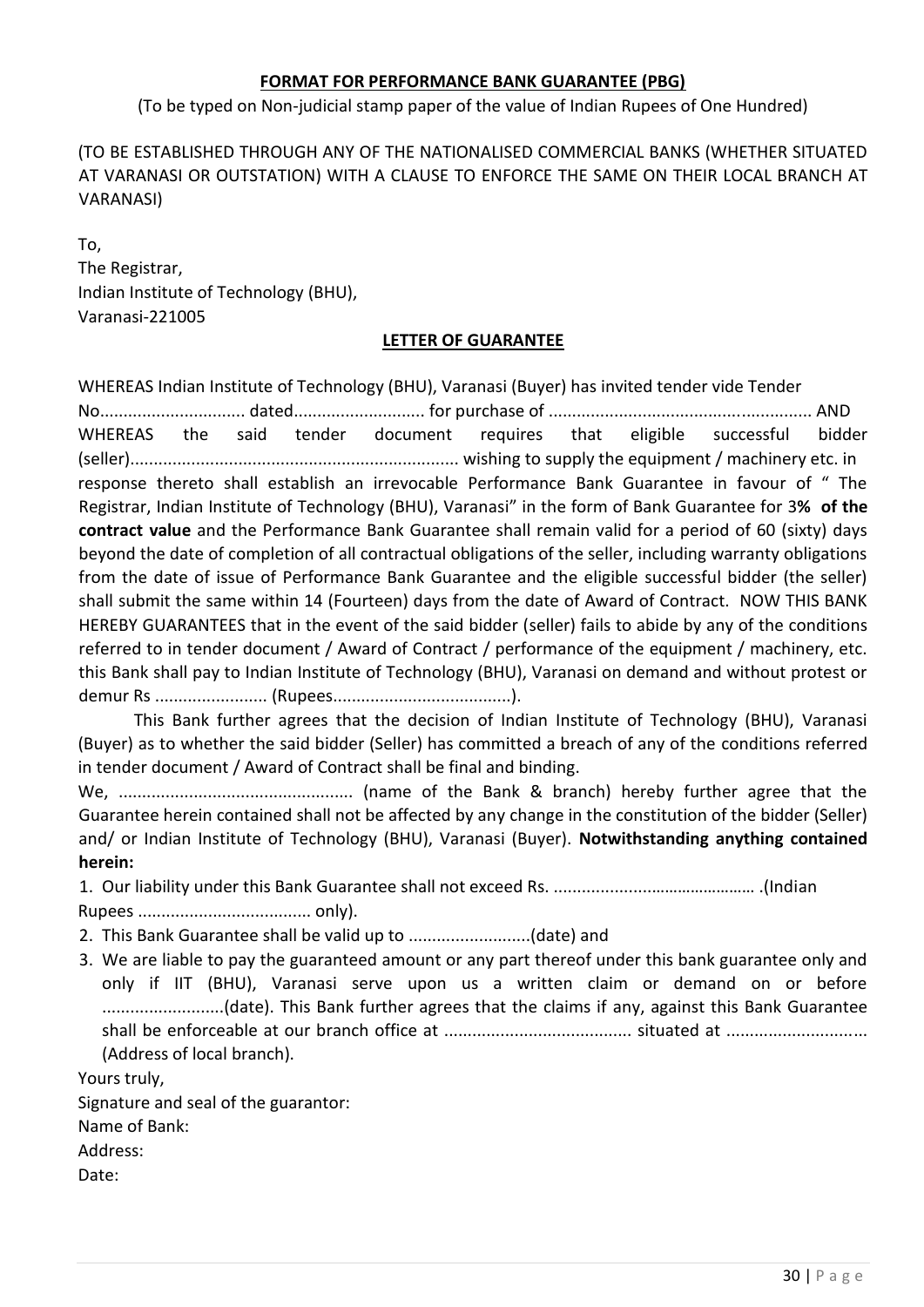

## **DEPARTMENT/SCHOOL: SCHOOL OF MATERIALS SCIENCE AND TECHNOLOGY**

## **ANNEXURE 1**

## **External quantum efficiency (EQE) measurement set-up**

| Sl.no. | <b>Parameters / Features</b>                                | <b>Description</b>                                                                                                                                                                                                                                                                                                                                                                                                                                                                                                                                                                                                  |
|--------|-------------------------------------------------------------|---------------------------------------------------------------------------------------------------------------------------------------------------------------------------------------------------------------------------------------------------------------------------------------------------------------------------------------------------------------------------------------------------------------------------------------------------------------------------------------------------------------------------------------------------------------------------------------------------------------------|
| 1.     | Type of solar cells                                         | Different thin film solar cell including Organic solar cell, Quantum dot<br>solar cell, A-Si, CIGS/CZTS, CdTe, Heterojunction Si Solar cells.                                                                                                                                                                                                                                                                                                                                                                                                                                                                       |
| 2.     | <b>Spectral Wave Length</b><br>Range                        | 300nm (or lower) to 1800 nm (or higher)                                                                                                                                                                                                                                                                                                                                                                                                                                                                                                                                                                             |
| 3.     | <b>Essential</b><br><b>Measurement</b><br><b>Parameters</b> | <b>Spectral response</b><br><b>External quantum efficiency</b> (Both AC as well as DC measurements)<br><b>Internal quantum efficiency</b> (Both AC as well as DC measurements)<br>Reflectance<br><b>Transmittance</b><br>$\bullet$                                                                                                                                                                                                                                                                                                                                                                                  |
| 4.     | <b>Measurement/System</b><br>Quality                        | The measurement repeatability in spectral range from 300 to 1800<br>$\bullet$<br>should be 99% or better<br>The system should offer a quick measurement from 300 to 1800nm<br>$\bullet$<br>(with the interval is 5nm or better) within few minutes (less than 5min)<br>Light delivery system for probe beam should be based on reflection and<br>$\bullet$<br>have no chromatic/spherical aberration.<br>The system should be equipped to take calibration measurements using<br>$\bullet$<br>reference detectors and measure responsivity of device under test<br>implementing these measurements.                 |
| 5.     | <b>Light Source</b>                                         | Dual light source in single housing with software control for<br>$\bullet$<br>automaticswitchover at higher wavelength (to avoid spikes) would be<br>preferred<br>Xenon arc lamp (Ozone free) 75W (minimum) with elliptical optics to<br>$\bullet$<br>ensure optimal light coupling (please include data quantifying the<br>effectiveness of light coupling).<br>The system should include highly stable Xe lamp system having intensity<br>$\bullet$<br>variation less than 1% in 48 hours.<br>Quartz Halogen lamp 100 W (minimum) with constant current power<br>Computer controlled selection mirror<br>source • |
| 6.     | Monochromator                                               | Wave length range: 300nm (or lower) to 1800nm (or higher)<br>$\bullet$<br>Focal length: minimum 100 mm.<br>٠<br>Czerny Turner layout<br>$\bullet$<br>Automated <b>double grating</b> (minimum) turret with grating: 1200<br>٠<br>I/mm blazed at 500nm<br>Resolution < 0.5 nm @1200 l/mm<br>٠<br>Scanning interval: 0.1nm or higher<br>$\bullet$                                                                                                                                                                                                                                                                     |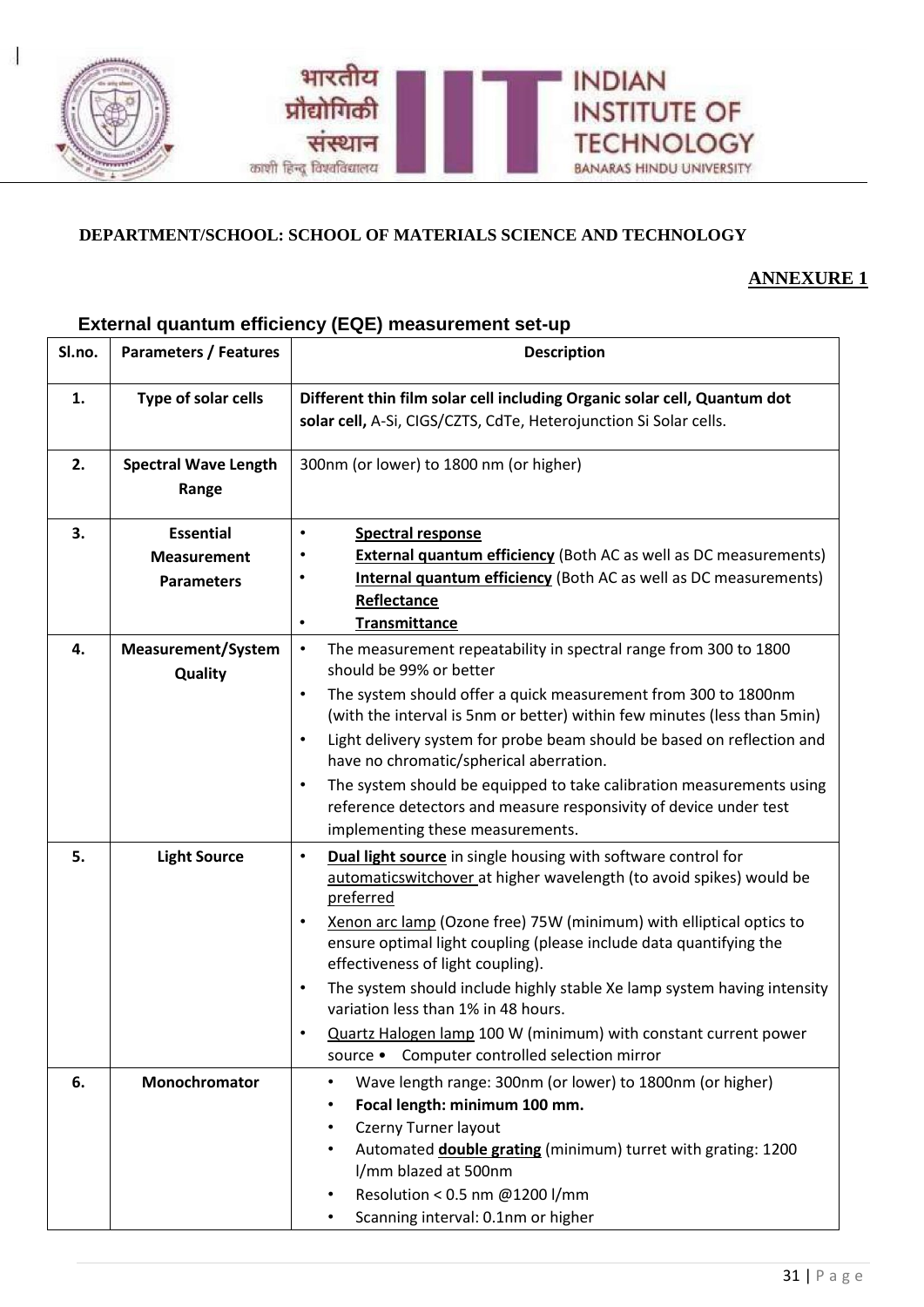|     |                              | Order sorting and stray light attenuation filters in UV in one filter<br>wheel, automatic selection using software.                                                                                                                                                                               |
|-----|------------------------------|---------------------------------------------------------------------------------------------------------------------------------------------------------------------------------------------------------------------------------------------------------------------------------------------------|
|     |                              | Spot size: 2 mmx2 mm or bigger (adjustable)                                                                                                                                                                                                                                                       |
|     |                              | Wave length resolution: < 0.7 nm or better for all gratings, < 0.4nm in<br>UV-VIS-NIR                                                                                                                                                                                                             |
|     |                              | Wavelength Accuracy: ±0.4 nm or better for all gratings<br>П                                                                                                                                                                                                                                      |
|     |                              | Spectral band width: adjustable fixed slit, 5 nm or lower. $\Box$                                                                                                                                                                                                                                 |
|     |                              | Efficient working distance: 10 cm or higher                                                                                                                                                                                                                                                       |
| 7.  | <b>Measurement Modes;</b>    | Minimum range: 10 Hz to minimum 450Hz (or higher)                                                                                                                                                                                                                                                 |
|     | With precision light         | Resolution: 0.01Hz, stability: < ±0.05 Hz. Stable time to change the frequency                                                                                                                                                                                                                    |
|     | chopped and DC               | < 3 seconds.                                                                                                                                                                                                                                                                                      |
| 8.  | <b>Measurement</b>           | <b>Voltage Bias;</b><br>$\bullet$                                                                                                                                                                                                                                                                 |
|     | <b>Conditions</b>            | AC and DC modes;<br>$\bullet$                                                                                                                                                                                                                                                                     |
| 9.  | <b>DSP Lock-In Amplifier</b> | Input Range: 0 to 10V<br>$\bullet$                                                                                                                                                                                                                                                                |
|     |                              | Reference Input 0-5V                                                                                                                                                                                                                                                                              |
|     |                              | Gain Accuracy ±0.15%<br>٠                                                                                                                                                                                                                                                                         |
|     |                              | Sensitivity: 1nA or better                                                                                                                                                                                                                                                                        |
|     |                              | Output Stability: 5ppm/°C to 500ppm/°C depending on sensitivity<br>$\bullet$<br>Time Constant: 10ms to 10s                                                                                                                                                                                        |
|     |                              | ADC Resolution: 16 bit (or better)                                                                                                                                                                                                                                                                |
|     |                              | Maximum acquisition speed < $25 \text{ }\mu\text{s}$ (signal)                                                                                                                                                                                                                                     |
|     |                              | Control Front panel/ USB                                                                                                                                                                                                                                                                          |
| 10. | Sample holder and            | A suitable sample holder with 2 micro positioners including contact probes.                                                                                                                                                                                                                       |
|     | micropositioner with         |                                                                                                                                                                                                                                                                                                   |
|     | contact probes               |                                                                                                                                                                                                                                                                                                   |
| 11. | <b>Reference detectors</b>   | Calibrated reference detectors for 300 (or lower) -1800 nm (or higher).<br>Si/InGaAs/Ge                                                                                                                                                                                                           |
|     |                              | Calibration certificate for all detectors should be supplied                                                                                                                                                                                                                                      |
| 12. | <b>Integrating sphere</b>    | For measuring transmittance, diffused/specular and total reflectance<br>$\bullet$                                                                                                                                                                                                                 |
|     |                              | Port Fraction to be < 4% to adhere to CIE, ASTM standards for all kinds<br>$\bullet$                                                                                                                                                                                                              |
|     |                              | of reflectance, transmittance measurements.<br>Diameter: 100 mm (minimum)<br>$\bullet$                                                                                                                                                                                                            |
|     |                              | Integrating sphere aperture: 1.4 cm or more<br>$\bullet$                                                                                                                                                                                                                                          |
|     |                              | Measurement capability with/without specular reflection<br>$\bullet$                                                                                                                                                                                                                              |
|     |                              | Integrating sphere switchable to EQE and IQE modes without physically<br>$\bullet$                                                                                                                                                                                                                |
|     |                              | remove or attach the integrating sphere would be preferred.                                                                                                                                                                                                                                       |
| 13. | <b>Software</b>              | The Quantum Efficiency & Spectral Response Measurement System should<br>operate automatically under the control of a computer with an appropriate<br>operating system. The system software controls the equipment, gathers the<br>instrument readings, and maintains the calibration information. |
|     |                              | Software must have following features:                                                                                                                                                                                                                                                            |
|     |                              | Plotting of Spectral response, internal and external quantum<br>$\bullet$<br>efficiency, reflectance, and transmittance                                                                                                                                                                           |
|     |                              | Estimate short-circuit current density (Jsc) of solar cell.<br>Controlling of monochromator and chopper frequency through<br>software D<br>Provision for upgradation                                                                                                                              |
|     |                              |                                                                                                                                                                                                                                                                                                   |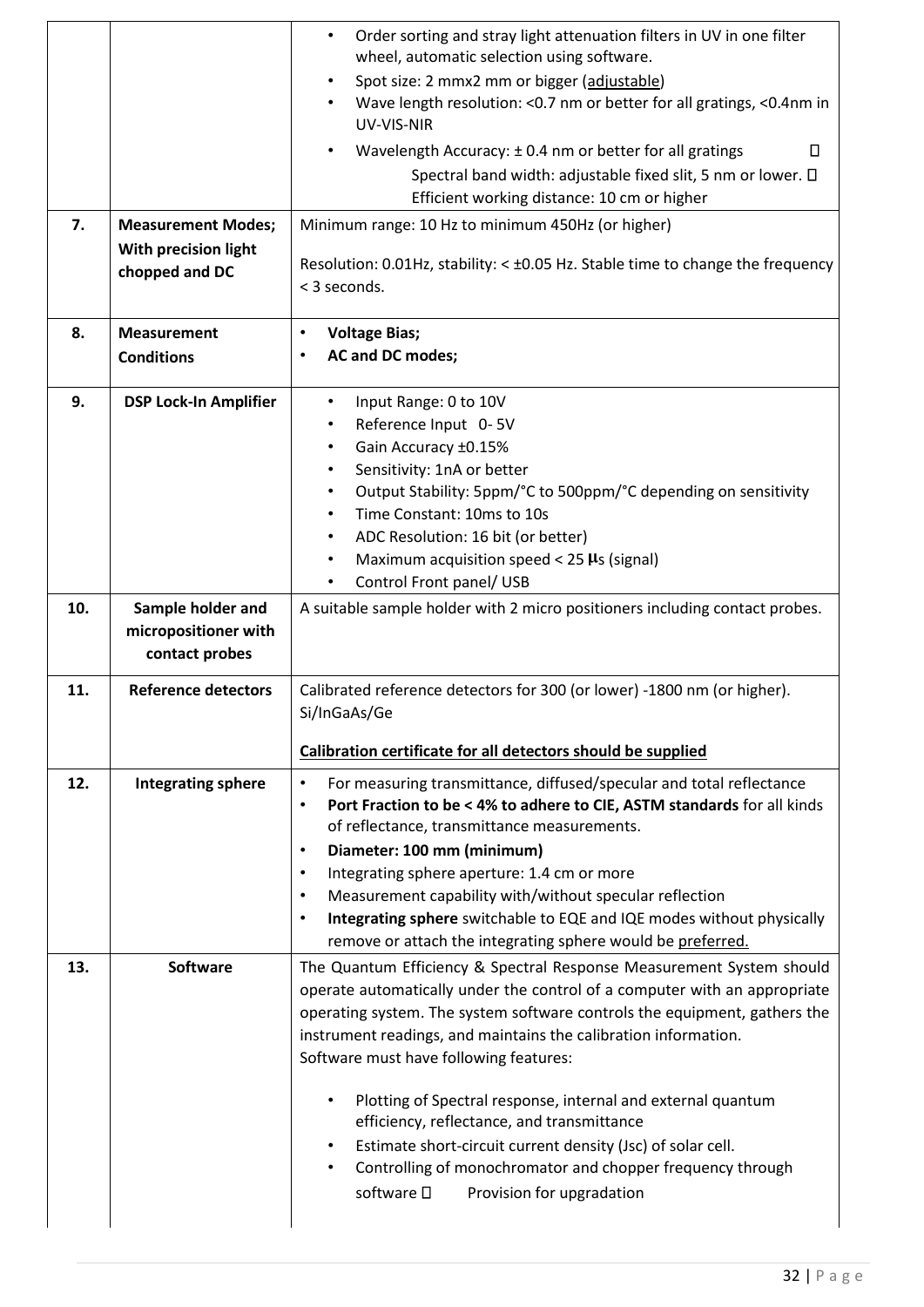| 14. | <b>Light proof enclosed</b><br>chamber    | Light proof chamber should be offered to facilitate all measurements (EQE,<br>IQE) without requirement of a dark room.                                                                                                                                                                                                                                                                                                                                                                                                                                                                                                                                                                                                                                   |
|-----|-------------------------------------------|----------------------------------------------------------------------------------------------------------------------------------------------------------------------------------------------------------------------------------------------------------------------------------------------------------------------------------------------------------------------------------------------------------------------------------------------------------------------------------------------------------------------------------------------------------------------------------------------------------------------------------------------------------------------------------------------------------------------------------------------------------|
| 15. | <b>EQE/IQE measurement:</b>               | The EQE to IQE switching should be done just by toggling and without<br>$\bullet$<br>physically attaching or removing the integrating sphere or any optics.<br>EQE and IQE can be measured at the same point.<br>$\bullet$                                                                                                                                                                                                                                                                                                                                                                                                                                                                                                                               |
| 16. | <b>Verification of QE</b><br>measurement: | The Jsc (short-circuit current density) calculated by integrating EQE over<br>$\bullet$<br>the AM1.5 spectrum must be shown to be close to the Jsc of the same<br>device measured under a different in-house solar simulator                                                                                                                                                                                                                                                                                                                                                                                                                                                                                                                             |
| 17. | Computer                                  | Desktop/Laptop with necessary Quantum Efficiency & Spectral<br>$\bullet$<br>Response<br>Measurement System software<br>Windows OS, Intel core i7 ( $7th$ gen or better), 13"-16" display, 8GB<br>$\bullet$<br>RAM, 1TB HDD, SSD 128GB (minimum)                                                                                                                                                                                                                                                                                                                                                                                                                                                                                                          |
| 18. | General<br>terms/preferences              | System should have at least One year warranty<br>Supplier should have minimum 5 installations of the same QE system<br>in India which should be supported by their installation certificates<br>and customer references (contact details).<br>Party's trained service engineers should provide on-site installation<br>and training of the complete PV system during and after<br>commissioning of the same. The terms and conditions for training<br>are to be presented clearly in the proposal.<br>The party should clearly state parameters compliance against<br>$\bullet$<br>technical specifications as mentioned in above table. The<br>compliance statement is required to be supported by technical<br>literature/brochure, wherever possible. |

## **OTHER TERMS:**

**1.** Price of the instrument may be quoted in Indian currency.

**Payment will be made 90% by Bill Basis or by letter of credit i.e. 90% payment against shipment and rest 10% on successful installation and submission of PBG after satisfactory installation and submission of PBG@3% of order value valid for period of 60 days beyond all warranty obligations.** 

- **2.** Price should be quoted **F.O.R to IIT (BHU), Varanasi**.
- **3.** Custom Clearance will be the responsibility of the supplier.
- **4. Indian agency commission:** Should be clearly stated in the financial bid in Indian currency.
- **5. Penalty:** A penalty of 1% of the order value will be applied for late delivery of the goods for each week thereof subject to a maximum of 10%.
- **6. Bank Guarantee (BG):** Successful bidder have to furnish 3**%** of the order value as a performance security in the shape of Fixed Deposit Receipt / Bank Guarantee in favour of the Registrar, Indian Institute of Technology (BHU) which will be valid for a period of sixty days beyond the date of completion of all contractual obligations of the supplier including warranty obligations. Fixed Deposit Receipt / Bank Guarantee should be issued from a schedule bank in India. Bank guarantee is only applicable for the Supplier who will get the Award of Contract and will submit at the time of installation of the instrument.
	- **7. Payment:** The payment shall be made by 100% on bill basis after satisfactory installation.
	- **8. User List**: Provide users for last 2 years with contact person name, address, phone, and email IDs.
	- **9. Manuals/Documents**: 1 set of hard copy and 1 set of soft copy in English (preferred as following).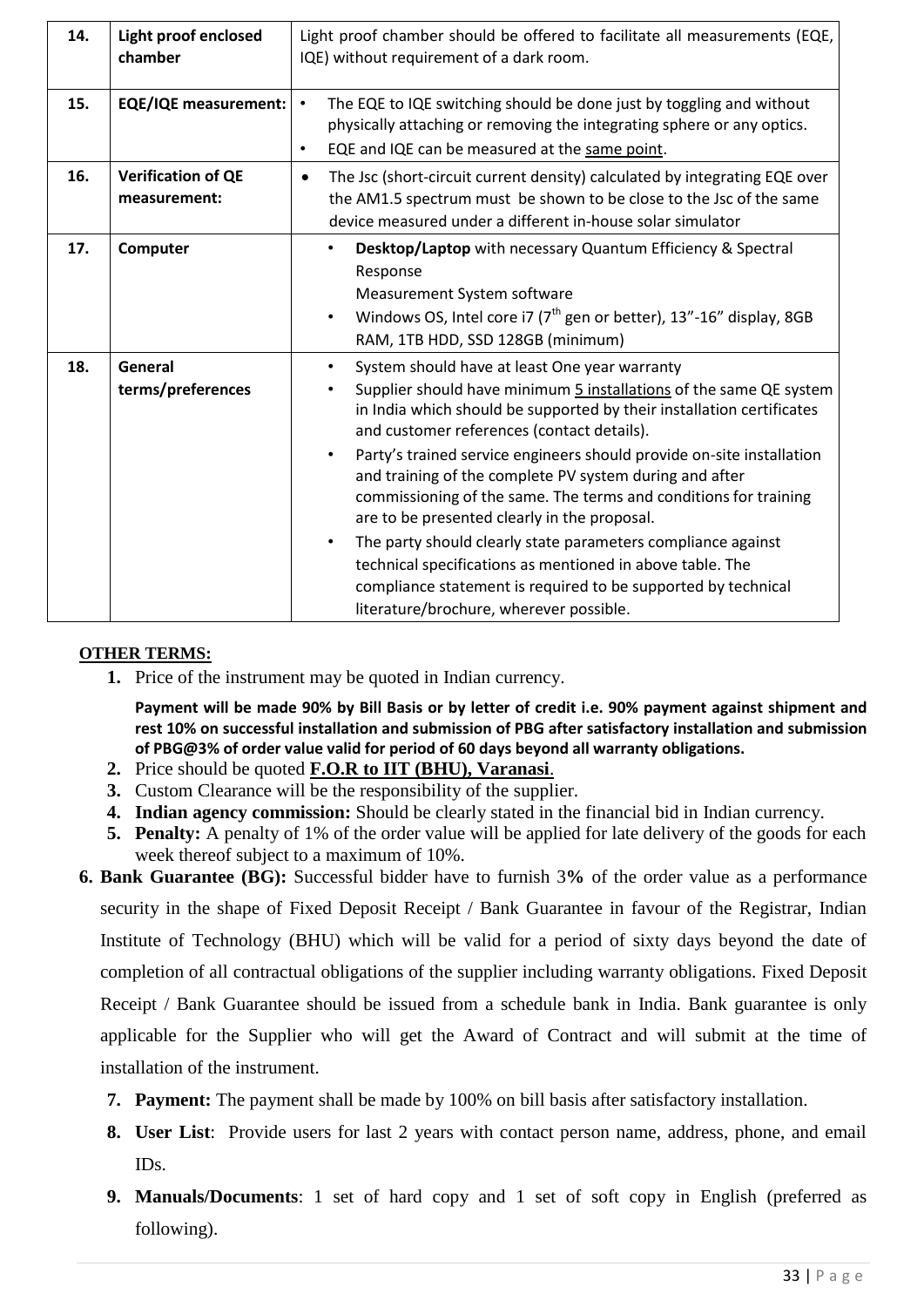- i. Operating manuals
- ii. Maintenance manual
- iii. Servicing manual
- iv. Programming manual
- v. Manuals of bought out items incorporated in the system
- vi. Details of any custom made ICs & components & their sources
- **10.** The Tender should be enclosed with proper certifications like **Authorization Certificate and**

**Proprietary Certificate,** in case of Proprietary items.

- **11.** Pre-installation site preparation/inspection requirements to be indicated and specified along with the bid.
- **12.** Warranty period to be clearly mentioned and should begin from the date of installation. Annual Maintenance Contract Charges should be clearly mentioned after warranty period. Preferably Two years comprehensive warranty should be included with the offer
- **13.** Submit Electronic copy of the Technical specifications and bids.
- **14.** The vendor to provide compliance statement with respect to each technical specification in the tender document duly supported by the manufacturer"s literature. Any other claim will not be accepted and may lead to rejection of the bid.
- **15.** Printed literature in support of compliance to the prescribed specifications is to be submitted.
- **16.** Compliance report needs to be submitted as a part of the technical bid.
- **17.** In case during shipment period newer versions of software/hardware is available with vendor in lieu of the existing one for which Letter of Credit was opened, then improved version should be made available without any extra cost.
- **18.** Institute reserves the right to visit installation in India of similar capabilities the details with to regard to such installation should be given as a part of technical bid.
- **19.** Technical evaluation by the Institute may include demonstration to verify functionalities and capabilities of the system quoted.

**Dr. Bhola Nath Pal (PI) School of Materials Science and Technology, IIT (BHU), Varanasi-221005**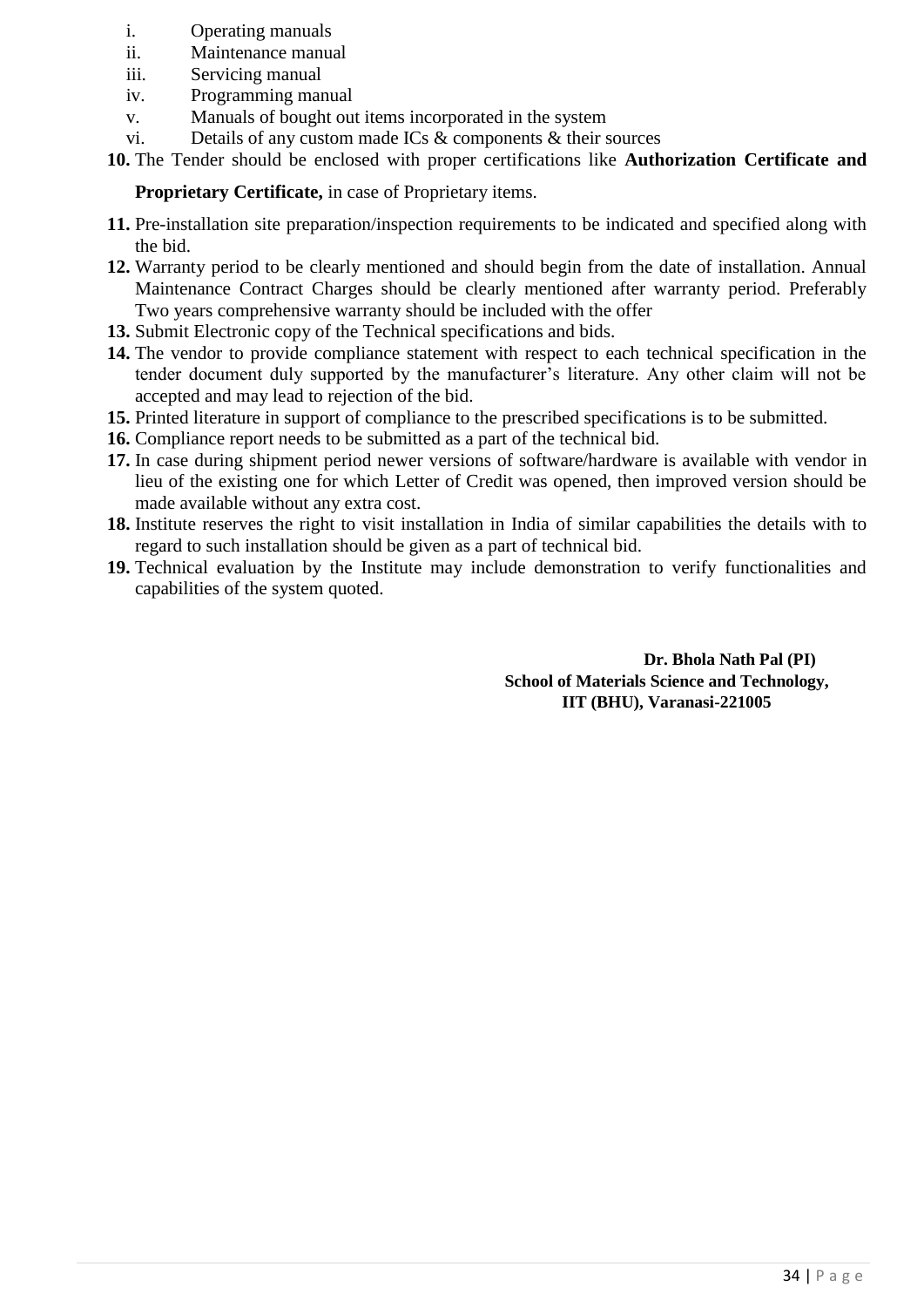#### **TECHNICAL COMPLIANCE STATEMENT**  (To be submitted by bidder duly filled)

|                | (To be subtinued by blood duly lifted)                                            |        |
|----------------|-----------------------------------------------------------------------------------|--------|
| S. No.         | <b>Technical Requirement</b>                                                      | Yes/No |
| 1              | Can be used for thin film solar cell, DSSC (Dye sensitized solar cell)            |        |
|                | and Mono/ Multi crystalline silicon solar cells                                   |        |
|                |                                                                                   |        |
| $\overline{2}$ | Wave Length Range from 300nm (or lower) to 1800nm (or higher)<br>would be covered |        |
| 3              | Spectral response, External and Internal quantum efficiency (Both AC              |        |
|                | as well as DC measurements), Reflectance and Transmittance can be                 |        |
|                | measured                                                                          |        |
| 4              | The measurement repeatability has been verified to be 99% or better               |        |
|                | in the spectral range from 300 to 1800                                            |        |
| 5              | Light delivery system for probe beam should be based on reflection                |        |
|                | and have no chromatic/spherical aberration.                                       |        |
| 6              | The system should be equipped to take calibration measurements                    |        |
|                | using reference detectors and measure responsivity of device under                |        |
|                | test implementing these measurements                                              |        |
| 7              | Dual light source are installed in a single housing to avoid spikes at            |        |
|                | high wavelength, with software control for automatic switchover at                |        |
|                | higher wavelength                                                                 |        |
| 8              | Xenon arc lamp (Ozone free) 75W (minimum) and Quartz Halogen                      |        |
|                | lamp 100 W (minimum) for AC mode                                                  |        |
| 9              | The system should include highly stable Xe lamp system having                     |        |
|                | intensity variation less than 1% in 48 hours                                      |        |
| 10             | Monochromator with automated double grating (minimum) turret with                 |        |
|                | grating: 1200 l/mm blazed at 500nm to cover wave length range:                    |        |
|                | 300nm (or lower) to 1800nm (or higher)                                            |        |
| 11             | Resolution < 0.5 nm @1200 l/mm and Scanning interval: 0.1nm or<br>higher          |        |
| 12             | Spot size: 2 mmx 2 mm or bigger (adjustable)                                      |        |
| 13             | The focal length (Monochromator) should be 100 mm (minimum)                       |        |
| 14             | Working distance: 10 cm or higher                                                 |        |
|                |                                                                                   |        |
| 15             | Light delivery should preferably be done through co-axial with probe              |        |
|                | beam                                                                              |        |
| 16             | Minimum measurementrange: 10 Hz to minimum 450 Hz (or higher);                    |        |
|                | 0-2 Hz DC chopping (for slower response cells like DSSC)                          |        |
|                |                                                                                   |        |
| 17             | Measurement Conditions: Voltage Bias and AC and DC modes;                         |        |
| 18             | DSP Lock-In Amplifier: Input Range (0 to 10V), Reference Input                    |        |
|                | $(0-5V)$ , Gain Accuracy $(\pm 0.15\%)$ , Sensitivity (1nA or better), Output     |        |
|                | Stability (5ppm/°C to 500ppm/°C), Time Constant (10ms to 10s),                    |        |
|                | ADC Resolution (16 bit or better)                                                 |        |
| 19             | Sample holder: Superstrate Mounts with micro positioners for                      |        |
|                | maximum sample size 60x60mm. It should be equipped to measure                     |        |
|                | front/front, front/back, back/back contacts.                                      |        |
| 20             | 2 Contact probes with micro positioners                                           |        |
| 21             | NMI Calibrated Si detector Detectors for 300 (or lower) -1800 nm.                 |        |
|                | Calibration certificate for all detectors should be supplied.                     |        |
|                |                                                                                   |        |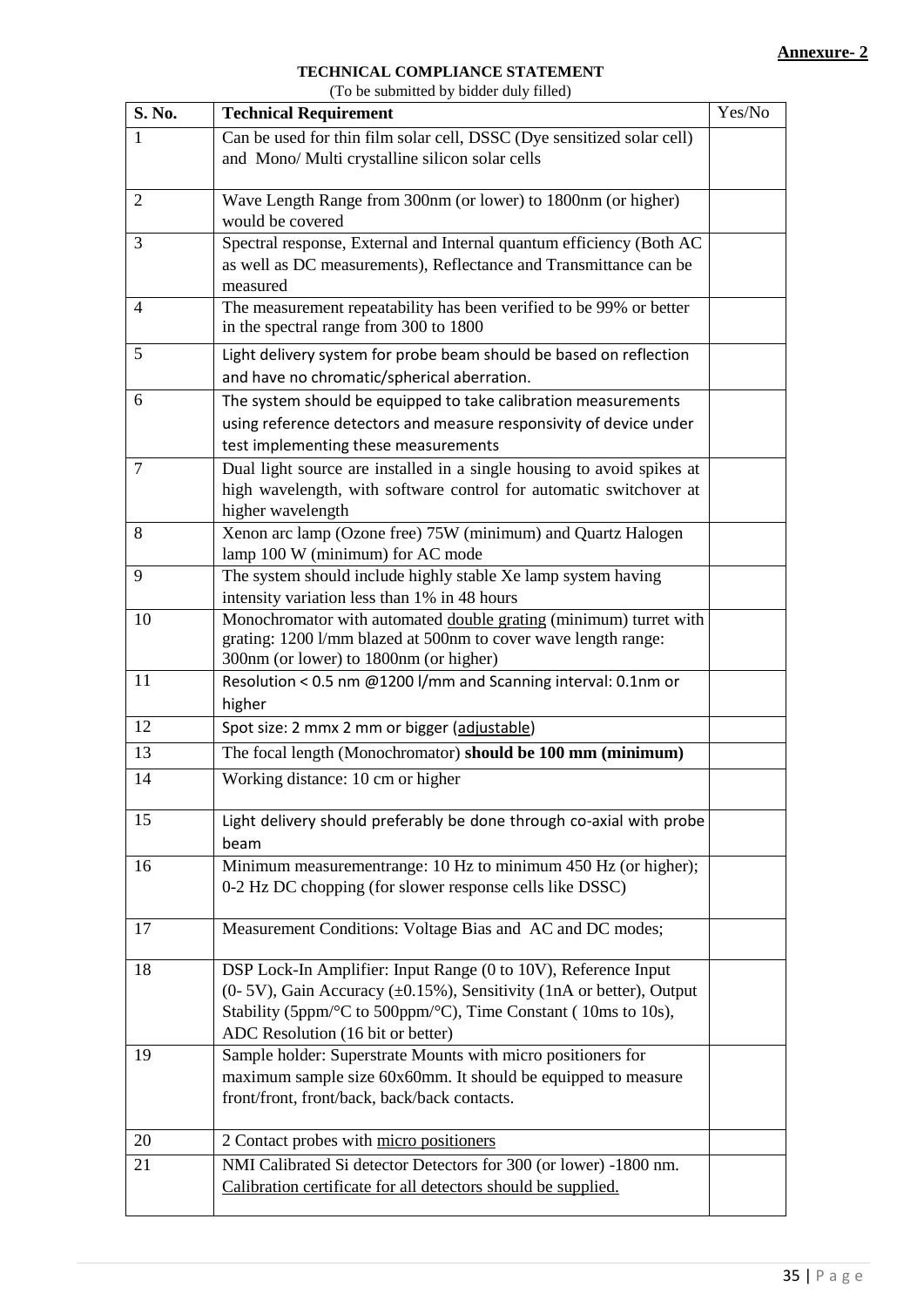| 22 | Integrating sphere: Diameter: 100 mm (minimum) for measuring<br>transmittance, diffused and total reflectance (with/without specular                                                                                                                                                                                                                   |  |
|----|--------------------------------------------------------------------------------------------------------------------------------------------------------------------------------------------------------------------------------------------------------------------------------------------------------------------------------------------------------|--|
|    | reflection)                                                                                                                                                                                                                                                                                                                                            |  |
| 23 | Integrating sphere: Aperture: 1.4 cm or more. Port Fraction to be <<br>4% to adhere to CIE, ASTM standards for all kinds of measurements.                                                                                                                                                                                                              |  |
| 24 | Integrating sphere switchable to EQE and IQE modes without<br>physically remove or attach the integrating sphere                                                                                                                                                                                                                                       |  |
| 25 | Light proof chamber to facilitate all measurements (EQE, IQE)<br>without requirement of a dark room.                                                                                                                                                                                                                                                   |  |
| 26 | The Quantum Efficiency & Spectral Response Measurement System<br>operate automatically under the control of a computer with an<br>appropriate operating system. The system software controls the<br>equipment, monochromator and chopper frequency through<br>software, gathers the instrument readings, and maintains the<br>calibration information. |  |
| 27 | EQE and IQE can be measured at the same point.                                                                                                                                                                                                                                                                                                         |  |
| 28 | The EQE to IQE switching should be done just by toggling and without<br>physically attaching or removing the integrating sphere or any optics.                                                                                                                                                                                                         |  |
| 29 | Software must plot Spectral response, internal and external quantum<br>efficiency, reflectance, and transmittance                                                                                                                                                                                                                                      |  |
| 30 | Software should estimate short-circuit current density (Jsc) of solar<br>cell.                                                                                                                                                                                                                                                                         |  |
| 31 | Verification of QE measurement: The Jsc (short-circuit current<br>density) calculated by integrating EQE over the AM1.5 spectrum has<br>been found to be close to the Jsc of the same solar device measured<br>under a solar simulator                                                                                                                 |  |
| 32 | A Desktop/laptop with necessary Quantum Efficiency & Spectral<br>Response Measurement System software.<br>Specification:<br>Windows OS, Intel core i7 ( $7th$ gen or better), 13"-16" display, 8GB<br>RAM, 1TB HDD, SSD 128GB (minimum)                                                                                                                |  |
| 33 | System should have at least One year warranty                                                                                                                                                                                                                                                                                                          |  |
| 34 | The supplier should have minimum 5 installations of the same QE                                                                                                                                                                                                                                                                                        |  |
|    | system in India which should be supported by installation certificates                                                                                                                                                                                                                                                                                 |  |
|    | and customer references (contact details).                                                                                                                                                                                                                                                                                                             |  |
| 35 | Party's trained service engineers should provide on-site installation<br>and training of the complete PV system during and after<br>commissioning of the same.                                                                                                                                                                                         |  |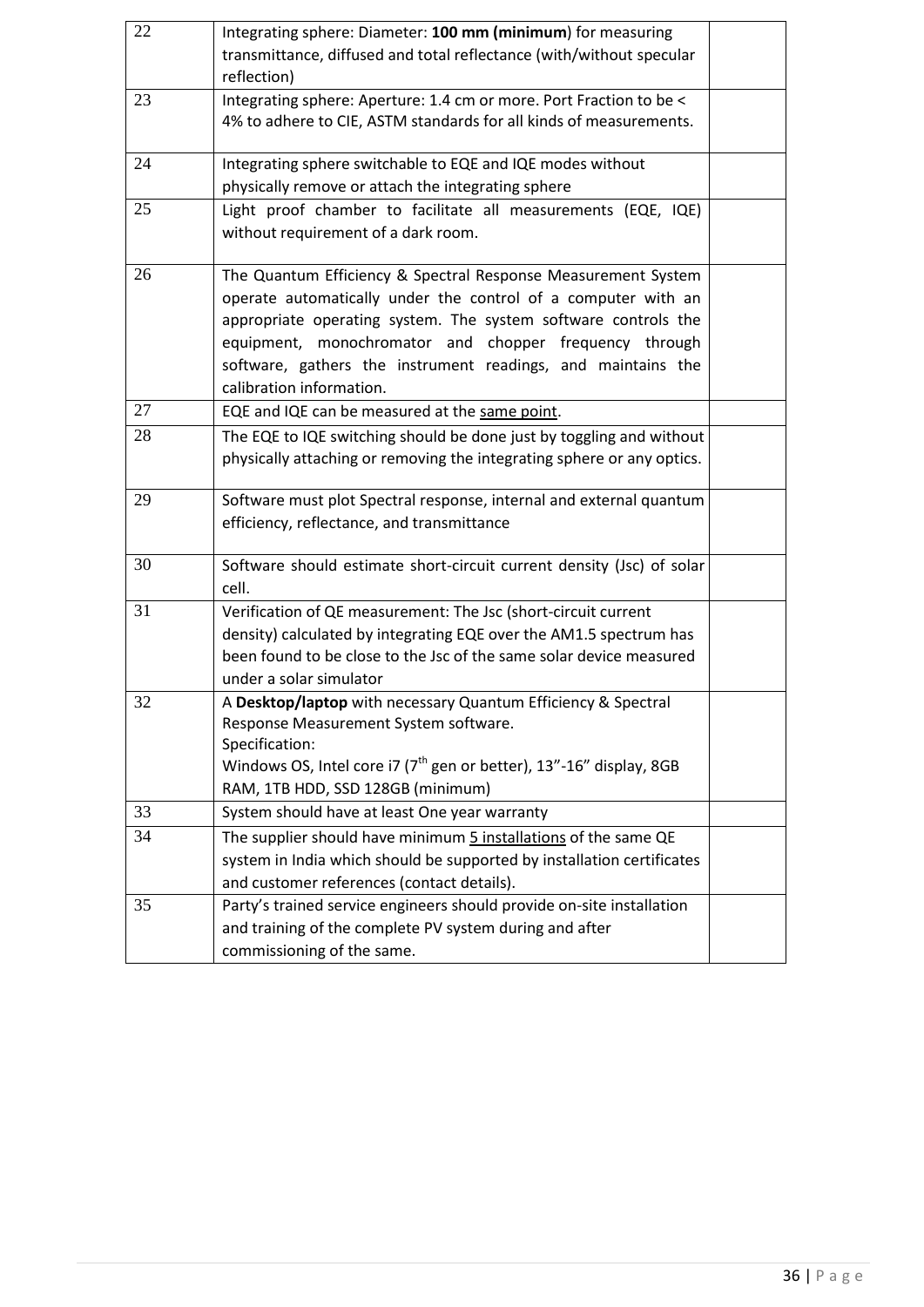## **PREVIOUS SAME ORDER EXECUTED**

Please quote best minimum prices applicable for a premier Educational and Research Institution. The party must give details of purchase orders identical or same equipment supplied to any IITs/NITs/University/CFTIs as per below Format in last Three years (to be uploaded in Cover 1) along with the final price paid, these details are mandatory.

Name of the Firm \_\_\_\_\_\_\_\_\_\_\_\_\_\_\_\_\_\_\_\_\_\_\_\_\_\_\_\_\_\_\_\_\_\_\_

| Order placed<br>by (Full | Order No.<br>and Date | Description<br>and quantity | Value<br>of | Date of<br>completion | Has the<br>Equipment                                                                                  | Contact<br>Person                                                             |
|--------------------------|-----------------------|-----------------------------|-------------|-----------------------|-------------------------------------------------------------------------------------------------------|-------------------------------------------------------------------------------|
| address of<br>Purchaser) |                       | of ordered<br>equipment     | Order       | as per<br>contract    | being installed<br>satisfactorily<br>(Attach a<br>Certificate<br>from<br>the Purchaser/<br>Consigner) | along<br>with<br>Telephone<br>No.,<br>Fax No. and<br>$e-$<br>mail<br>address. |
|                          |                       |                             |             |                       |                                                                                                       |                                                                               |

*(Kindly enclose the scan copy of aforementioned purchase orders)* 

Details of Technical Expert

| Name of application specialist/Service Engineer who have the technical competency to<br>handle and support the quoted product during the warranty period. |                               |               |  |  |  |  |
|-----------------------------------------------------------------------------------------------------------------------------------------------------------|-------------------------------|---------------|--|--|--|--|
| Name of the organization                                                                                                                                  | <b>Name of Contact Person</b> | l Contact No. |  |  |  |  |
|                                                                                                                                                           |                               |               |  |  |  |  |
|                                                                                                                                                           |                               |               |  |  |  |  |

Signature and Seal of the Manufacturer / Bidder \_\_\_\_\_\_\_\_\_\_\_\_\_\_\_\_\_\_\_\_\_\_\_\_

Place: \_\_\_\_\_\_\_\_\_\_\_\_\_\_\_\_\_\_\_\_\_

Date: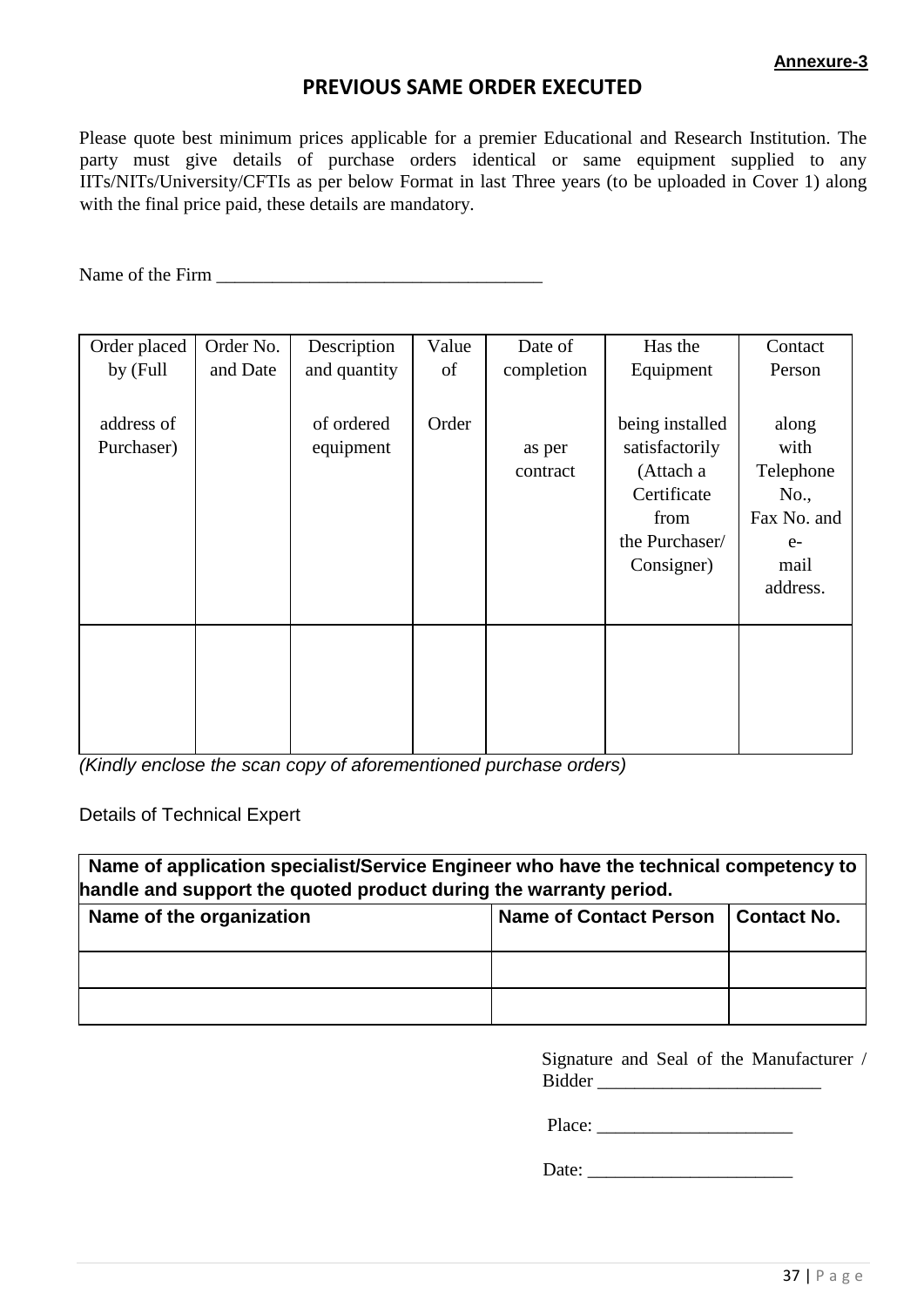# **BID SUBMISSION**

# **Online Bid Submission:**

The Online bids (complete in all respect) must be uploaded online in **two** covers as explained below:

| $Cover - 1$                                       |                         |                                                                                                                                                    |              |  |  |  |
|---------------------------------------------------|-------------------------|----------------------------------------------------------------------------------------------------------------------------------------------------|--------------|--|--|--|
| (Following documents to be provided as .pdf file) |                         |                                                                                                                                                    |              |  |  |  |
|                                                   | SI. No. Document        | <b>Content</b>                                                                                                                                     | <b>File</b>  |  |  |  |
|                                                   |                         |                                                                                                                                                    | <b>Types</b> |  |  |  |
| 1.                                                | Technical<br><b>Bid</b> | Technical Compliance Sheet, Bidder information form                                                                                                | .PDF         |  |  |  |
| 2.                                                |                         | Organization Declaration Sheet, Compliance sheets for Essential<br>Pre Bid Criteria                                                                | .PDF         |  |  |  |
| 3.                                                |                         | Checklist given in Section 5, Tender Acceptance, Tender Form, etc.                                                                                 | .PDF         |  |  |  |
| $\overline{4}$ .                                  |                         | List of organizations/clients where the same products have been<br>supplied (in last two years) along with their contactnumber(s).<br>(Annexure-3) | .PDF         |  |  |  |
| 5.                                                |                         | Technical supporting documents in support of all claims made at<br>Annexure-1                                                                      | .PDF         |  |  |  |
| 6.                                                |                         | Tender fee submission proof                                                                                                                        | .PDF         |  |  |  |
| 7.                                                |                         | Brochure of quoted product and other documents, if any                                                                                             | .PDF         |  |  |  |
| $Cover - 2$                                       |                         |                                                                                                                                                    |              |  |  |  |
| Sl. No.                                           | <b>Document</b>         | <b>Content</b>                                                                                                                                     |              |  |  |  |
| $\mathbf{1}$                                      |                         | Duly filled and signed Tender form (Price Bid)                                                                                                     | .PDF         |  |  |  |
| 2.                                                | Price                   | Duly signed BOQ in .pdf format                                                                                                                     | .PDF         |  |  |  |
| 3.                                                | <b>Bid</b>              | <b>BOQ</b> in .xls Format                                                                                                                          | .XLS         |  |  |  |